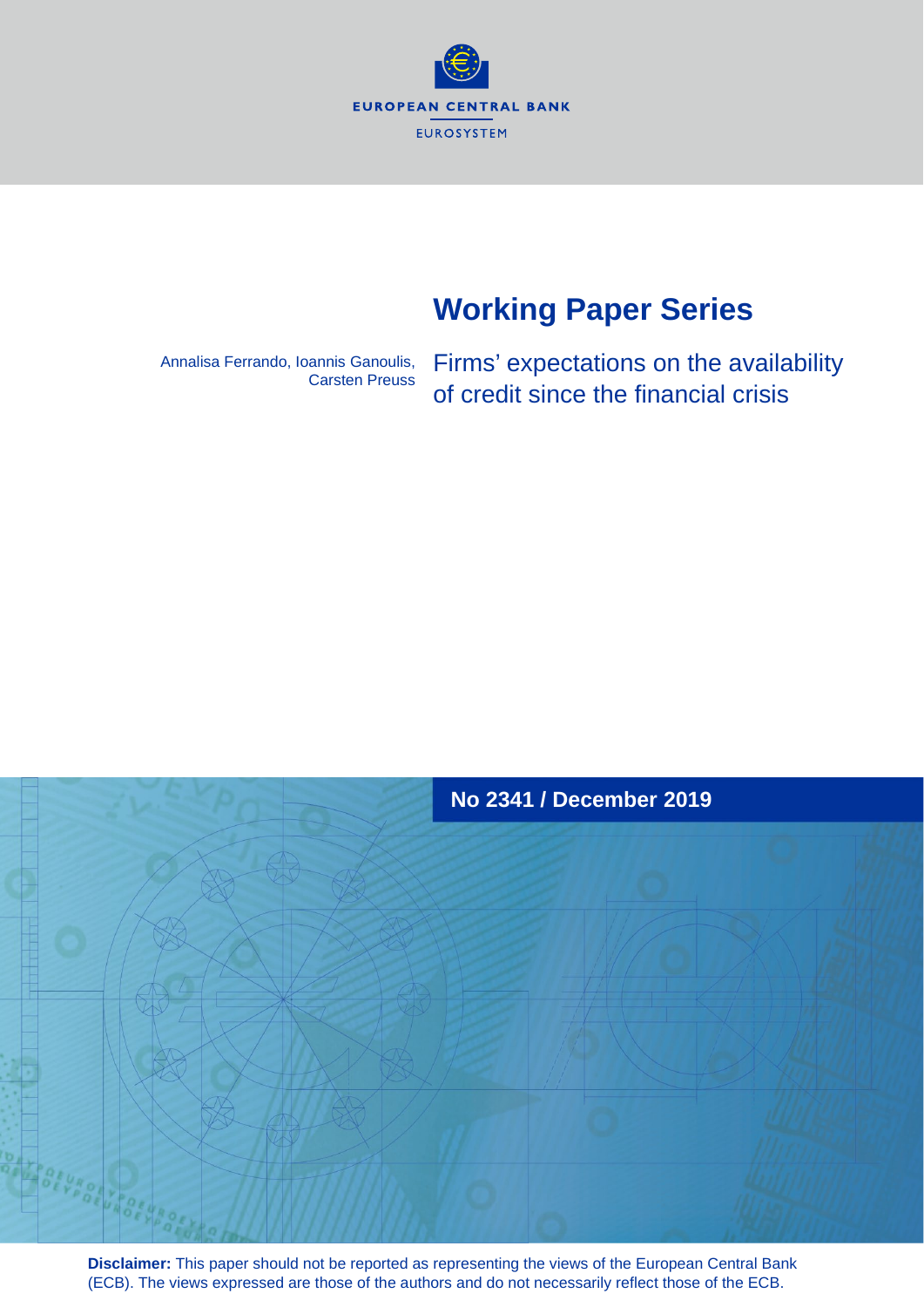#### **Abstract**

Using a large set of firm-level survey data from the euro area since 2009, we analyse how firms use their information to form expectations on the availability of bank finance. Our results suggest that firms update what otherwise look like adaptive expectations on the basis of the latest information in their information set. As in the previous literature, the hypothesis that expectations fulfil the (orthogonality) conditions of the rational expectations hypothesis is rejected by the data. We find evidence that this is not only due to information imperfections but also to some type of misspecification of the expectations' model that firms are using. In addition, we find some evidence that companies that have not used bank finance recently tend to do worse at forecasting its availability next period. To test how policy announcements may affect expectations, we concentrate on the possible effects of the ECB policy announcements of summer 2012, which included among other things the announcement of the European Central Bank's Outright Monetary Transactions Program (OMT). Using a difference-in-differences approach, we find evidence of forward-looking expectations. In particular, shortly after the OMT announcement the forecast of "informed" firms were more upbeat compared to the control group of firms. This moreover was true in both vulnerable and non-vulnerable countries, suggesting that it was the relevance of the information about the future of the banking system that most mattered for expectations at the time, more than the immediate impact of the announced policy measures.

#### JEL Classification: C83, D22, D84

Keywords: expectation formation, policy announcements and survey data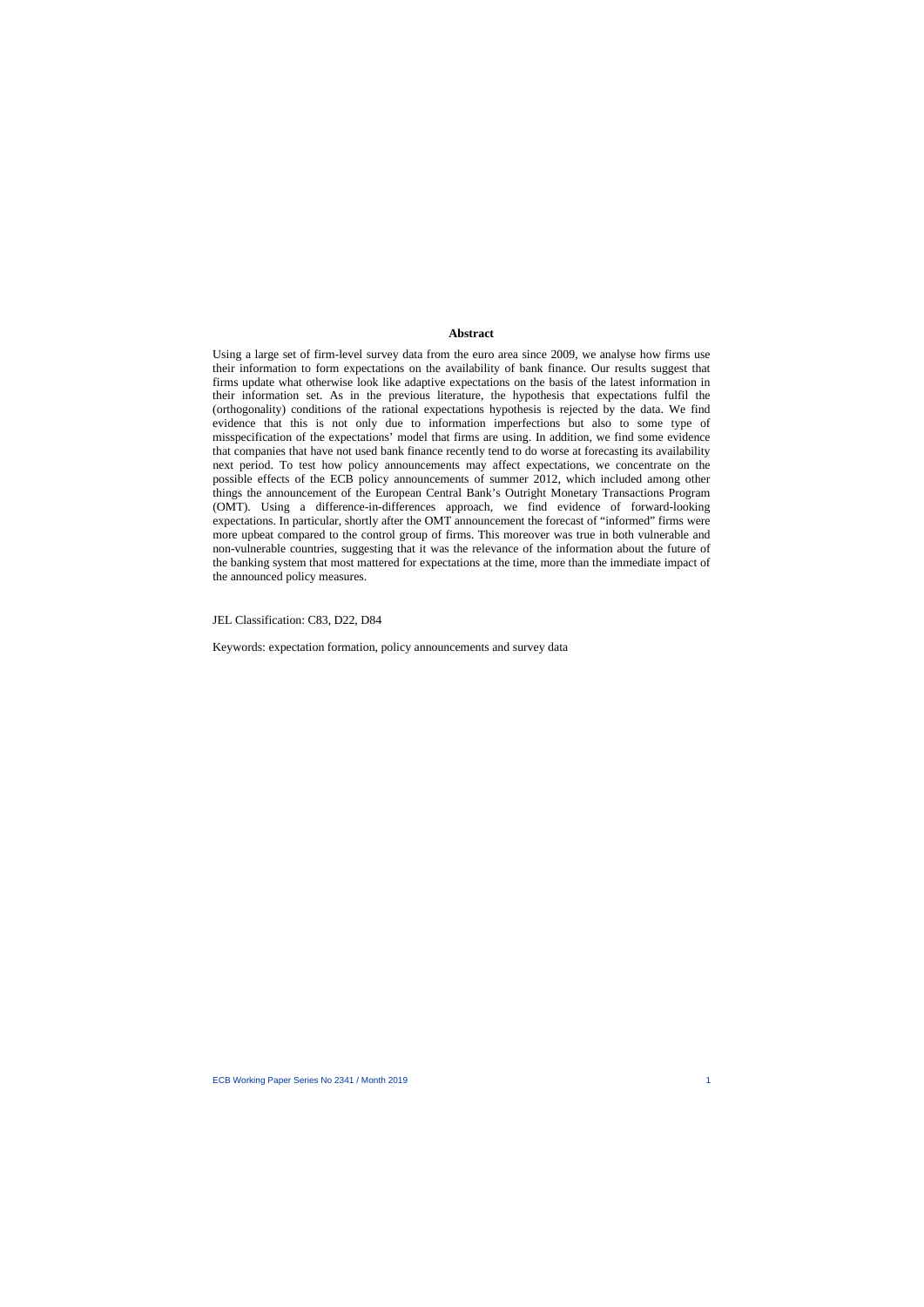#### **Non-technical summary**

Overreaction of expectations and miscalculation of risk are believed to have played a significant role in the business cycle both in the period of rapid growth in early 2000s and, thereafter, in the recession and recovery.

In this paper we explore how firms formed their expectations about the availability of bank finance since the financial crisis. The expectations on the availability of bank finance are of utmost importance, particularly, for smaller firms' decisions on the timing of investment and production and hence also for the transmission of financial shocks and monetary policy to the real economy. Our analysis is based on a large sample of euro area non-financial companies surveyed in the ECB/EC "Survey on the Access to Finance of Enterprises" (SAFE) between 2009 and 2018. We relate the individual replies on the expected external financing conditions to a set of proxies of the (idiosyncratic) information available to each respondent at the time the survey took place.

Our main results show that firms update their expectations on the basis of the latest information in their information set. The same set of information is however also correlated to the expectation error, even after controlling for country and business cycle effects. This suggests that, when forming their expectations, firms do not use efficiently ("correctly") the information at their disposal. We conclude therefore that the deviation from the rational expectations hypothesis is not only due to informational frictions, but also to some type of misspecification of their expectation formation model. In particular, we find that in the period under consideration, firms tended to give too much weight on the information more easily accessible and understandable. This included information on sales and profits of the respective firm and the general economic environment, less so information about financial market conditions. This would be in line with behavioural theories of decision making that emphasise the importance of heuristics.

We also find some evidence that firms that have not used bank finance recently tend to do worse at forecasting their availability next period. This supports the idea that proximity/familiarity with the banking system provides to companies insights and information that are useful for forecasting future financial conditions. Instead we reject the hypothesis that companies that report that they will need bank finance (next period) forecast its availability more accurately, as one might have expected from models of rational inattention. We also find no evidence of a "wave of pessimism" or "optimism" having an important effect on expectations.

Finally, as a natural experiment, we explore whether firms' expectations concerning the future availability of bank finance changed following the policy announcements of the European Central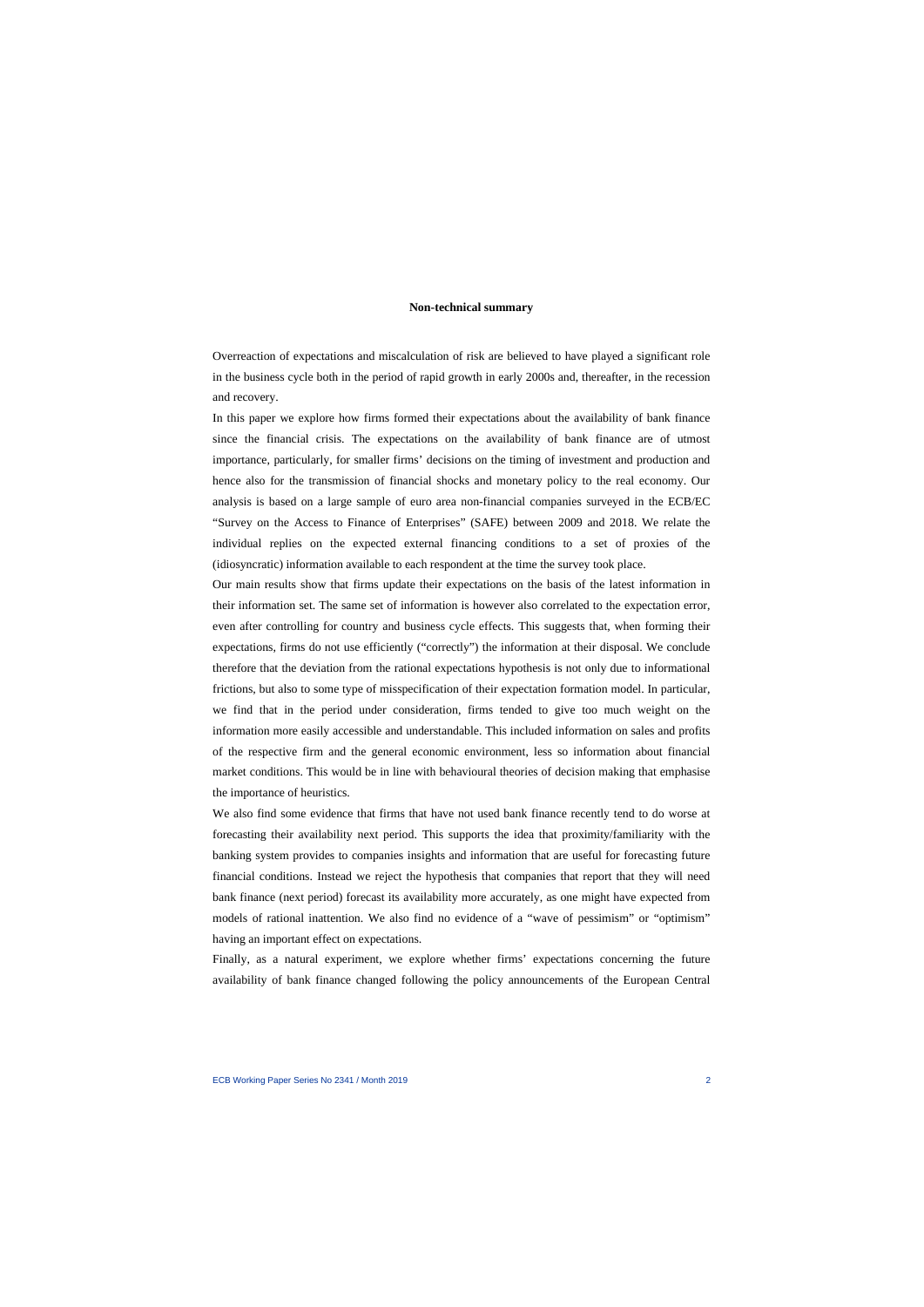Bank in summer 2012 (among other on the Outright Monetary Transactions Program). The question is clearly of relevance to the wider issue of how and how fast communication on policies may affect the decisions of businesses. Using a difference in differences model, we find some evidence that following the policy announcements, "informed" firms revised positively their expectations, possibly anticipating in part the turning point in the financial conditions, otherwise only detectable in the data of the next survey wave. This was true in both vulnerable and non-vulnerable countries.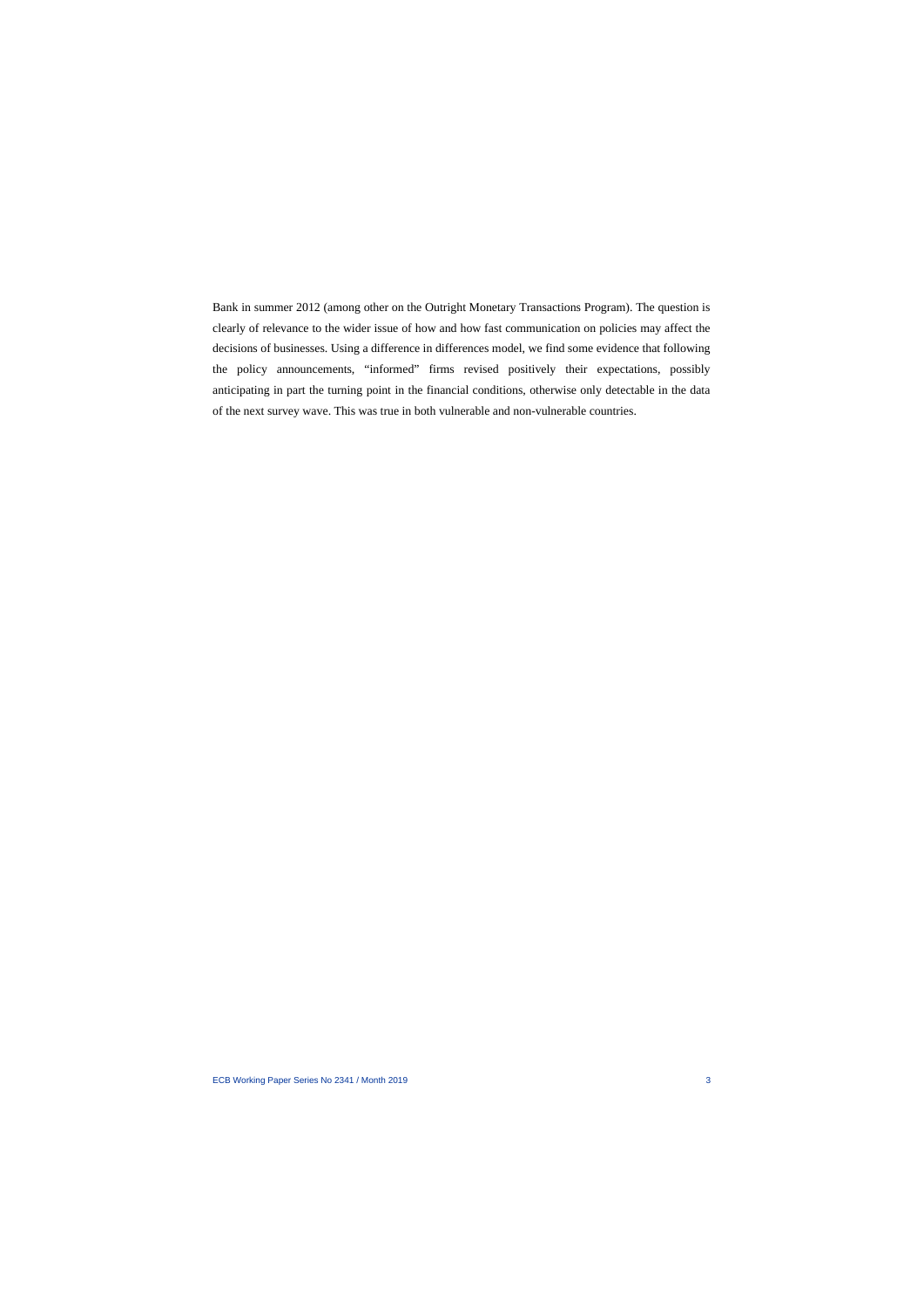#### **1. Introduction**

The analysis of expectations has received fresh impetus since the last financial crisis. Overreaction of expectations and miscalculation of risk are believed to have played a significant role in the business cycle both in the period of rapid growth and, thereafter, in the recession and recovery (Gennaioli and Schleifer, 2018). Empirical work on expectations has also benefited by the advent of survey data, important for micro empirical studies. The emphasis has been primarily on financial markets and households, rather than on non-financial companies, mainly because of the relative unavailability of data for the latter (Pesaran and Weale, 2006 and Coibion *et al.*, 2018). At least in theory, however, the expectations of non-financial companies are just as important – if not more so – for the propagation of shocks and policies to the economy, for example, in decisions of companies to invest or hire, postpone and revise production plans and build inventories up. Expectations about the external financial conditions, in particular, are important for decisions on the timing of investment and production and hence also on the transmission of financial shocks and monetary policy to the real economy.

In what follows, we use new survey data to explore how non-financial companies form their expectations on the availability of bank finance. The dataset provides only qualitative information, but has four important features that make it particularly useful for the study of expectations. First, the expectations on the availability of bank finance are in many cases a more relevant financial variable than the more commonly analysed expectations of market interest rate or inflation, particularly when it comes to small and medium enterprises (SMEs). Second, the survey provides reasonably good (qualitative) proxies of the idiosyncratic information of each respondent at the time of his/her reporting of forecasts. As will become apparent below, the idiosyncratic information of companies is particularly important when testing expectations models with incomplete information. Third, the survey provides information on how relevant banking finance is to the company, which is potentially an important factor determining the effort companies place in collecting or processing information and in forming expectations ("inattention"). Fourth, the dataset has a broad coverage of non-financial companies across Europe over a time span of 10 years (2009-2018). In particular, it covers all company size classes, down to companies with one employee, in different non-financial sectors. The motivation for looking specifically at the expectations of SMEs is that they play a very significant role in employment and output creation. The multi-country data allow us to better control for the country specific business cycle.

The paper contributes to the existing literature of expectations in different ways.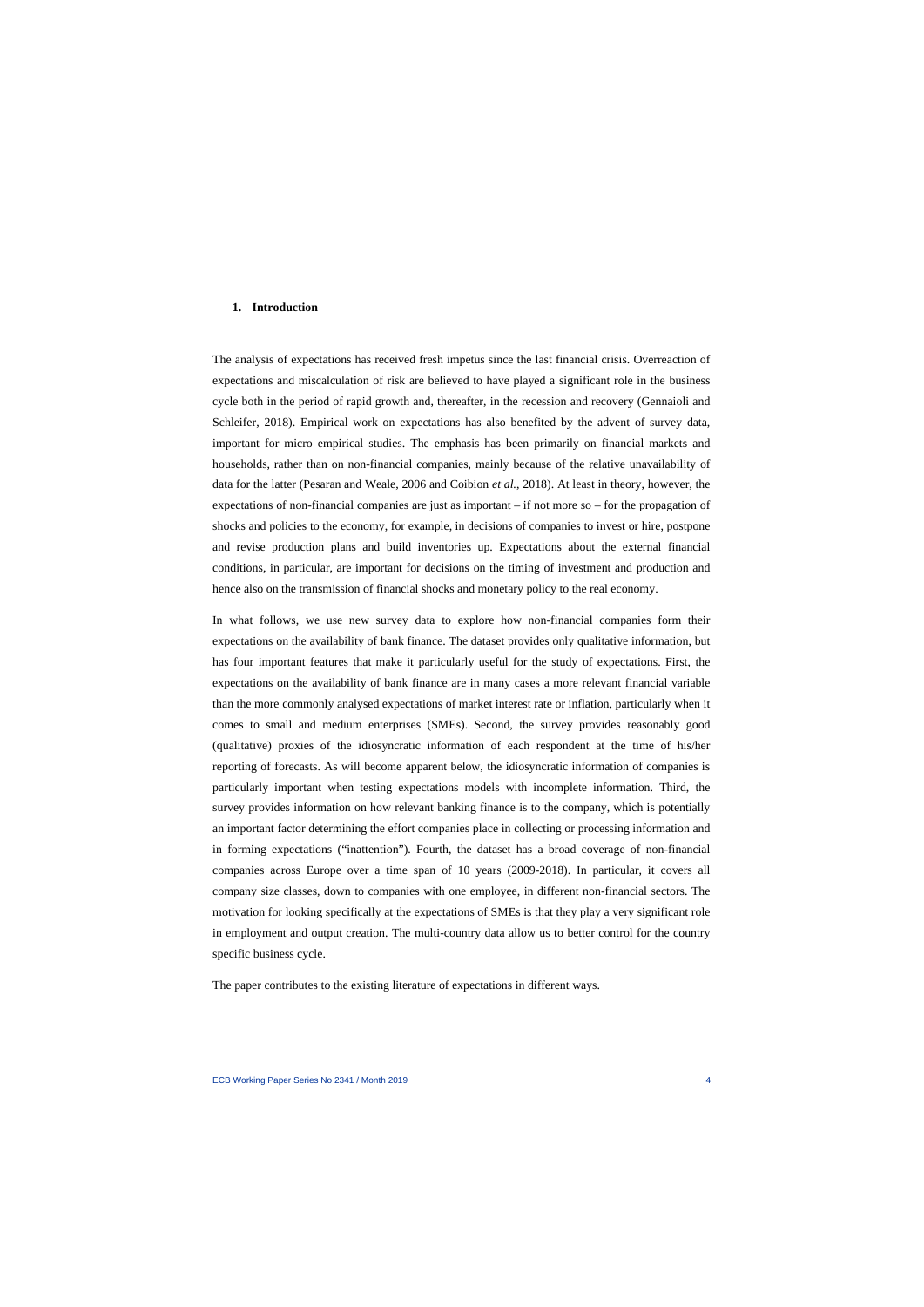First, the paper suggests that the expectations of non-financial companies are neither in line with rational expectations hypothesis (REH) nor are they based on a simple autoregressive model. Firms seem to update their expectations on the basis of the latest information in their information set, but the forecast error is also correlated with the same information set even after controlling for country and business cycle effects. This set contains only information that companies are known to have possessed at the time of forming their expectations and that had also been identified as relevant for the availability of external finance in the past. This finding indicates that deviations from the rational expectations hypothesis are unlikely to be only due to information imperfections (e.g sticky information or inattentiveness to news), but are possibly also due to some misspecification of the expectations' model that firms are using.

Interestingly, we also find no evidence of a "wave of pessimism" during the recession that would have led companies to underpredict the future availability of finance. If anything, we find evidence that during the recession companies expected financial conditions to return to "normal" faster (or, equivalently, they were repeatedly surprised to the negative).

Second, we find some evidence that companies that have not used bank finance recently tend to do worse at forecasting its availability next period. This supports the idea that proximity/familiarity with the banking system provides to companies insights and information that are useful for forecasting future financial conditions. Instead we reject the hypothesis that companies reporting that they need bank finance can forecast its availability more accurately, as one might have expected from models of rational inattention.

Finally, we explore whether the expectations of non-financial companies concerning the future availability of bank finance changed following the policy announcements of the European Central Bank of summer 2012. The question is clearly of relevance to the wider issue of how and how fast communication on policies may affect the decisions of businesses. We find some evidence of forwardlooking expectations. Following the OMT announcement, firms seem to have revised positively their expectations, in particular "informed" firms, i.e. the ones that were in close contact and had active dealings with banks during the period of the policy announcements.

The structure of the paper is as follows. Section 2 overviews the main issues of the relevant literature while section 3 describes our dataset. Section 4 introduces the basic empirical models of expectations and presents the main econometric results. In section 5 we test the rational expectations hypothesis while in section 6 we explore the role of asymmetric information and inattention using a suggested new metric on the "inaccuracy" of expectations. Finally, in section 7 we discuss the possible effect on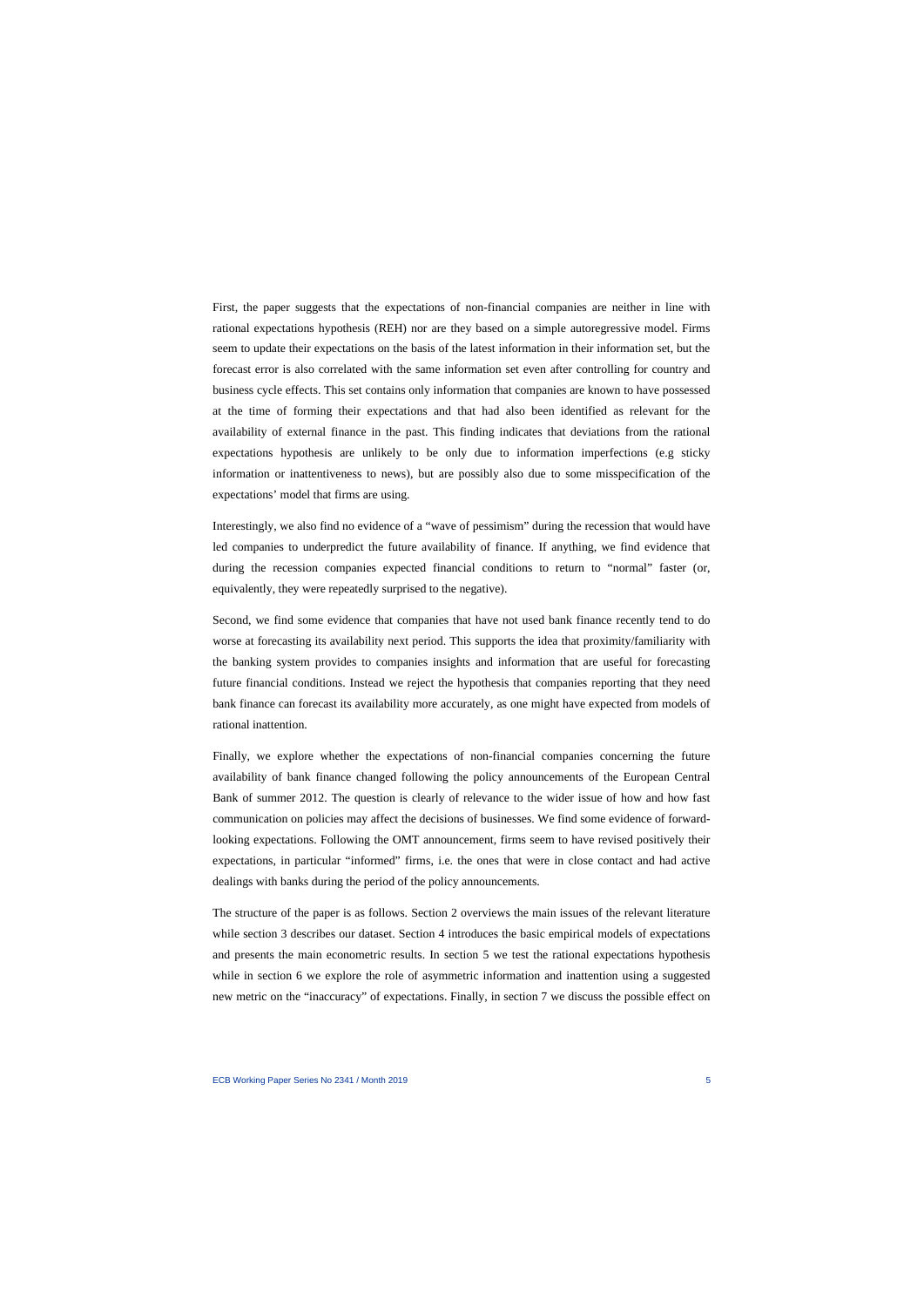expectations of policy announcements on expectations - in this case, the ECB policy announcements of summer 2012, among else on the Outright Monetary Transactions. Section 8 concludes.

#### **2. From heuristics to rational expectations and back**

The analysis of the expectation formation of companies and households has a very long tradition in economics. Broadly speaking and no matter what the variables of interest were, one of the main underlying issues in this literature has always been whether the expectation formation is "modelbased" and "forward-looking" or, instead, more based on some type of "heuristics" and "backwardlooking", e.g. based on statistical regularities observed in the past. A policy-related question has been to what extent and how fast forecasts of companies and households react to the arrival of news, policy announcements and business shocks.

For the most part, the early literature concerned forecasts by financial market participants and households, mainly of macroeconomic variables such as inflation, interest rates or output growth. The discussion of the last 10 years on the transmission of "unconventional" monetary policy measures to real activity and/or the advent of new survey data has brought attention also to the expectations of non-financial businesses (Bachmann and Elstner, 2015; Boneva *et al.*, 2016; Massenot and Pettinicchi, 2018; Coibion et al,  $2018$ .<sup>1</sup> As in the earlier literature, one important focus has been on the expectations of macroeconomic variables, but subject to data availability, expectations of variables more directly relevant to the credit channel have also been examined (Dunkelberg and Scott, 2009; Ferrando *et al.*, 2019). As Dunkelberg and Scott point out, the credit channel is particularly important for SMEs that rely heavily on bank loans. The way these enterprises form their expectations may well differ from the way larger institutions or professional forecasters do.

In the early analysis, empirical models of expectations clustered around two main streams. The first was based on extrapolative models originating, among others, from the work of Cagan (1956) and Nerlove (1983). In the simplest form, extrapolative models assume that the most readily available and least costly information about a future value of a variable (in levels or in growth rates) is to be found in its current and past values. Variations of the extrapolative model may also include a long term "normal" or steady state value that may "anchor" expectations. The expected long term steady state may, in turn, be time-varying and may be modelled on the basis of other information available at the

<span id="page-6-0"></span><sup>&</sup>lt;sup>1</sup> A parallel and closely related literature has looked at companies' own plans, for example, on investment (Schankerman, 2002, Dave, 2011).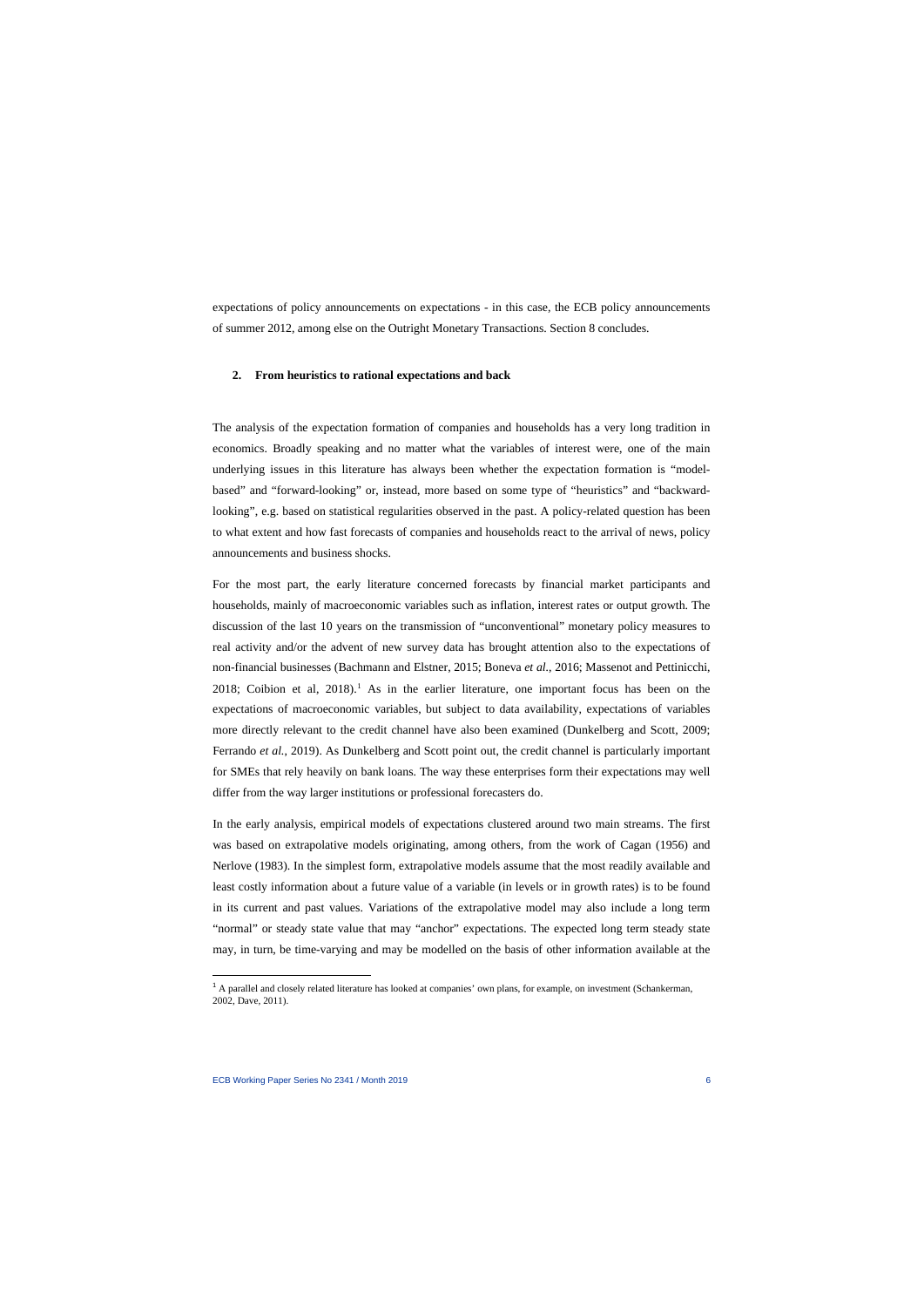time forecasts are formed, which is then the "forward-looking" part within an extrapolative model. In adaptive expectations, on the other hand, the relevant forecasters are thought to revise their forecast also on the basis of the current (or past) forecast errors, which introduces another "backward looking" element. Thus, in a more general form, forecasts in an empirical extrapolative model are a function of the current (and previous) observations of the respective variable, previously held forecasts (or forecast errors) and possibly other current and past information considered relevant for the long term equilibrium.

A second stream of the analysis of expectations made reference to the theoretical framework of the rational expectation hypothesis (REH), as introduced by Muth (1961). Expectations are formed rationally if the subjective forecast of the forecaster is equal to the mathematical expectation of the relevant variable, conditional on the set of information relevant for the forecast. For most intends and purposes, this is understood to mean that the forecasters form their expectations by using a model that is close to the true structure of the economy (the true data generating mechanism). The implication is that rationally formed expectations should be unbiased predictors of the relevant variables and the ex post forecast errors should be orthogonal to information available at the time of forming the forecasts. In this sense, rational expectations are forward-looking.

An area of many subsequent analyses of expectations has focused on the use of information by forecasters. Timely information is thought to be costly and difficult to collect and interpret, more so for some forecasters than for others. Thus, even if forecasters use the information efficiently, as suggested by the REH, it could still be the case that some forecasters react more slowly to news than others, as they become aware of the relevant information with a delay. Moreover, if the information they receive is noisy, they may discount its importance hedging their bets, what may result again to aggregate expectations being regressive (Mankiw and Reis, 2002; Coibion and Gorodnichenko, 2015). As a result, following a shock, the mean forecast of a variable will be muter compared to the actual response of the underlying variable. "Sticky" information may also be the outcome of rational inattention (Sims, 2003; Cobion et, 2018 ), in the sense that forecasters may choose to invest less in the acquisition of information if it is not very relevant for their purposes or if a cost-benefit analysis does not justify more attention and costs.

Though the bulk of the recent micro-literature on expectations has focused on asymmetric and incomplete information, these are by no means the only reasons why expectations may deviate from the REH. A different but related reason may be limits in the decision maker's capability of processing all the information needed for rational expectations. In other words, even if economic decision makers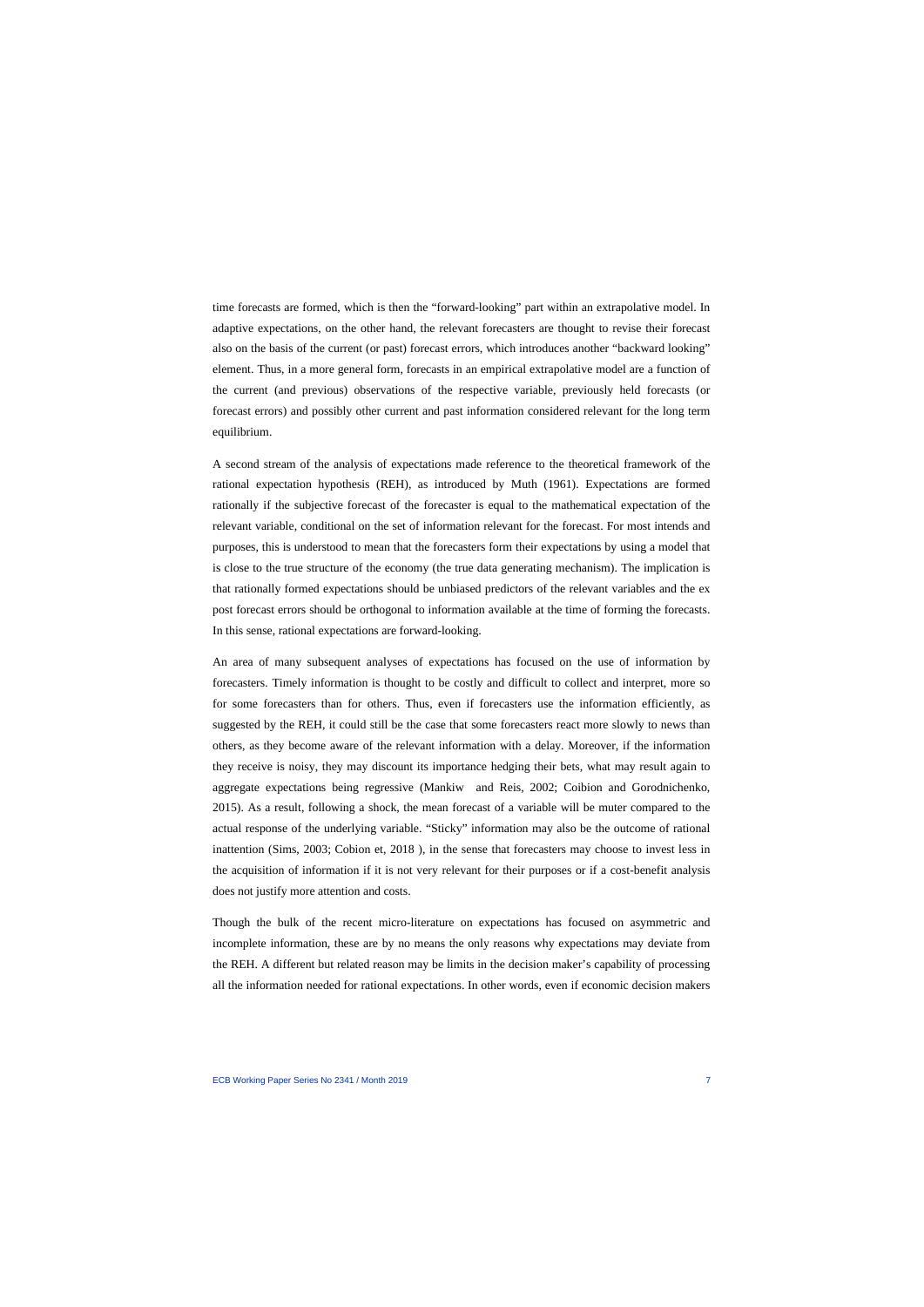had free and full access to the complete information on the current state of the world, their forecast may still deviate from what one would expect under the REH because their inference models may diverge from the true data generating mechanism. As Evans and Honkapohja (2001) note, most agents may lack sophistication to form expectations rationally because this requires agents to possess too much knowledge about the true structure and probability distribution of the economy that not even econometricians succeed to estimate perfectly.

More fundamentally, behavioural economics, drawing from psychology, has increasingly challenged the hypothesis of an ever-optimising agent in favour of models relying more on associative thinking and heuristics. To quote Kahneman (2011, pp. 97-98): "The technical definition of *heuristic* is a simple procedure that helps find adequate, though often imperfect, answers to difficult questions." Based on the "representativeness" heuristic developed by Kahneman and Tversky (1974), Bordalo *et al.* (2017) develop a model of diagnostic expectations that seeks to explain in particular why in the aftermath of a tail event (such as the collapse of Lehmann Brothers), expectations seem to shift suddenly and the subjective probability of such an event happening again seems to be overestimated.<sup>[2](#page-8-0)</sup>

Conceptually, the hypotheses of imperfect information but "rational" (ever-optimising) forecasters and the one of imperfect forecast models (with or without perfect information) are rather similar. Moreover, in reality, imperfect information and imperfect models may well reinforce each other. The distinction between the two is akin to what Handel and Schwartzstein (2018) call "frictions or mental gaps" as sources of non-optimal decision-making. Empirically, the two may have somewhat different implications however.<sup>[3](#page-8-1)</sup> At the level of the individual forecaster, a rational expectations/incomplete information model implies that the individual forecast error should not be systematically correlated with the information the forecaster *actually* had at the time of the forecast. If this were not the case, the rational forecaster could have improved (optimised) the forecast model using information in his/her possession at the time of the forecast. On the contrary, an "imperfect" forecast model may well result to an inefficient use of information actually available to the forecaster at the time of the forecast.

Below we rely on this latter observation to test whether any deviation from the REH at the level of individual firms is likely to have been the result only of imperfect information or also of some type of imperfect inference model.

<sup>&</sup>lt;sup>2</sup> This would be in line with evidence by Shiller (1981) and others that expectations seem to be at times more volatile than the underlying variable (Gennaioli and Shleifer, 2018).

<span id="page-8-1"></span><span id="page-8-0"></span><sup>3</sup> Drawing from the sticky information and the noisy-information models, Coibion and Gorodnichenko (2015) argue, for instance, that the aggregate forecast error in each period should only depend on the aggregate forecast revision in that period. Testing this hypothesis, they find evidence in support of the rational expectations/incomplete information models.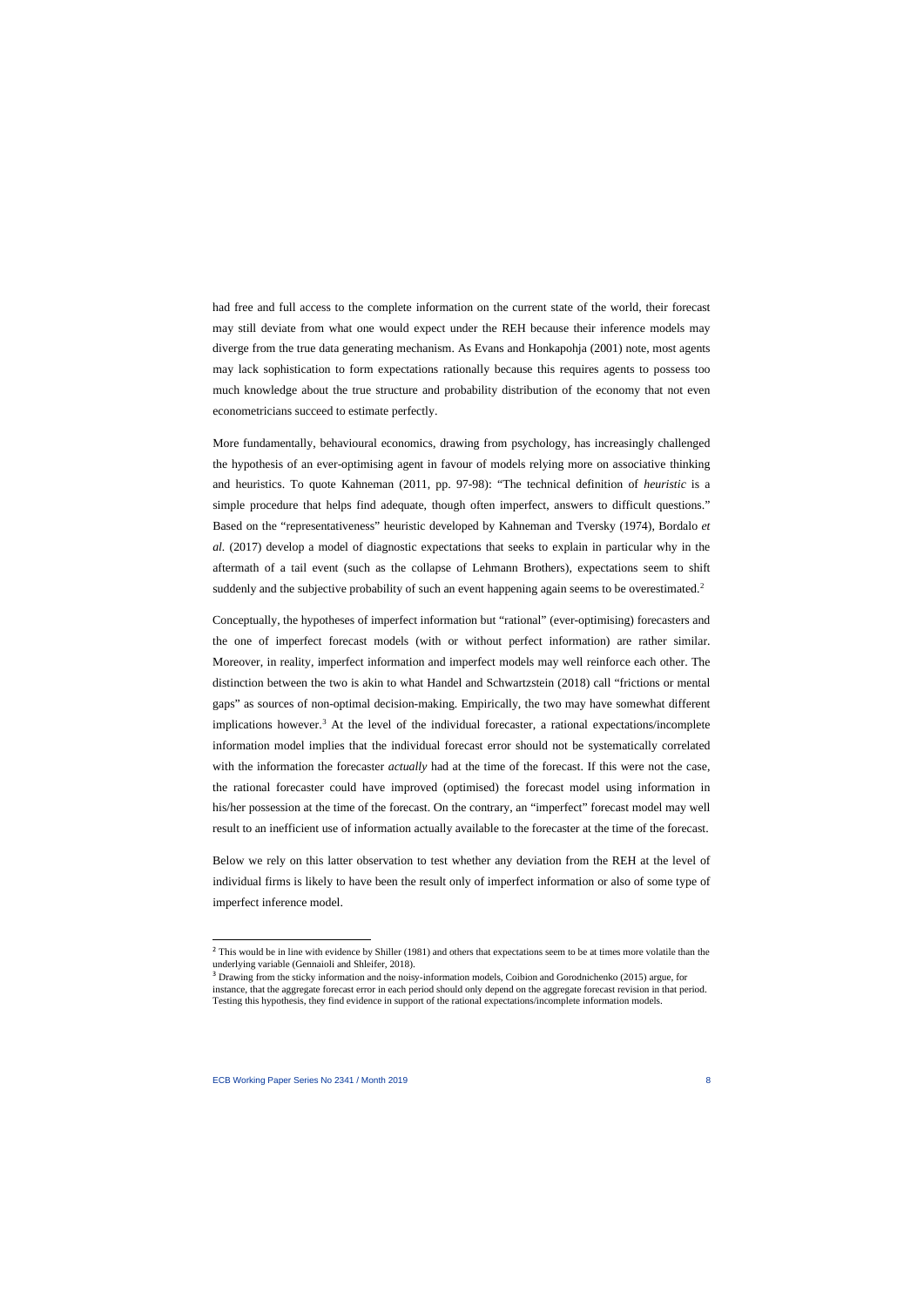## **3. Data description and summary statistics**

The data at our disposal comes from the "Survey on the Access to Finance of Enterprises" (SAFE) run jointly by the ECB and the European Commission. [4](#page-9-0) The SAFE is a semi-annual survey on the financial conditions faced by non-financial firms in eleven euro area countries, Austria, Belgium, France, Finland, Germany, Greece, the Netherlands, Ireland, Italy, Portugal and Spain. In our analysis we consider the survey waves 1 to 18, covering the period from beginning of 2009 until March 2018. Firms in the survey sample are randomly selected from the Dun and Bradstreet database. The sample is stratified by firm-size class, economic activity, and country. Sample sizes for each economic activity are chosen to guarantee satisfactory representation across the four largest industries: manufacturing, construction, trade and services<sup>[5](#page-9-1)</sup>. Also, the sample sizes are selected on the basis of representation at the country/size level. The specific individual that is surveyed in each firm is a toplevel executive, usually a CFO or CEO. In smaller enterprises, this is often the owner. The questionnaire is administered in the local language.

At the beginning of the survey a bit more than 5000 firms were interviewed, but this number has increased over time reaching more than 10.000 since 2014. We exclude companies for which bank finance was considered "not relevant" and were therefore not asked the relevant subsequent questions about bank finance expectations. Thus, the starting sample has somewhat below 100.000 observations across 55.000 firms. Although we cover a relatively long time span of semi-annual data from 2009 to 2018, we do not get a rich panel structure in the dataset due to the fact that the sample includes a rotating panel of enterprises, aiming at obtaining more accurate estimators at aggregate level. Depending on the variables of interest, the sample falls somewhat above 20.000 observations when all firms are excluded that are not present at least in two consecutive waves. It falls below 10.000 when at least three consecutive waves are needed. Most firms in the sample are small and medium enterprises (SMEs), two thirds of which have less than 50 employees and the overwhelming majority of them being older than 10 years. They are also mostly financially autonomous and not belonging to a business group or venture capitalist.

The main variables of interest are the expected change in the availability of bank finance in the next six months (compared to the last six months) and the perceived respective actual change in the last six

<sup>&</sup>lt;sup>4</sup> The survey's main results are published in the ECB website every six months. For more information on the survey and its individual waves, see http://www.ecb.europa.eu/stats/money/surveys/sme/html/index.en.html.

<span id="page-9-1"></span><span id="page-9-0"></span> $\delta$  These four groups cover the Nave 2 rev. sections mining, manufacturing, electricity, gas and water supply, wholesale and retail trade, repair of motor vehicles and motorcycles, transport, and other services to businesses or persons, such as hotels, restaurants or IT services. It excludes businesses operating in agriculture, public administration and financial services.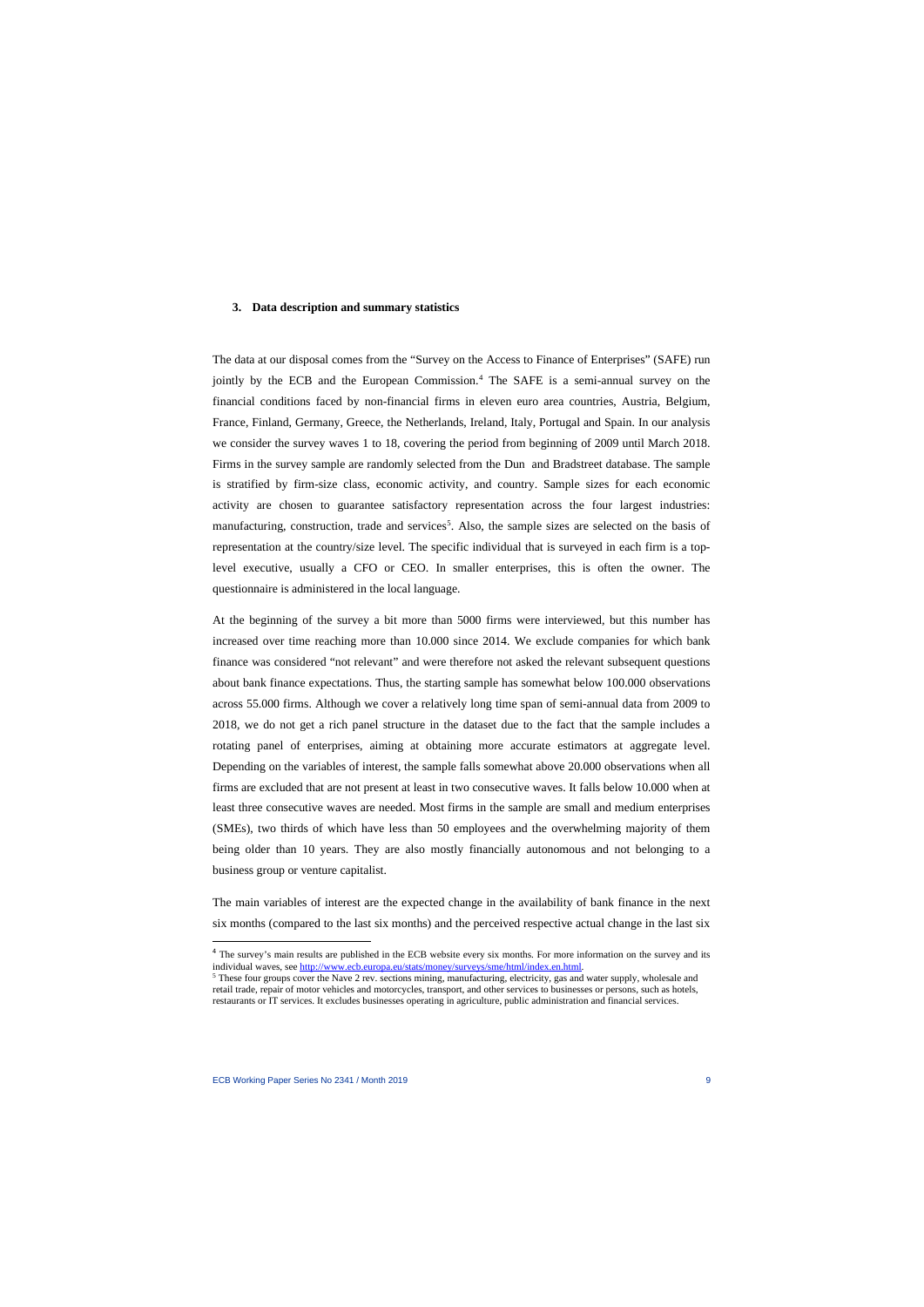months (compared to the six preceding months)<sup>[6](#page-10-0)</sup>. Both are discrete variables taking the values  $-1$ , 0, 1 for answers "deteriorated/remained unchanged/improved". Close to half of our observations in both variables are zeros. Despite the business cycle, companies in our sample often did not observe and did not expect their access to bank finance to change significantly, which does not mean that the cost did not change. This is perhaps to be expected in a bank-based system, where bank-company relationships are relatively stable. The prevalence of "no change" answers may also indicate, however, that firms choose the middle category of "no change" for a wide range of outcomes where a respective continuous variable may have been reported with small changes.

Figure 1 shows the two variables, aggregated for each wave. The vertical line identifies the seventh wave, the fieldwork of which took place in September 2012, shortly after the announcement of the European Central Bank of the start of the Outright Monetary Transactions programme. The possible effects of this announcement are considered in more detail in the last section of the paper.

#### [FIGURE 1]

At the aggregate level, there is little to suggest that expectations lead the actual change in the availability of bank finance. Also, the expected change has remained above the actual change for most of the period until late 2015, an issue we consider in more detail below. The micro data from the panel of firms (present in at least two consecutive waves) show that lagged expectations have a somewhat higher dispersion than ex post changes in the same variable, which is in accordance with the literature that finds expectations to be more volatile than the underlying variables (Bachmann *et al.*, 2013; Bordalo *et al*., 2017). However, the available categorical information does not allow us to duel into this issue any further.

The SAFE survey also collects information on the factors companies consider to have affected the availability of bank finance in the previous period and whether these factors have deteriorated/remained unchanged/improved in the last six months<sup>7</sup>. The factors include the (1) general economic outlook (insofar as it affects the availability of external financing), (2) the enterprisespecific outlook with respect to the sales and profitability or business plan (again insofar as it affects the availability of external financing for the company), (3) willingness of banks to provide credit to the enterprise, (4) the enterprise's own capital (capital provided by the owners or shareholders of the enterprise) and (5) the enterprise's credit history. Figure 2 shows the aggregated data for these factors.

 $6$  In the SAFE questionnaire, these are questions O9 a and O23 b, respectively.

<span id="page-10-1"></span><span id="page-10-0"></span><sup>7</sup> This is question Q11 in the SAFE questionnaire.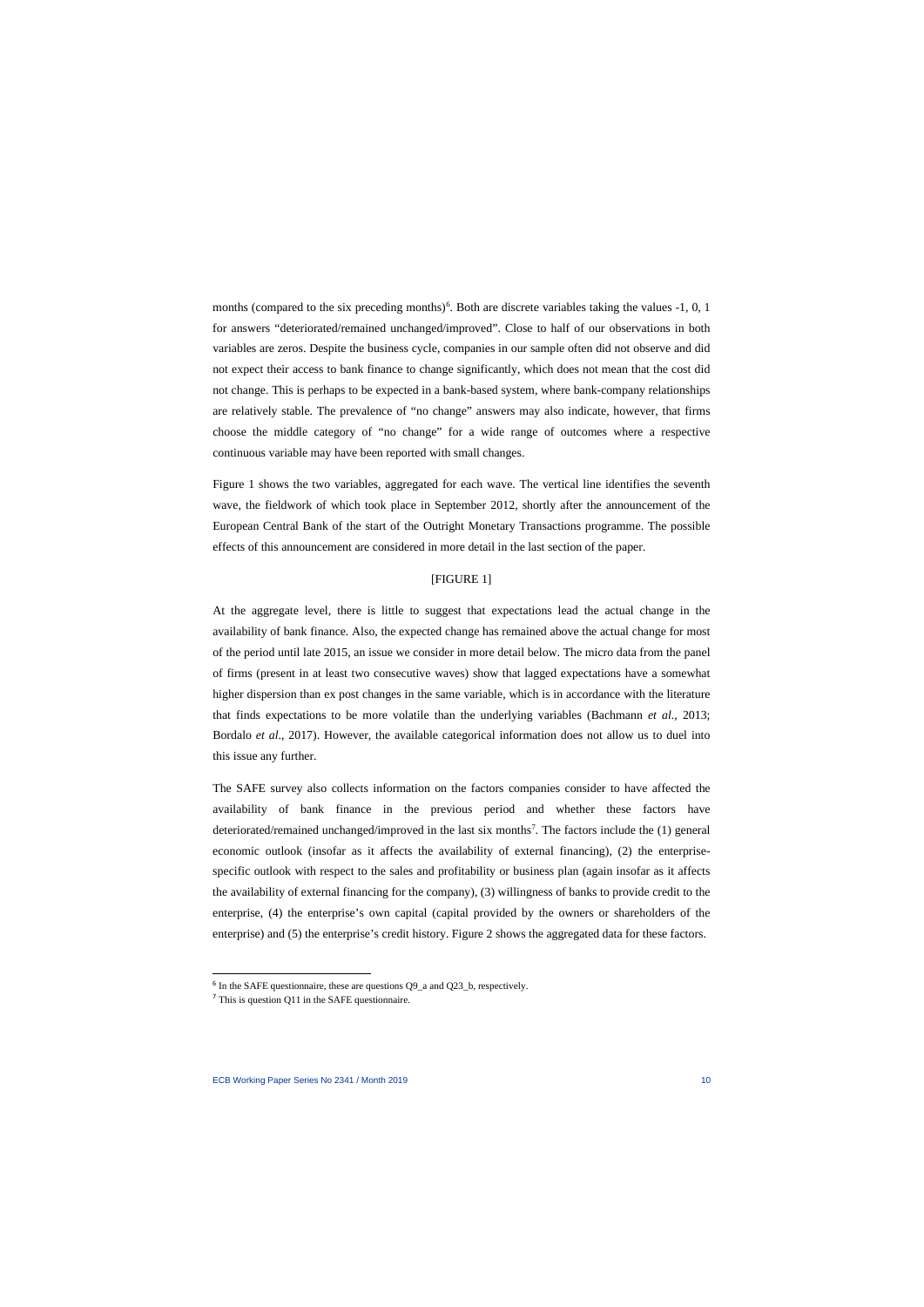## [FIGURE 2]

Broadly speaking, all five variables, when aggregated, show a similar pattern as those in Figure 1. The two variables that refer more to the (macro) environment, namely the general economic environment and the willingness of banks to provide credit, show more pronounced movements over the cycle than is the case for the three firm-specific factors. From the latter, sales and profits of firms also show marked variation over the cycle.

Table 1 shows the summary statistics of the main variables and dummies used in the models below.

# [TABLE 1]

#### **4. "News" and expectations**

If we denote the availability of bank finance for firm  $i$  at time  $t$  as  $y_{i,t}$ , the two main (latent) variables of interest can be defined as

$$
R_{i,t} = y_{i,t} - y_{i,t-1}
$$

$$
E_{i,t} = y_{i,t}^{exp} - y_{i,t}
$$

The superscript *exp* denotes the forecast of the availability of bank finance as of *t* for *t*+1. Variable *Rit* denotes the "realised" change in bank finance availability for company *i* over the last six months, while  $E_{it}$  denotes the expected change over the next six months. We may further define the forecast error of company *i* at time *t* as:

$$
FE_{i,t} = R_{i,t} - E_{i,t-1}
$$

If we denote by  $\Omega_{it}$  the change between *t*-1 and *t* in the factors affecting bank finance availability of company *i*, in line with what was said in section 2 above, a basic underlying model of expectations can be written as follows.

(1) 
$$
E_{i,t} = f\{R_{i,t}, \Omega_{i,t}, FE_{i,t}, u_{i,t}\}
$$

where  $u_{i,t}$  is a random error. In words, the expected change in the availability of bank finance by company *i* as of time *t*, *Eit*, is a function of the (realised) change in the availability of bank finance for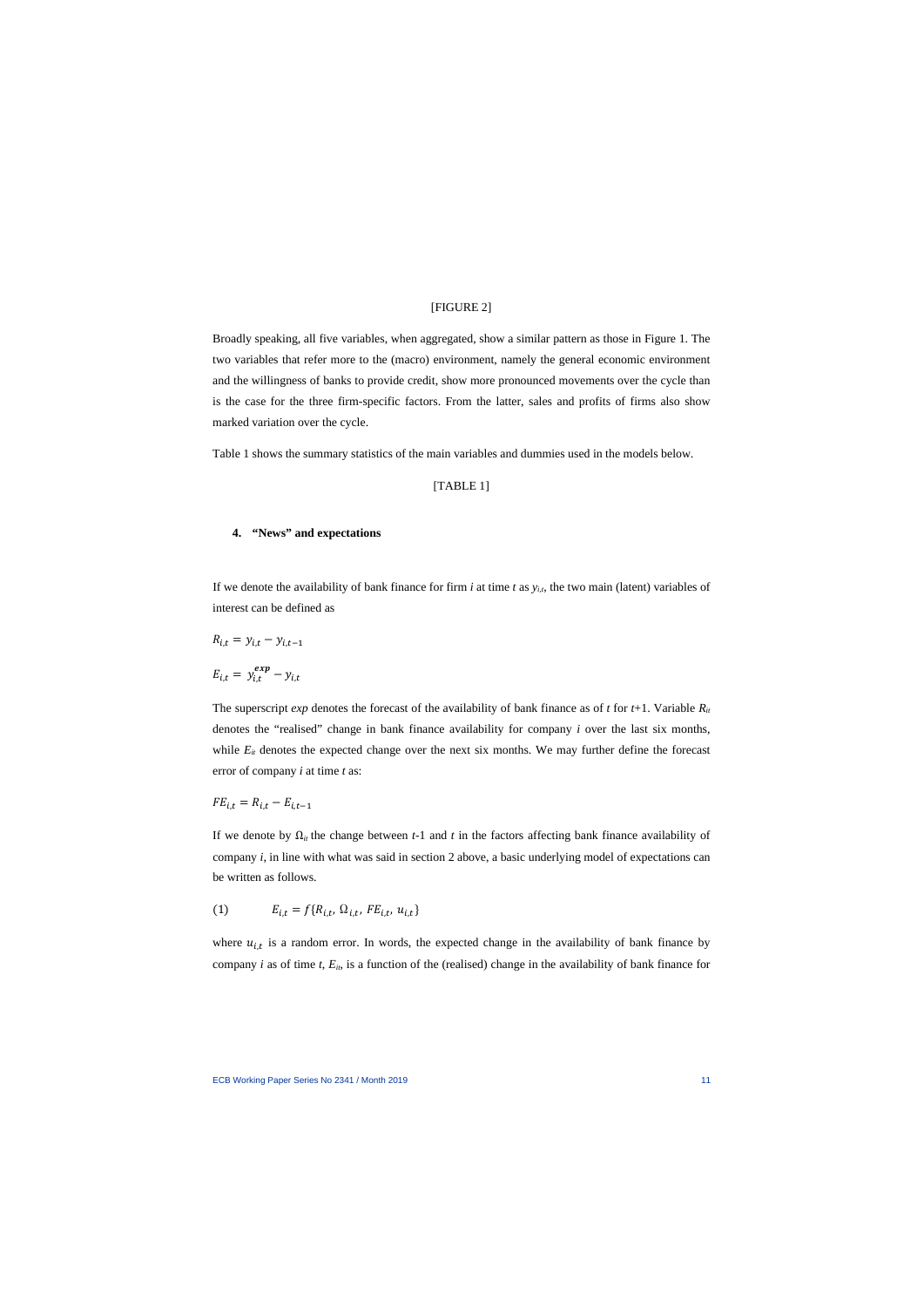company *i* at time  $t(R_{i,t})$ , the "news" (changes in the information set of company *i*) at *t* compared to the previous period ( $\Omega_{i,t}$ ) and the last forecast error ( $FE_{i,t}$ ).<sup>[8](#page-12-0)</sup>

It is important to note that (1) is a growth model with all variables expressed in changes because this is how the information is available to us from the survey. In particular, we only know if the firm expects bank finance availability to have improved, remained the same or deteriorated and similarly for the past values and the other independent variables. However, one may consider that expectations are also likely to be affected ("anchored") by a long term "normal level" of bank availability. We return to this issue below.

From the survey, we do not observe  $E_{i,t}$ ,  $R_{i,t}$  and  $\Omega_{i,t}$  directly. We only have the discrete trichotomous representation of these variables (-1, 0, 1). We denote the respective discrete variables as  $e_{i,t}$ ,  $r_{i,t}$ ,  $w_{i,t}$ . Consequently, we also define the forecast error as:

### $f e_{i,t} = r_{i,t} - e_{i,t-1}$

We thus use an ordered logit model, where the probability of  $e_{i,t}$  taking the value of -1, 0 or 1 is estimated as a logistic transformation of the linear model *f*{ } in (1), with all independent variables having being replaced by their discrete representations,  $r_{i,t}$ ,  $w_{i,t}$ ,  $fe_{i,t}$ .

All regressions also include country-wave-sector dummies. These may capture various macroeconomic events as well as any collective waves of "optimism or pessimism" that may be affecting the expectations of firms. To capture some of the effect of the structural characteristics, a set of control dummies is also introduced referring to ownership (family-owned), operational autonomy status, size class and age. Higher lags may also be of importance in an extrapolative model and are tested in the Annex.

It is important to note that the model is written very much from the point of view of the company. The variables in <sup>w</sup>*<sup>i</sup>* are as reported by company *i*. If there is sticky, imperfect information or inattention, then each company may perceive, rightly or wrongly, a different set of "news" at each moment in time. Further, all econometric models are estimated by maximum likelihood, applying clustered standard errors at firm level to allow for heteroscedasticity. This accounts also for firm-specific random effects to allow for possible stochastic firm-specific factors, such as some respondents being consistently more "optimists" or more "pessimists".

<span id="page-12-0"></span><sup>&</sup>lt;sup>8</sup> The forecast error is in principle a feature of adaptive expectations, but in practice it may also correlate to unobserved (structural) characteristics of the company even within a rational expectations' model.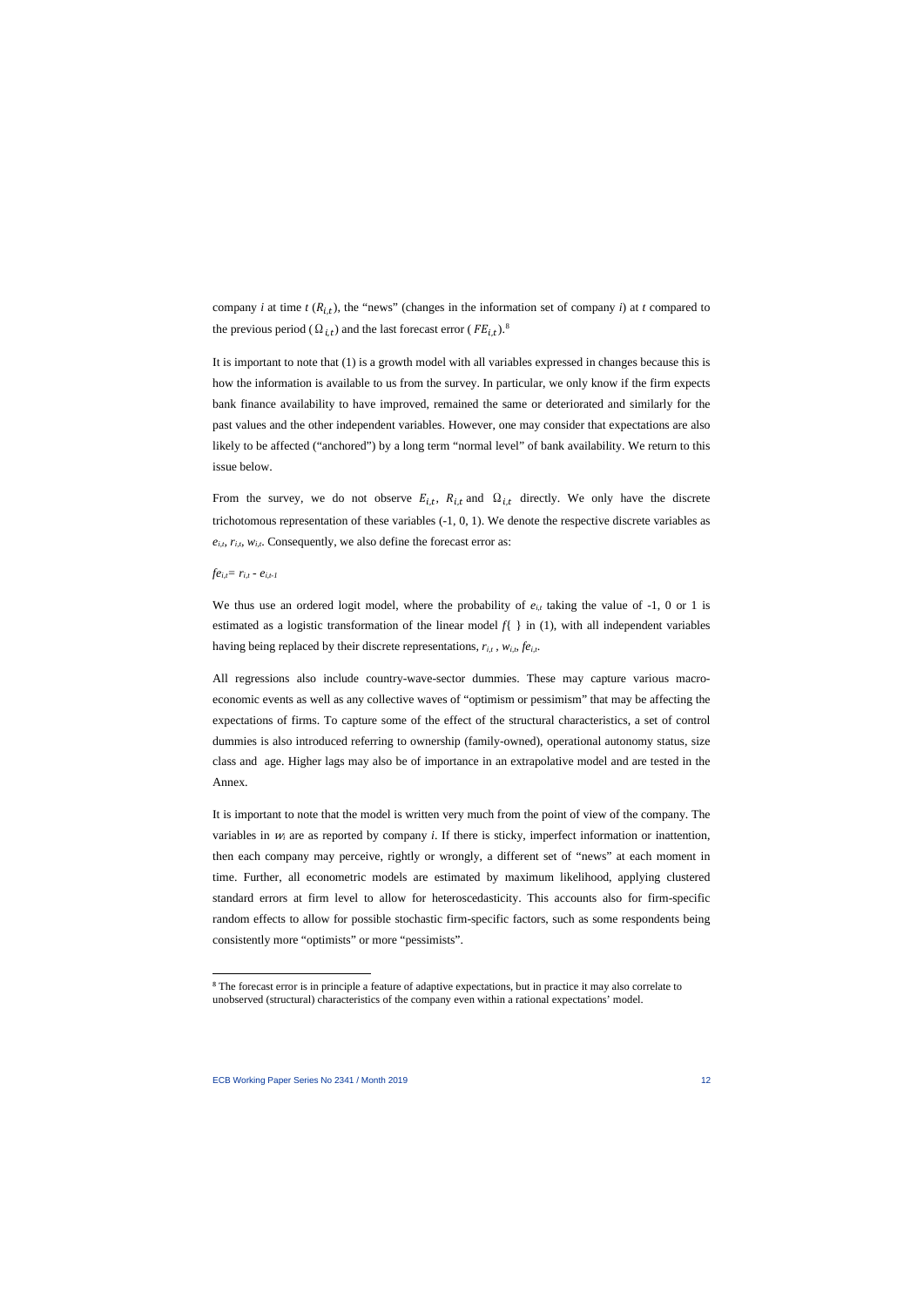The results of the estimation are presented in Table 2. Column 1 presents a simple version of the extrapolative model in which the expected change in the availability of bank finance in the next period only depends on how this variable changed during the current period. For short, we can call this the autoregressive term. The model also includes the control dummies as explained above.

As expected, past changes in the availability of bank financing and future forecasts of the same variable strongly correlate. When checking the structural firm characteristics, the estimates suggest that, conditional on the autoregressive term, family-based, autonomous and smaller firms expected on average that their availability of bank financing would deteriorate more (or improve less) than their bigger, well-connected counterparts<sup>[9](#page-13-0)</sup>. Perhaps somewhat surprising, the results also suggest that the younger companies tended to have more upbeat expectations about the change in bank financial availability compared to older firms (but see below).

#### [TABLE 2]

In column 2, the model is extended to include the variables in  $w<sub>i</sub>$  that capture new information in the information set of each company. It turns out that companies do update their expectations on the basis of "news" in their information set. All of the relevant independent variables available from the questionnaire are statistically significant and have the expected (positive) signs. Companies seem to adjust their extrapolative expectations on the basis of what they consider as relevant factors having affected the availability of finance the previous period. A perceived improvement in the last six months in the macro environment, bank credit supply, the company's financial situation or its sales and profits is strongly associated with firms' expectations of better availability of bank finance in the coming period.

It should also be noted that many of the structural characteristics of the firm loose predictive power once the  $w_{i,t}$  independent variables are introduced in the regression of column 2. For example, firms' size no longer has a statistically significant effect on firms' expectations. This indicates that size could have been a proxy for different individual factors affecting the availability of bank finance, such as the willingness of banks to provide credit (supply side) or the company's own capital and credit history.

In column 3 of Table 2, we introduce the past forecast error in line with what one may expect in an adaptive expectations model. The number of observations falls sharply because of the lagged dependent variable. This notwithstanding, the main estimated coefficients of interest remain stable and

<span id="page-13-0"></span><sup>9</sup> As for sectoral characteristics, we also run a set of regressions with sectoral dummies standing alone. The results show that firms in the construction and trade sectors reveal significantly negative expectations compared to industry.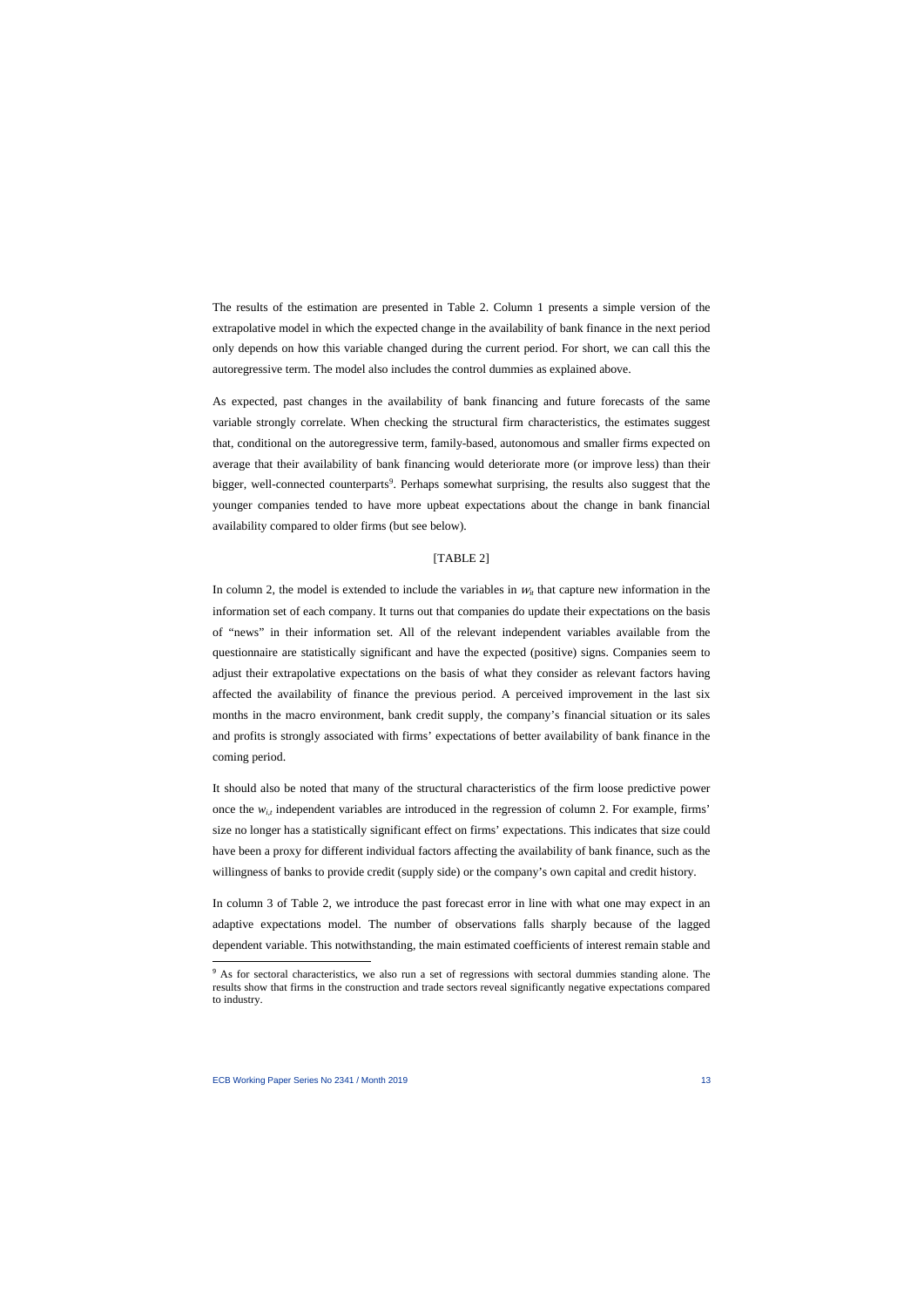statistically significant. The main effect of the lagged dependent variable is that the estimated coefficients of all dummies capturing structural characteristics are no longer statistically significant, as one might expect.

To give an idea of the quantitative impact of the news to expectations, Table 3 reports the average marginal effects per outcome category of the ordered logit model. The forecasted probability that bank finance may increase next period rises by about 4%*,* other things being equal, when the macro economy is perceived to have had a positive (rather than a stable) effect on the change of bank finance the last six months. Sales and profits are estimated to have a similar marginal impact, while the marginal effect of the perceived willingness of banks to provide loans is above 7%. The marginal effect of financial firm specific variables, such as the credit history and own capital, is below 2%, possibly because these change very little over time.

#### [TABLE 3]

The results turn out to be robust for different specifications of the model<sup>10</sup>. Table A.1 in the Annex shows the baseline model where a lagged version of each independent variable is introduced. In line with Massenot and Pettinicchi (2017) we find that there is a lagged effect on expectations of past realisations of the same variable as well as lagged sales and profits. As with adaptive expectation, the effect is declining over time (Nerlove, 1983) and the lagged independent variables are no longer statistically significant when a lagged dependent variable is introduced (in column 2). In table A.2 of the Annex, the basic model is re-estimated with OLS as well as a generalised ordered logit. The results broadly confirm again our baseline estimates of Table 2.

#### **5. Information frictions and rational expectations**

The econometric results in the previous section suggest that, when forming their expectations, firms use different pieces of recent information, not just the autoregressive/adaptive factors. This result however does not tell us whether firms use this information efficiently in the spirit of rational expectations. To test this, one can follow the now established empirical approach of looking at the properties of the forecast errors.

<span id="page-14-0"></span><sup>&</sup>lt;sup>10</sup> We run several regressions that explore the cross-industry, cross country and over-time dimensions of the sample (results available upon request). Also, the reported coefficient estimates change very little when the expectation model is augmented with variables on the change of labour and material cost.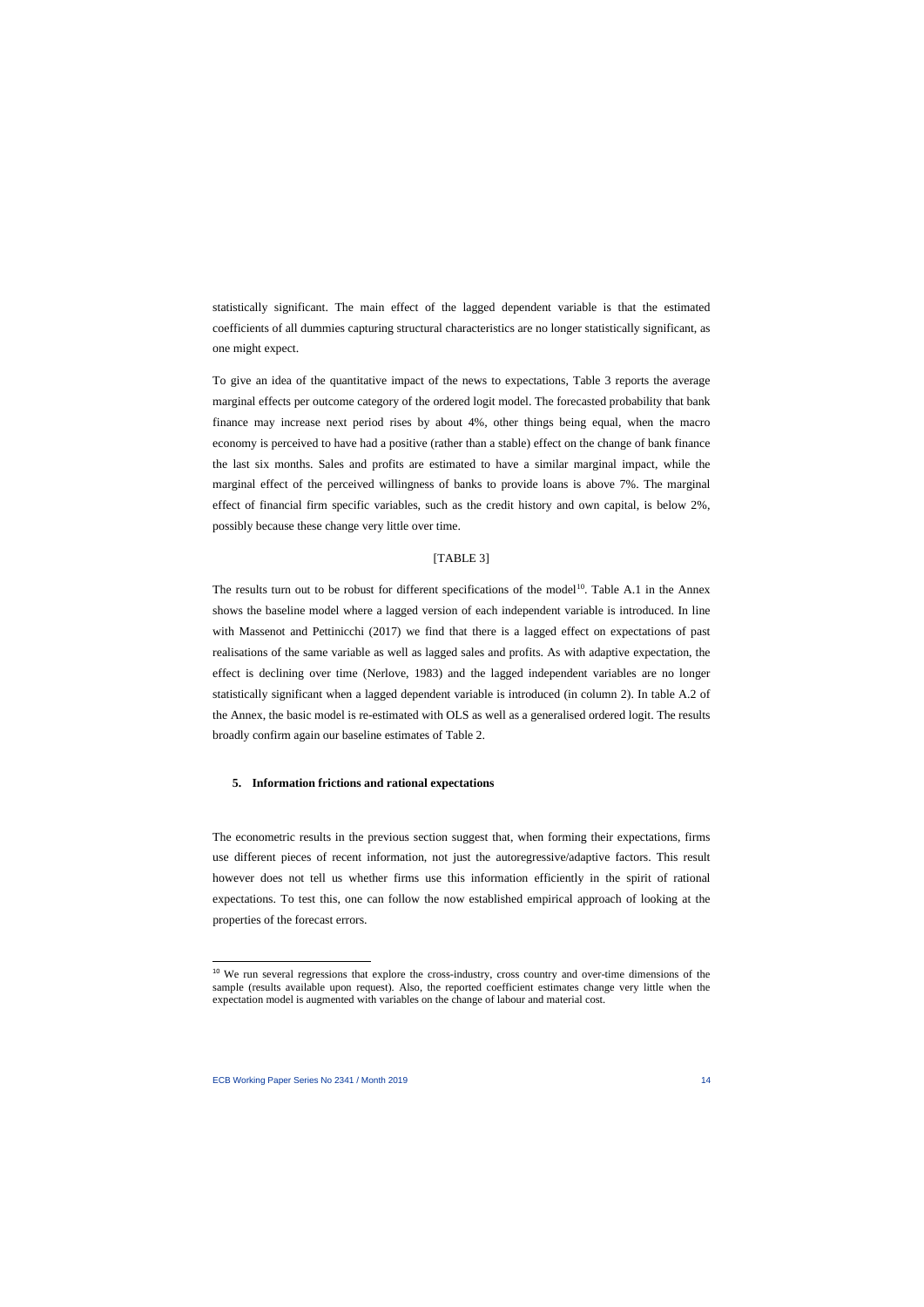Figure 3 shows the aggregate forecast error for each wave and compares this with the change in the realised bank finance, *Δr* summed over the same set of firms. The aggregate series suggest that forecast errors tend to be correlated over time, contrary to what one would expect from REH.

# [FIGURE 3]

Figure 4 allows a closer look at the source of these forecast errors. In particular, the three panels show separately what happened in the availability of bank finance for three different groups of firms each period: the "pessimists" that were forecasting a deterioration in the (change of the) availability of bank finance, those that forecasted that things would stay the same and the "optimists" that forecasted an improvement. Results are shown in each panel as a ratio to all observations of that panel (e.g. in the first panel as a ratio of all "pessimists").

What one can see is that the forecasts of the "pessimists" and the "optimists" were right only about 20%-40% of the time. Most commonly, irrespectively of what was forecasted, the change in the availability of bank finance was reported subsequently to have remained as before (and sometimes moved in the opposite direction). Only in the middle panel, forecasts and realisations seemed to match more often. One can also note that overall the number of times the "optimists" got it wrong are more than that of the "pessimists", especially in the earlier part of the sample period.

#### [FIGURE 4]

Lui *et al.* (2011) propose two non-parametric tests of rational expectations based on information such as the one presented in Figure 4. These tests essentially come down to whether the forecast turns out to be correct more than 50% of the time or, at least, more often than any of the two possible wrong forecasts (e.g. when forecasting 1, the realised can be 0 or -1). Both tests are based on an assumption that outcomes are independent across firms. As is readily seen from the Figure 4, both tests clearly reject the null of rational expectations. Only in the case of firms expecting "no change" would the null not be rejected, but then the forecasting model would seem rather trivial.

A more standard way of examining the forecast error when testing rational expectations is within a regression model, where the right hand side variables capture all information available at the time the forecast was made. Thus, following the model of the previous section, we estimate the following model:

(2) 
$$
fe_{i,t} = g\{r_{i,t-1}, w_{i,t-1}, fe_{i,t-1}\}
$$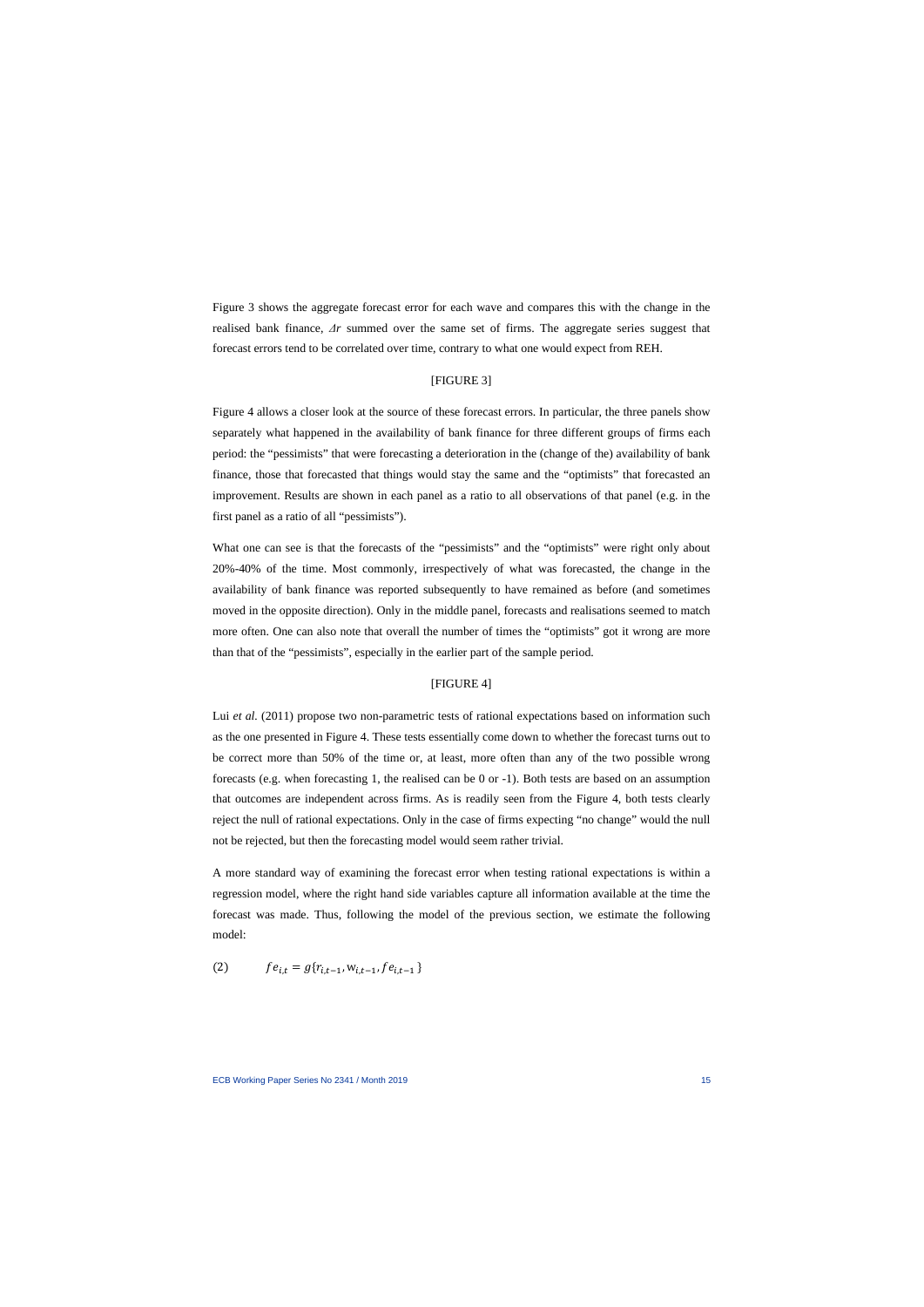Under rational expectations or indeed under a more general hypothesis that companies use efficiently the information at their disposal, we would expect that the right-hand-side variables in g{ } cannot systematically predict the forecast error  $f_{e_{it}}$ . In particular, we would not normally expect any correlation in the forecast errors unless one believes that there has been a succession of (fundamentally unpredictable) macroeconomic shocks affecting many companies in the same direction. To control for this latter case, we introduce again the country-wave-sector dummies as well as all the dummies capturing the structural characteristics of the company as was the case in Table 2.

Table 4 shows the results of the ordered logit estimation of model (2). In the first column we see that past realisations are negatively related to the expectation error. In other words, firms that reported improved availability of bank loans in the last six months are making, on average, an expectation that proves ex-post to be too "optimistic".

## [TABLE 4]

The size and age variables (not reported) also show a significant correlation with the expectation error. This may suggest that there is systematic correlation of some firm characteristics with the forecast error (Bachmann an Elstner, 2013, 2015). The systematic differences across firms' age and size could be related for example to limited capacities to collect and process information of younger or smaller firms (Berger and Udell, 1998).

When we expand the list of independent variables (column 2), the significance of past realisations  $r_{i,t-1}$ disappears. We observe instead that past information on the other independent variables has predictive power when it comes to the ex post forecast error. This is true, as said, even after controlling for the country/sector business cycle and for the firm structural characteristics. In particular, the variables on the general environment and the profit and sales of the company are negatively correlated with forecast errors, while the opposite is true with the financial variables related directly to bank finance, such as the willingness of banks to provide credit or the effect of the firm's capital. By contrast, the impact of lagged credit history is not statistically significant. These results are moreover robust to changes in the sample, for example, dropping companies of some countries or some time periods.<sup>[11](#page-16-0)</sup>

One possible explanation is that firms tended to place high weight and overreact to developments in the "real" activity, such as demand, profits and the macro environment, compared to financial variables, notwithstanding the fact that they were forecasting a financial variable, i.e. the availability of bank finance. The reason for this may be that, when making their forecasts, respondents would have

<span id="page-16-0"></span><sup>&</sup>lt;sup>11</sup> For sake of brevity, results are not reported but are available upon request.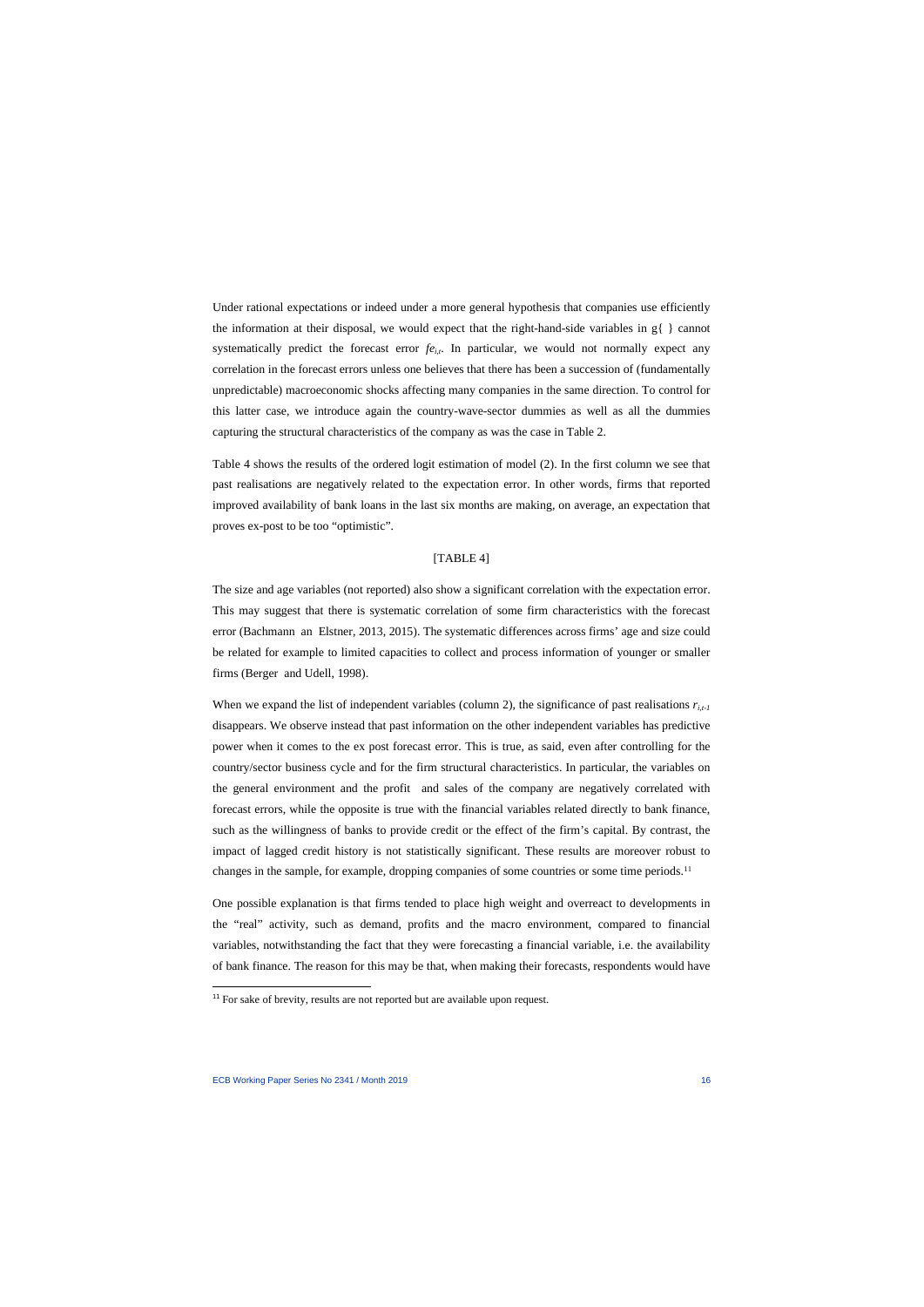tended to place more weight on something that they believe they know better and they know from the past that it correlates strongly with the variable of interest, rather than trying to use a complex structural model of the economy (Kahneman, 2011). Non-financial companies, particularly smaller ones, are likely to have a better understanding and more faith on their predictions of how the main (real) activity and the macro-environment are developing than what may be happening in the financial markets, particularly in the midst of a financial crisis.

In column 3 of Table 4, the lagged forecast error is also introduced among the independent variables. The results confirm that there is positive correlation of forecast errors. The rest of the estimates change relatively little, at least in qualitative terms.

It is worth noting that the test of REH in Table 4 is more telling than the typical REH tests for two reasons. First, we test for systematic relations between forecast errors and variables in the information set of firms, *conditional on the macro cycle, the industry cycle and the structural characteristics of firms*. Second, the rhs in (2) contains on purpose *only idiosyncratic information that the company is known to have possessed when forming its forecasts and has itself identified as relevant for the availability of bank finance.* Unlike public information often used in this type of tests, there is no doubt that the firms were aware and attentive to this information. It follows that these systematic forecast errors are unlikely to be due only to inattentiveness, sticky or limited information. At least in part, these errors could well be due to some type of "model misspecification", such as the ones described by Kahneman (2011).

On the other hand, it should also be mentioned that the explanatory power in all regressions in Table 4 is exceptionally low even for this type of models and with largely cross sectional data. This is also confirmed by Table 5, where the reported marginal effects of the various variables are very low. It is therefore difficult to say whether these systematic forecast errors made a material difference to the firms.

#### [TABLE 5]

One last important comment concerns the time pattern of the forecast errors. As can be seen already at the aggregate level, in Figure 3, forecast errors have been mostly negative during the earlier period, during the recession, and then positive during the recovery. Given that negative forecast errors signify that expectations were better (more "optimistic") than the subsequent realisation of the same variable, the series in Figure 3 would seem to contradict the idea that the recession was marked by a wave of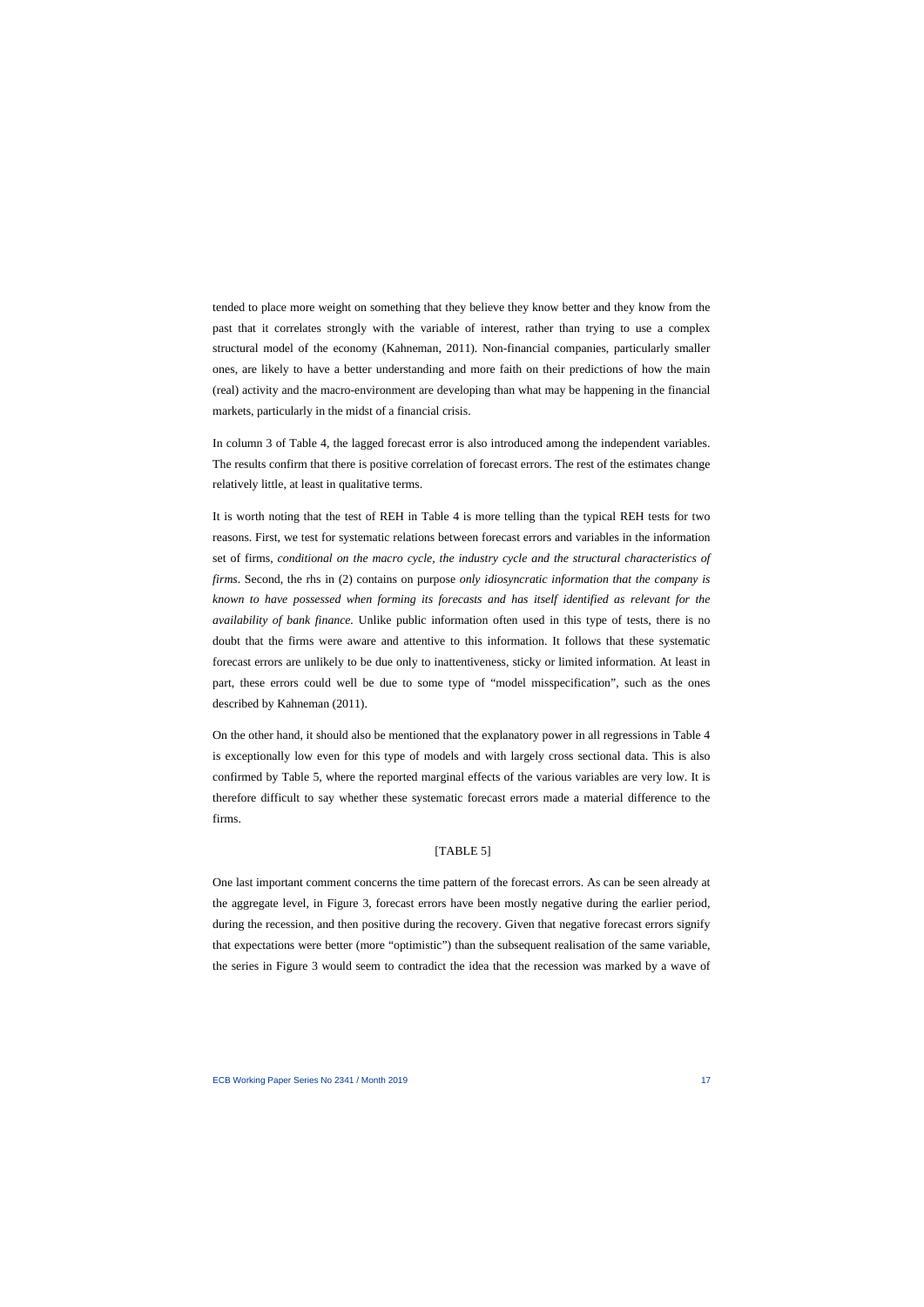pessimism and vice versa for the recovery. The same observation can be made from Figure 4, where the "optimists" were seen to be those mostly making errors in the midst of the crisis.

This time pattern of the forecast errors is also confirmed by the estimated coefficient of the countrywave dummies of Table 5 (not shown). Conditional on the independent variables and the structural characteristics of companies, throughout the observation period companies have tended to forecast better availability of bank finance than what turned out to be the case, even more so during the years of recession. Also, the estimates suggest that the conditional forecast errors tended to be more negative in the recession for companies in countries under particular stress, such as Greece, Ireland, Italy, Portugal and Italy, , while the opposite was true in the recovery.

The interpretation of this time pattern is not obvious. Either companies across the euro area have tended to be repeatedly surprised by negative shocks more or less throughout the observation period (and in particular during the recession) or – equivalently - companies may have been adjusting their forecast depending on how far they perceived (the *level* of) the availability of finance to be from the "normal" or "long term" equilibrium value. Under the latter hypothesis, when the availability of finance fell sharply below "normal", particularly in vulnerable countries, companies expected a relatively faster recovery, other things being equal. Unfortunately, our data do not provide information on levels but only on changes from one period to another. We have therefore no way to introduce a true error correction term in order to test the latter hypothesis and, as a result, we have to treat the time variation of forecast error (as captured by the country-wave-sector dummies) as essentially unexplained.

The conclusion from this section is that forecast errors are systematically correlated with information known to the firms at the time the expectations were formed. Any deviations from the REH are therefore unlikely to be only due to information frictions. Errors also tend to be serially correlated. This is moreover true, even when controlling for macroeconomic shocks and structural characteristics of the firms. Though these results tend to reject the REH, it is difficult to say how important quantitatively these deviations from the REH are for the single firm.

## **6. Heterogeneity and attentiveness**

Both the hypotheses of rational expectations with incomplete information and that of incomplete forecast models are likely to give rise to more heterogeneity and disagreement among forecasters than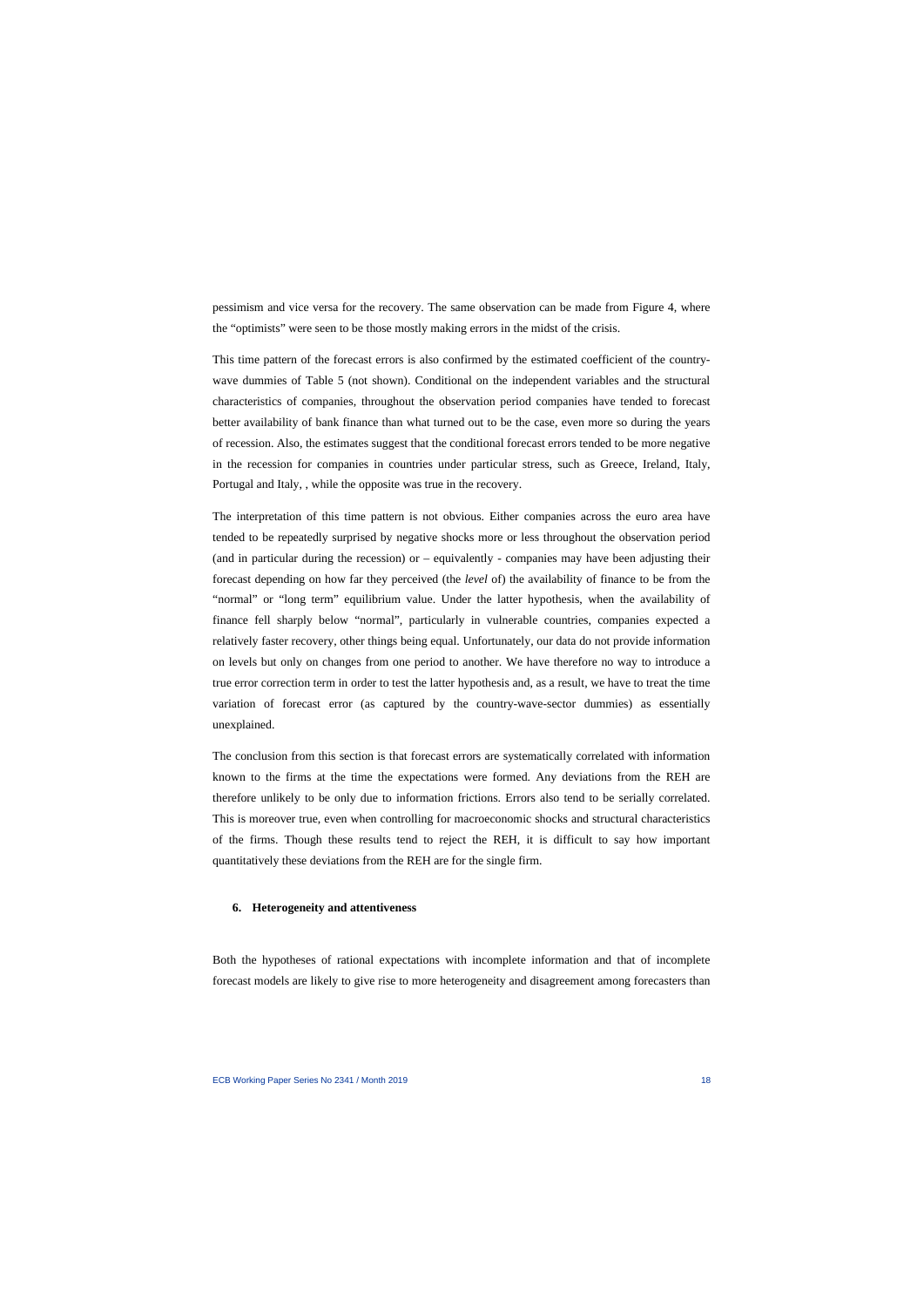would be the case if everyone were using a single (correct) model of the economy and a single (complete) set of information. The rational inattentiveness hypothesis (Sims, 2003) advanced the idea that heterogeneity in expectations is not only due to some random process or structural characteristics of the firm (e.g. size), but also the result of a deliberate choice of different (rational) forecasters to invest in information acquisition.<sup>[12](#page-19-0)</sup> Thus, given the costs of acquiring the relevant data and processing it, rational inattention models suggest that a firm will devote resources to track information and refine its forecasts depending on the effect these would have on profits. This firm is then expected to make systematically less errors in forecasting the variable of interest compared to a firm for which this variable is less relevant. The relevance of the expectations may moreover change over time depending on market conditions (Coibion *et al.*, 2018). In the context of our data, we proxy "relevance" by identifying those cases where a firm reported that it "needs" bank finance in the period ahead.<sup>[13](#page-19-1)</sup>

Relevance and intention to use bank credit may not be the only factors affecting the information and effort put on forecasts. If information about the actual credit conditions is not readily available and requires effort to get, then a close firm-bank relationship may also be of importance. In our sample we have no information on such relation, but we do know whether a firm used bank credit in the period preceding the forecast. We can test therefore whether this recent "familiarity/proximity" to the banking system has an impact on the forecast accuracy of future bank availability. This is somewhat different than the rational inattention hypothesis as it stresses the importance of recent experience, a feature very common in behavioural models of decision making (Gennaioli and Shleifer, 2018). Also, more conventionally, we test whether structural characteristics of the company, e.g. size, age, autonomy, family based may play a role.

To test these hypotheses, we need some metric of forecast accuracy using the categorical data at our disposal. One such measure could be, for example, the absolute value of the forecast error. This is a variable that measures how often companies make a forecast error (e.g. forecasting that bank credit availability will improve when it stayed the same). As a measure of forecast ability, this measure is intuitive but has the drawback that it depends heavily on the stochastic environment within which each company operates. For example, smaller companies may have to live with more unanticipated shocks,

<sup>&</sup>lt;sup>12</sup> Several streams in the economic literature have long highlighted that there are indeed differences when it comes, for example, to information used to form expectations. Souleles (2004) and Bach and Elstner (2013) find systematic biases of forecast according to consumers' and firms' structural characteristics. The models of Brock and Hommes (1997), Branch (2004) and Dominitz and Manski (2005) all rely on the concept of difference strategies of expectation formation mechanisms according to some degree of information sophistication.

<span id="page-19-1"></span><span id="page-19-0"></span><sup>&</sup>lt;sup>13</sup> To recall, all firms in our sample have identified bank finance as "relevant" for them, though only about a third has reported in any single period that it "needs" bank finance next period.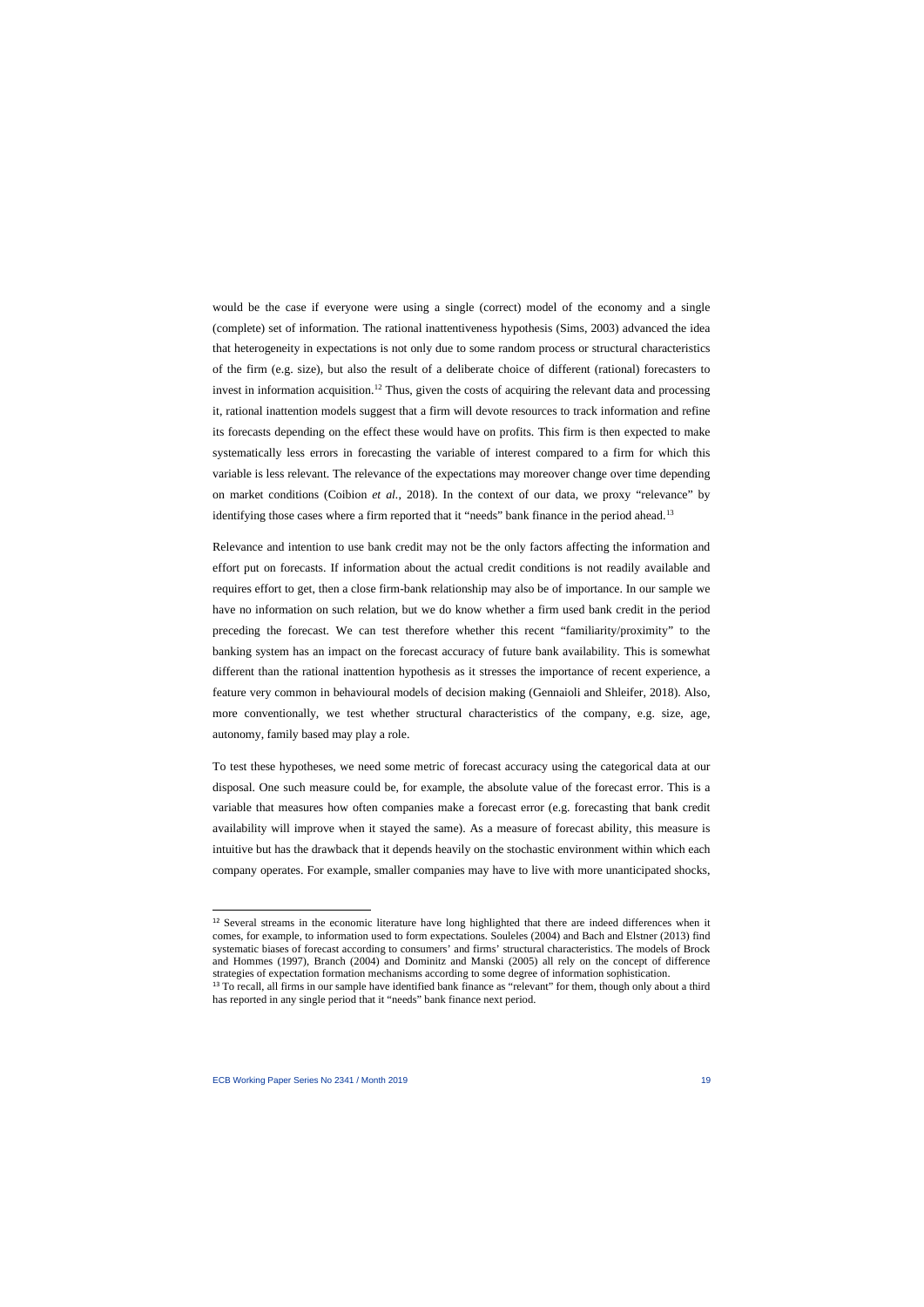which will typically lead to more forecast errors, even if they may otherwise be equally well informed and use the same expectation models as larger firms.

We propose therefore a measure of "relative inaccuracy" of expectations by comparing the (absolute value of the) forecast error with the absolute value of the change in the perceived availability of bank finance  $r_i$ . In particular, if we denote with  $\Delta r_i$  the change in  $r_i$  between *t-1* and *t*, we define relative forecast inaccuracy as

(3) 
$$
P_{i,t} = |f e_{i,t}| - |\Delta r_{i,t}|
$$

One intuitive way of thinking of  $P_i$  is as a measure of the absolute forecast error of company  $i$ compared to the theoretical forecast error the company would have made had it used a naïve expectation model in which the expected change of bank finance availability next period would be the same as the one observed in the current period. Thus, compared to the absolute value of the forecast error,  $P_i$  shows the distance not from zero error but from the error from a hypothetical very simple expectations model. As a result, forecast errors carry a higher weight in (3) when they occur in a steady state environment, where the change in the availability of bank finance,  $r_i$ , "stays the same" from one period to another. Analogously, the expectations of a company are considered particularly accurate if there is no forecast error in an environment of high fluctuations in the actual value  $r_i$  (and thus of high  $| \Delta r_i |$ ). We employ  $P_i$  as a (noisy) indicator of expectations inaccuracy. The higher it is, the more inaccurate the forecast of an enterprise is likely to be compared to the counterfactual expectations model.

Figure 5 presents the aggregate data for all three components of equation (3). Note that the dispersion of the actual forecast error has been higher throughout the period than the forecast error from the counterfactual naïve model. This is another way of saying that expectations seem to have been more volatile than the underlying variable. In the period under consideration, the absolute forecast error has tended to fall as firms exited the recession but so did also  $|\Delta r_i|$ , leaving the average relative inaccuracy with no clear downward trend despite the marked change of the macroeconomic environment.

## [FIGURE 5]

To test whether "relevance" of bank finance and "familiarity" with the banking system have a systematic effect on forecast accuracy, the proposed measure of relative forecast inaccuracy is regressed in Table 6 against the relevant proxies as well as proxies of the cost of acquiring and processing information, such as firm age, whether a firm is autonomous or family-owned. Country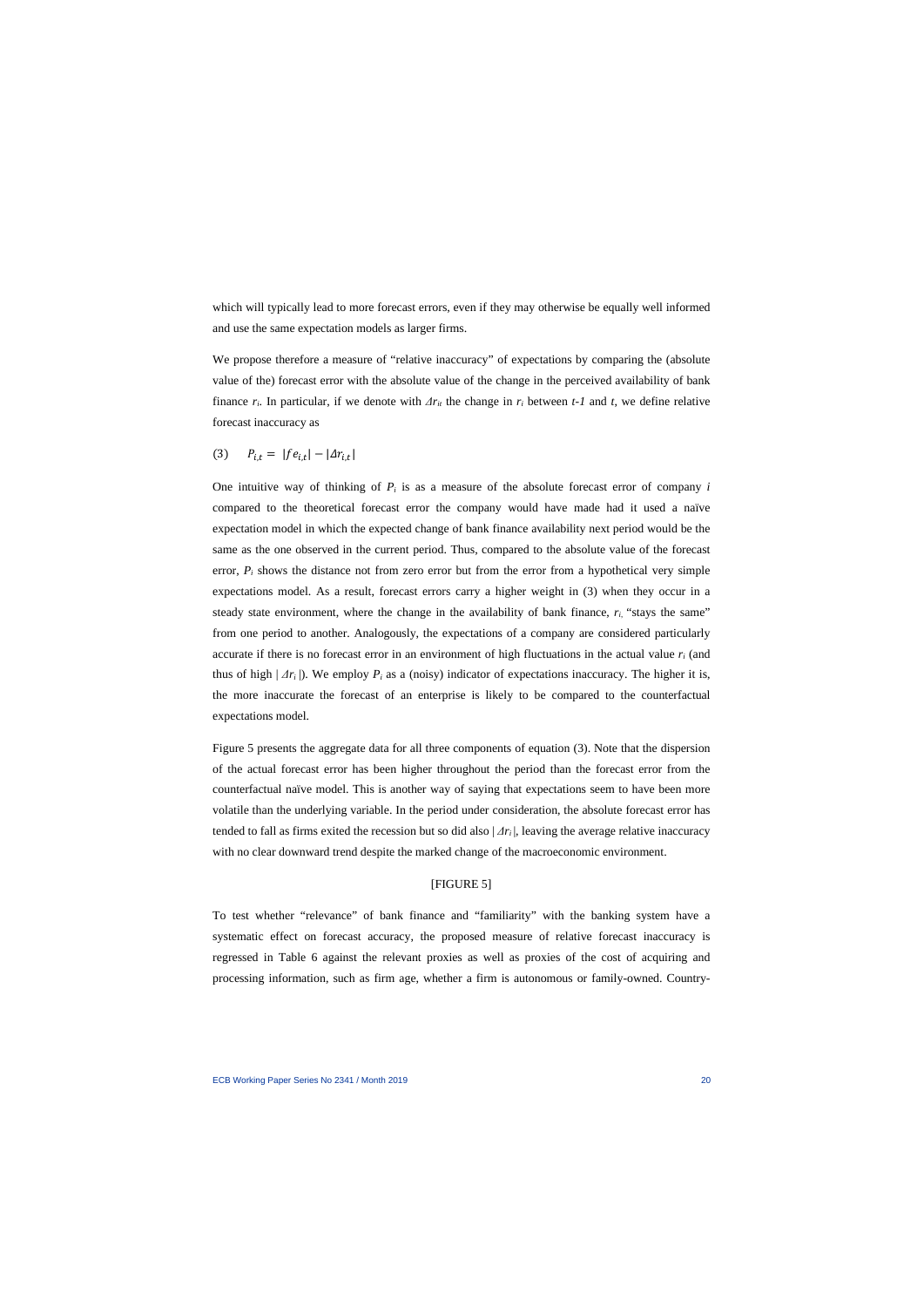wave- industry dummies are included in all regressions to capture the country specific business cycle across separate industry characteristics.

#### [TABLE 6]

In column (1) of Table 6, we can see that none of the firm characteristics has a significant effect on forecast accuracy, with the possible exception of medium-large companies forming somewhat more accurate forecasts than the small ones as one might expect. In columns (2) and (3), forecast inaccuracy is found to be negatively correlated with both proxies of "familiarity" (recent use) and "relevance" (need of bank credit). Recent familiarity with the banking sector or possible intention to request bank loans are found to be associated with better forecasting ability of companies, confirming the relevance of both backward and forward looking factors affecting forecast accuracy.

Finally, the last column introduces both proxies together. The estimates suggest that mostly firms that have had recent experience and familiarity with banks may be better placed to form more accurate expectations on the availability of future bank finance. This may be because dealing actively with the banking system provides the firm with early information and a better understanding of how the banking system works. Instead, "need of bank loans", introduced as the proxy of relevance, turns out not to be statistically significant, possibly because the same effect is captured by the variable on "use", suggesting that (in)attention may not be an important factor in this case. The dimension of the firm also turns out not to be statistically significant when conditioning on the recent use of bank finance, suggesting that it is not size as such that matters for forecast accuracy, but more so whether the firm had recent dealings with banks (which of course larger firms tend to have more).

To explore what might have been different in the expectations of firms that were more familiar with the banking system (because of recent dealings with it), in Table 7 the expectation model of Table 2 (column 2) is re-estimated with a focus on the "informed" firms. In the first column, a dummy is introduced to identify these "informed" firms. The estimated coefficient turns out to be negative and significant. Knowing that companies have tended to be on average "overoptimistic" about the speed with which availability of bank finance would return to "normal", the negative coefficient suggests that "informed" firms tended to be somewhat more "realistic" and closer to the (ex post) actual change in the availability of bank finance.

The second column in Table 7 re-estimates the same model but only for the subsample of "informed" firms. The results suggest that, structurally, the expectation model of "informed" and "less informed" companies was not very different. Taking into account that estimates are not fully comparable between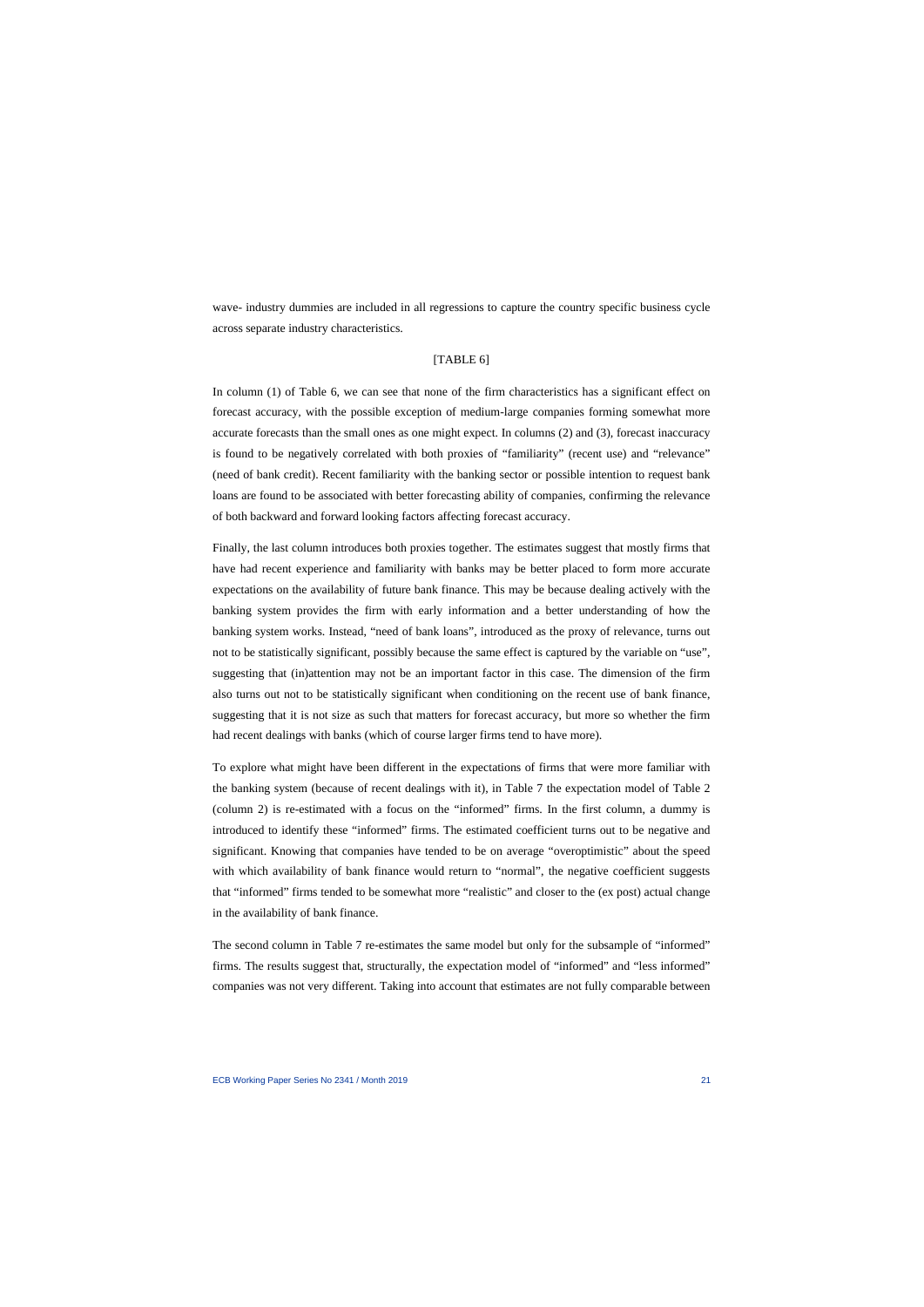the two models in columns (1) and (2), it is interesting that the results are very similar despite the fact that only 1/3 of all observations are used in the latter.

#### [TABLE 7]

Overall, the tentative conclusion from this exercise is that companies that have had recent proximity to banks may have better or additional information that helps them make somewhat more accurate forecast, but there is no evidence that they use fundamentally different expectations models than the rest. Need of bank finance, which was introduced as a proxy of "relevance" and hence of (in)attention, does not have a statistically significant effect when conditioning on the past use of bank finance. The same is true with the size of the firm.

#### **7. Expectations and policy announcements**

Expectations have often been discussed in the literature in relation to the effectiveness and speed of transmission of macroeconomic policies to economic activity and, in particular, of monetary policy. One of the main questions in this context remains whether and how fast the financial markets, companies and households anticipate the effects of new macroeconomic policy measures when these are announced. The concept of "forward guidance" in monetary policy and of "anchoring" inflation expectations relies on the very idea that financial market participants, businesses and households can anticipate the effects of a future monetary policy stance based on information communicated by the central bank at an earlier stage.

In what follows, we focus on the announcement effect of monetary policy on business expectations. Apart from being a potentially important channel of policy transmission, announcement effects provide indirect evidence of forward looking expectations (Coibion, 2018). The period covered by our dataset contains a number of important policy announcements and interventions by the European Central Bank the impact of which is widely thought to have been very significant in shaping expectations and affecting the evaluation of risks in the financial markets.[14](#page-22-0) The measures agreed upon in the summer of 2012 present a particularly good case study for this. In particular, we explore

<span id="page-22-0"></span><sup>&</sup>lt;sup>14</sup> For a more detailed description of the several monetary policy decisions taken by the ECB since the breakdown of the financial crisis see Hartmann and Smets (2018). The effect of unconventional monetary policy measures on the financial conditions faced by the firms has specifically received some attention lately (Boneva *et al.*, 2016, Ferrando *et al.*, 2018).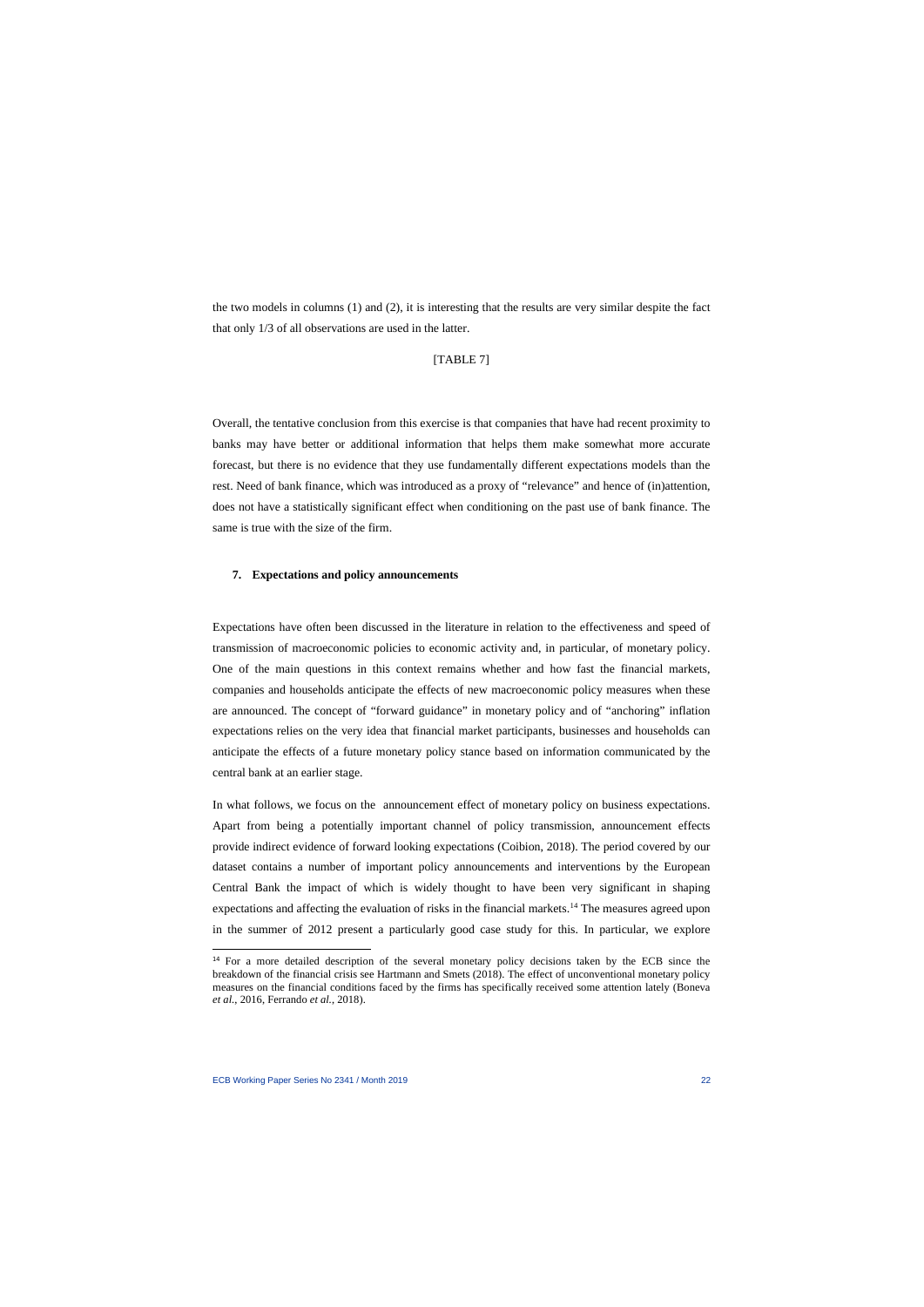whether, conditional on their information set, firms changed their expectations following the policy announcements of summer of 2012. We do so by employing a difference in differences model in which the treatment group comprises of the "informed" firms identified in the previous section, namely firms that had been using bank finance in the previous period. [15](#page-23-0)

To recall, in early 2012, as a result of weak growth and fiscal slippages, risk premia of sovereign bond yields rose sharply in several vulnerable euro area countries seriously hampering the funding of banks in general. Financial tensions were rising fast threatening not only the banking system, but the very unity of the euro area. In the summer of 2012 some important policy decisions were agreed upon and announced. In the end of June 2012, the European Council agreed to create a European banking supervision mechanism and a resolution mechanism, a step towards building a banking union. In early August, the European Central Bank's Governing Council announced it would undertake outright monetary transactions (OMTs), a programme consisting of the purchase of sovereign bonds in secondary markets under strict conditions. Some days before that announcement, the President of the ECB delivered a speech now well-known for the quote "Within our mandate, the ECB is ready to do whatever it takes to preserve the euro. And believe me, it will be enough." The technical framework of OMTs was announced on 6 September 2012. Financial markets are believed to have reacted to these policy announcements and by the end of 2013 government bond yields had returned to pre-crisis levels, despite the fact that the ECB did not actually purchase government bonds through the OMT Program. (Altavilla *et al.*, 2014).

The summer 2012 marks an interesting turning point for the access of companies to bank finance in both "vulnerable" and "non-vulnerable" countries as well as for expectations of future bank credit, as shown in Figure 6.<sup>[16](#page-23-1)</sup>

<sup>&</sup>lt;sup>15</sup> To be sure, the "difference in differences" estimates below do not necessarily provide watertight evidence of forward-looking expectations. An alternative or complementary interpretation could be that the treatment group of firms were the first to benefit from the effects a policy announcement on the markets and that this was not sufficiently controlled for by the independent variables. If this were to be the case, the evidence suggests heterogeneity in the transmission mechanism rather than heterogeneity in the expectation formation process of "informed" firms.

<span id="page-23-1"></span><span id="page-23-0"></span><sup>&</sup>lt;sup>16</sup> For completeness, it should be said that the sovereign debt crisis of that period left a damaging legacy, which led the way for a new phase of the crisis. This was characterized by the process of deleveraging of banks in many parts of the euro area – particularly in vulnerable countries – and involved a slow recovery in the lending to the real economy. To address the problem, the ECB sought to affect the whole range of interest rates. In particular, it announced in June 2014 the introduction of a credit easing package, which included targeted longerterm refinancing operations, specifically designed to support bank lending to the private sector. Further measures included an expanded Assets Purchase Program, with monthly purchases of public and private securities. The combined impact of these measures aimed at reducing market and bank-based financing costs, was visible in the continuous increase in the availability of bank loans as also signalled by the firms in our survey.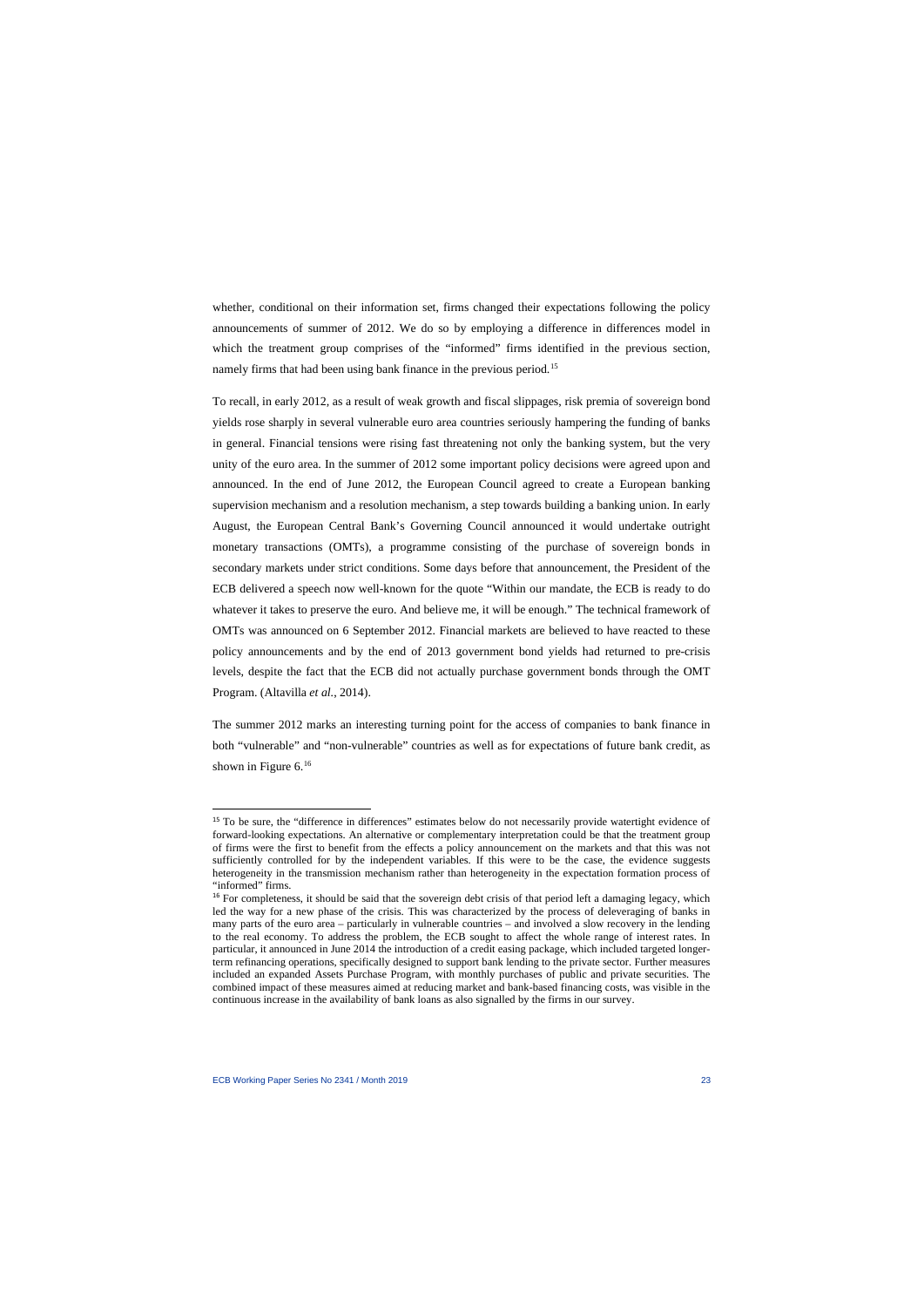### [FIGURE 6]

The OMT programme did not lead to any actual intervention in the bond market. Also, the single supervisory mechanism became active at a much later stage, in late 2014. Thus, in September 2012, when the fieldwork of the SAFE survey was carried out, no actual intervention had taken place on the basis of these announcements (though ECB policy interest rates had been reduced by 25 basis points in July 2012 and stayed stable thereafter). In the survey of September 2012 (2012w7) more companies than ever (in the history of the survey) reported that the willingness of banks to provide credit had deteriorated in the preceding six months. They also reported a deteriorating general economic environment. In other words, at that stage, conditions "on the ground" had not much improved for firms and policy interventions had not taken place. The econometric strategy consists therefore of identifying whether, conditional on the (otherwise negative) news contained in the right hand side of equation (1), firms' expectations in September 2012 were higher, presumably as a result of anticipating the improvement of borrowing conditions in the months following the policy announcements.

Any macroeconomic effects of these policy announcements cannot be detected in the model, as these are only a part of the macroeconomic environment of summer 2012 and would have been captured by the country-wave-industry dummies of the econometric model. We use therefore, a difference-indifferences model. In particular, in line with what was discussed in the previous section, we test whether the expectations of firms that had used bank credit in the six preceding months changed to the better in the September 2012 survey wave when compared to the control group. The impact on borrowing conditions of a possible intervention of the ECB in the government bond market is unlikely to have been easy to anticipate. It is therefore reasonable to expect that firms that were actively dealing with banks, as discussed in the previous section, would have been the first ones to decouple the financial markets' signal from the noise and adapt their expectations accordingly. As a falsification test, we consider the same model introducing the differences in differences term one wave earlier (in March 2012) and one wave later (in March 2013).

The main results of this exercise can be found in Table 8. Only the estimates for the variables of interest are presented, as the estimated coefficients of the other variables stay very close to those found earlier in Tables 2 and 7.

#### [TABLE 8]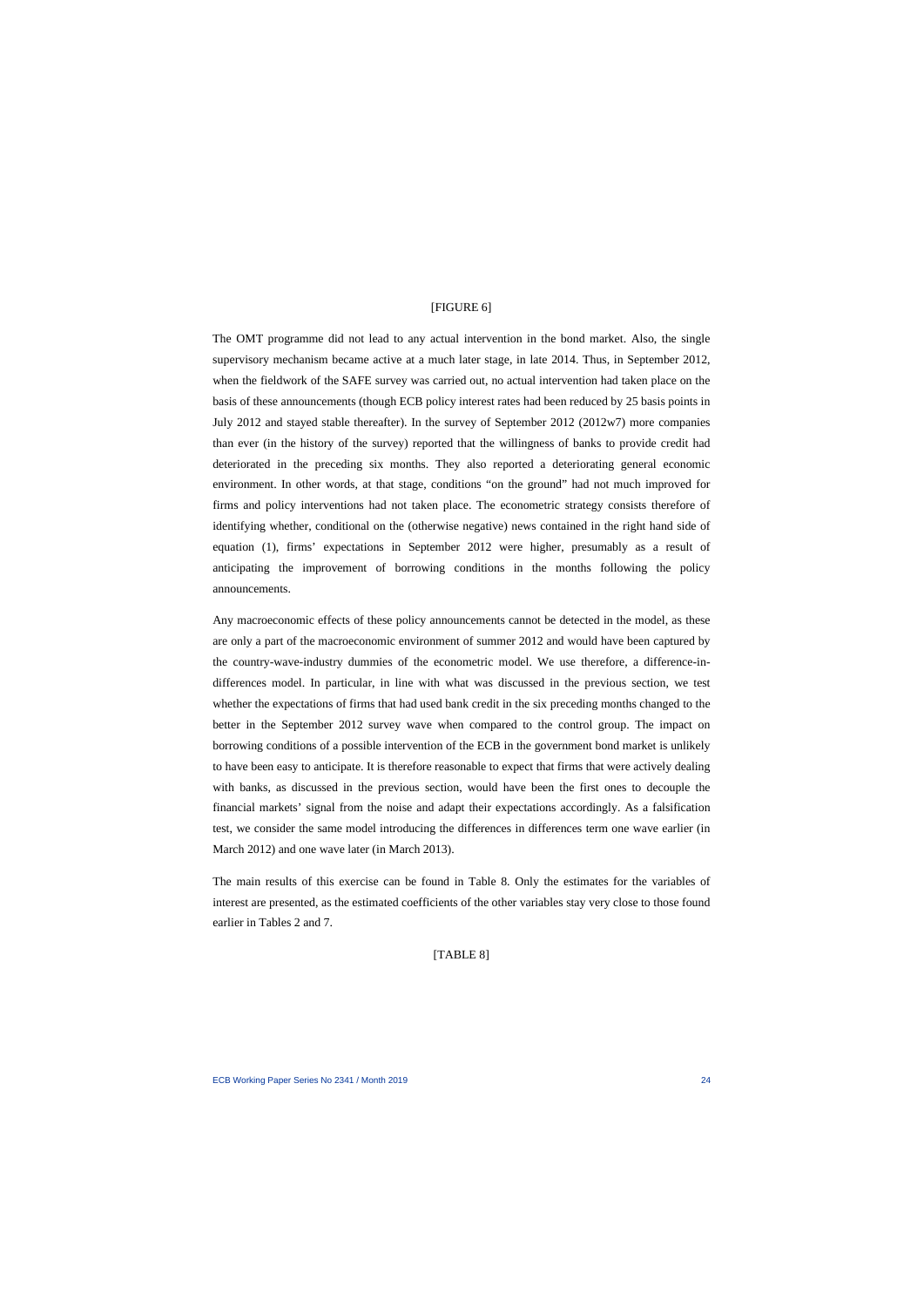In the first column, the expectations model is amended to control for the change in expectations of "informed" firms in September of 2012, shortly after the OMT announcement. Notwithstanding that these firms tended to have less optimistic forecasts overall (as was also seen in the previous section), the estimates suggest that their expectations improved in September 2012 more than in the control group (that had no dealings with banks in the preceding six months). Again, in line with the previous section, this could be interpreted as a better ability of the "informed" firms to anticipate the turning point in the availability of finance that followed in late 2012. The next two columns in Table 8 show results of a falsification test. In particular, the treatment groups are now the "informed" companies one wave before (in March 2012) and one wave after (in March 2013). These results suggest that the positive changes in the expectations of the treatment group observed in September 2012 are not statistically significant before or after that survey wave.

Table 9 provides some more information on the underlying mechanism that affected the expectations of "informed" firms in wave 7. We now consider separately the expectations of firms in vulnerable and non-vulnerable countries. A priori one may consider that an intervention of the ECB in the government bond market would have benefited in the first instance banks and companies in vulnerable countries (due to the home bias in government bond holdings) and this is indeed what one could observe in the financial markets. But bonds of vulnerable countries were also held by banks in nonvulnerable countries and more generally the risks of contagion were high given the interconnectedness of the banking system. Looking forward on a longer horizon, therefore, an intervention in the government bond market was likely to affect financial market conditions throughout the euro area. The question is therefore whether companies in both vulnerable and non-vulnerable countries would have perceived this and adjusted their expectations on bank credit availability as a result. Table 9 suggests that this was indeed the case. Conditional expectations of "informed" firms in both vulnerable and non-vulnerable countries were higher in September 2012 than otherwise predicted by the model. These results are complementary to a recent study by Ferrando *et al.*  $(2019)$ .<sup>[17](#page-25-0)</sup>

# [TABLE 9]

The two last columns in Table 9 suggest moreover that the effect of the ECB policy announcements on the expectations of larger firms may have been particularly prominent (and statistically significant) in non-vulnerable countries[.18](#page-25-1) This may indicate that large companies in non-vulnerable countries were

<sup>&</sup>lt;sup>17</sup> Ferrando et al. (2019) find that expectations improved significantly more after the OMT announcement for firms borrowing from banks with high balance sheet exposures to impaired sovereign debt.

<span id="page-25-1"></span><span id="page-25-0"></span><sup>&</sup>lt;sup>18</sup> To recall from the previous section, in the absence of the variable "use of bank finance", firm size matters for the accuracy of expectations, possibly as another proxy of familiarity and closeness to the banking system.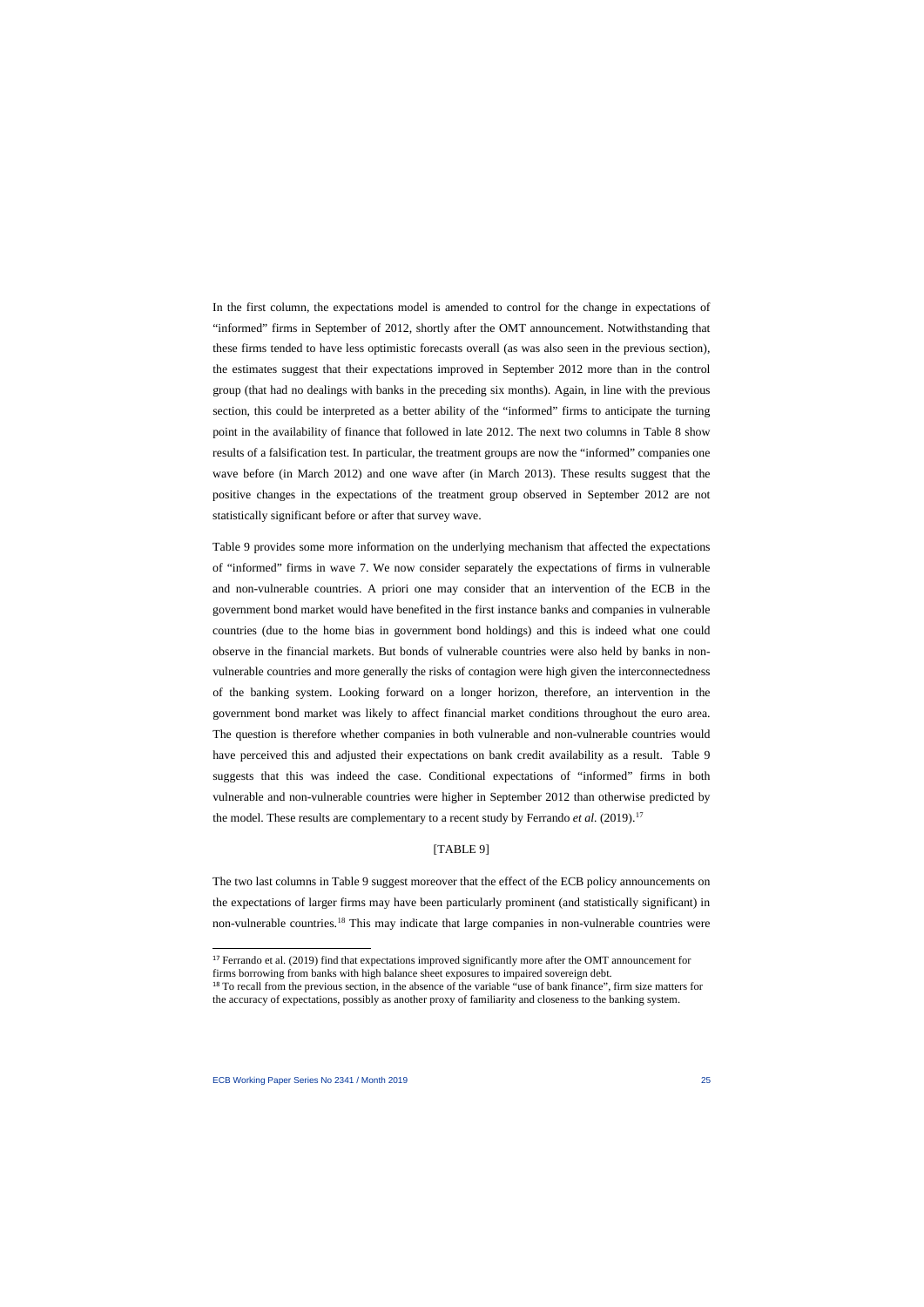particularly interested and stood to benefit more from a macroeconomic policy announcement that aimed in the short run at "calming" the markets and avoiding any ripple effects through the financial system of the euro area. Large firms in vulnerable countries, though also benefiting from better financial conditions in general, were still looking at a vulnerable local banking system that would still need to deleverage in the future. The improvement of their expectations from a policy intervention may therefore have been somewhat more muted for the latter.

#### **8. Conclusions**

This paper delivers new evidence on the expectations formation of non-financial companies concerning the availability of bank finance based on survey data from 11 euro area countries. The results suggest that non-financial companies do not seem to follow any simple mechanical rule when forming their expectations. The evidence strongly supports the hypothesis that these firms update their expectations on the basis of new information on a wider range of variables than, for example, a simple extrapolative model would have suggested.

As in previous literature, the hypothesis that expectations fulfil the (orthogonality) conditions of the rational expectations hypothesis is rejected by the data. Interestingly, we find evidence that the expectation error is correlated with information that we know companies had in their information set and that firms had identified as relevant for the availability of external finance in the past. This finding indicates that deviations from the rational expectations hypothesis are unlikely to have been solely due to information imperfections (e.g sticky information or inattentiveness to news). They indicate some type of misspecification in the expectations' model firms are using. In particular, the evidence suggests that in the period under consideration, firms tended to give too much weight on the information more easily accessible and understandable, namely that on the sales and profits of the respective firm and the general economic environment.

We also find that the pattern of forecast errors over time does not fit with what one would expect if there were waves of optimism/pessimism. Either firms were faced with successive unanticipated shocks or, equivalently, they tended to a faster return to "normal" conditions than actually was the case.

Using an indicator of expectations "inaccuracy" at the firm level, we test and find some evidence that companies differ in their ability to forecast the availability of bank finance six months ahead. In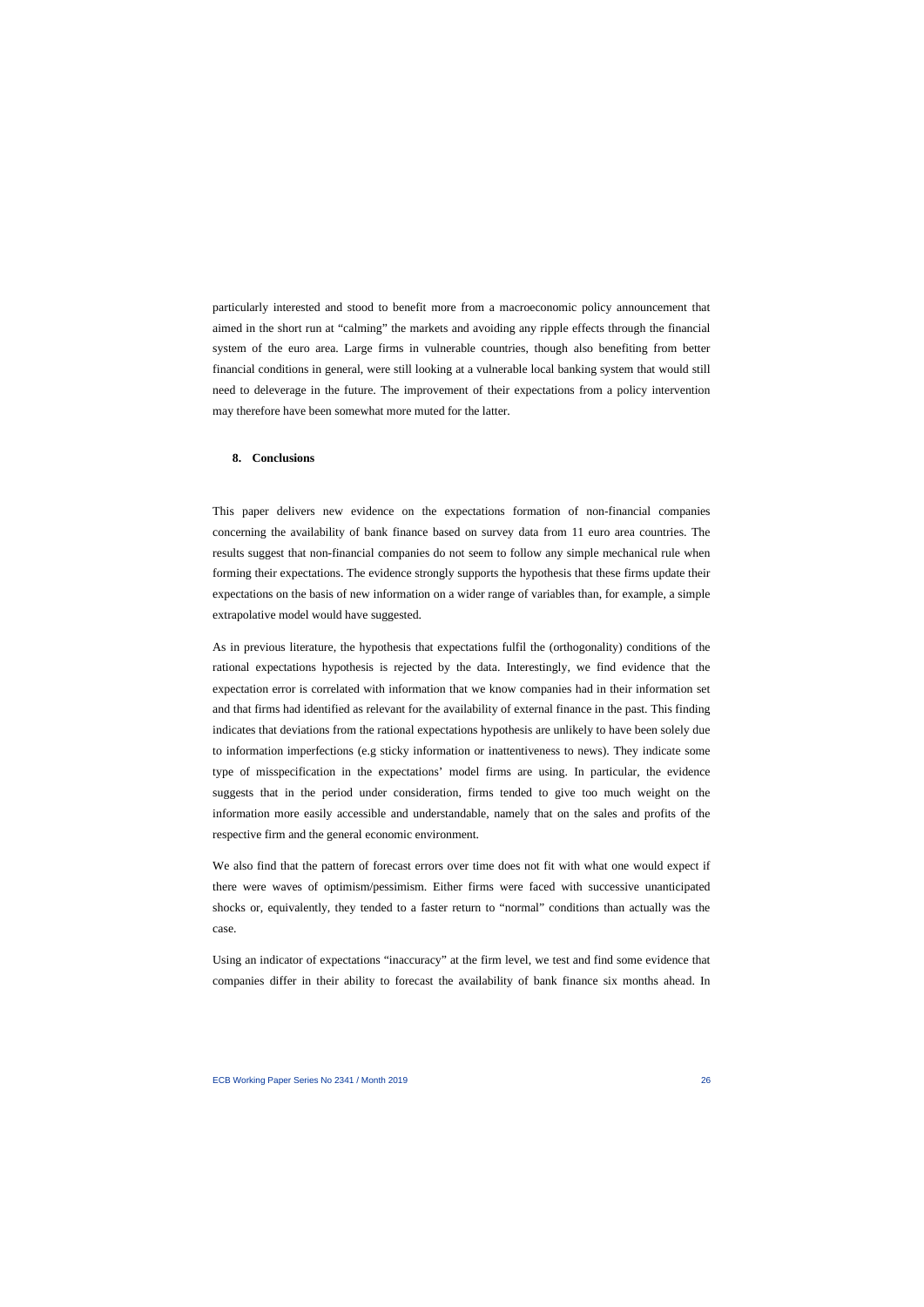particular, smaller firms and/or firms that were recently less exposed to (or had not used) bank finance tend to do worse at forecasting their availability next period. This could be a sign of asymmetric/imperfect information. We cannot confirm, however, if (rational) inattention plays a role. In particular, firms that report that they need bank finance and thus, presumably, have reasons to seek better information do not seem to be any better at forecasting bank finance availability (when we condition on the past use).

In the last section of the paper, the monetary policy announcements of late summer 2012 (among else on the OMT programme) offer an interesting natural experiment to test whether firms incorporate any forward looking elements in their expectations. Using a difference in differences model, we find some evidence that following the policy announcements, "informed" firms revised positively their expectations, possibly anticipating in part the turning point in the financial conditions, otherwise only detectable in the data of next survey wave. This seems to be true in both vulnerable and nonvulnerable countries.

Overall these results suggest that, when forming their expectations, companies seem to combine both backward and forward-looking elements. They also seem to react to recent information, including policy announcements, albeit not in the efficient way one would expect under REH. Moreover, firms seem to differ in their ability to forecast future bank credit availability in a way that changes over time, possibly depending on their information channel at the time of their forecast. Interestingly, monetary policy announcements – in our case a major announcement in a critical moment such as the OMT – do have a direct impact on the expectations of non-financial firms, at least of those better informed and/or larger.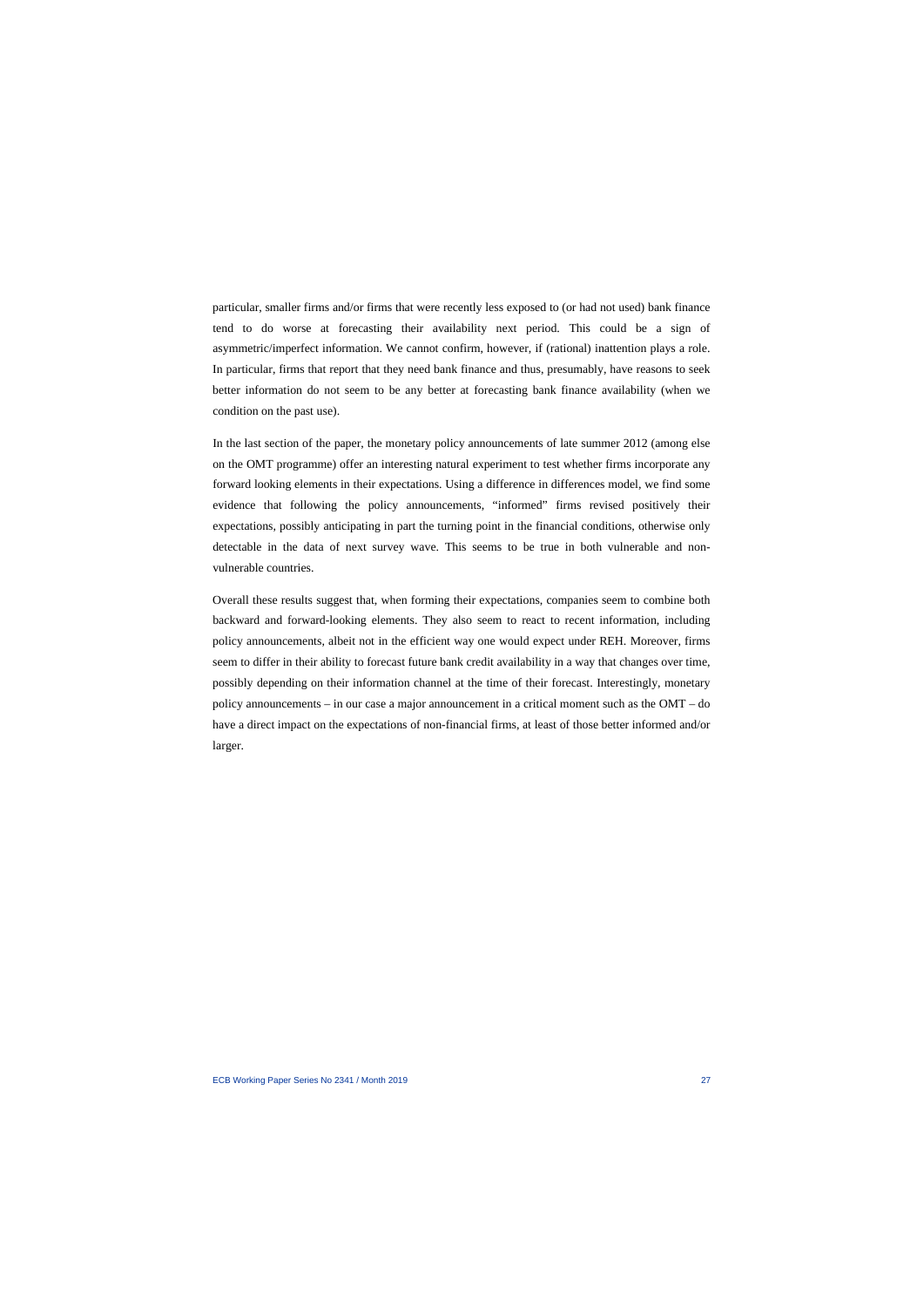#### **9. References**

- Altavilla, C., Giannone, D., and Lenza, R. (2014), "The Financial and the Macroeconomic Effects of the OMT Announcements", CSEF Working Paper No. 352.
- Bachmann, R., Elstner, S. and Sims, R. (2013), "Uncertainty and Economic Activity: Evidence from Business Survey Data", NBER Working Paper 16143
- Bachmann, R., and Elstner, S. (2015), "Firm Optimism and Pessimism", *European Economic Review*, Vol. 79, pp. 297-325.
- Berger, A and Udell, G. (1998), "The Economics of Small Business Finance: The Roles of Private Equity and Debt Markets in the Financial Growth Cycle", *Journal of Banking and Finance,* Vol. 22, Issues 6-8, pp. 613–673.
- Bordalo, P., Gennaioli, N. and Shleifer, A. (2017), "Diagnostic Expectations and Credit Cycles", *The Journal of American Finance Association,* Vol. 73, pp. 199-227.
- Boneva, L., Cloyne, J., Weale, M and Wieladek, T. (2016), ["The effect of unconventional monetary](https://www.econstor.eu/bitstream/10419/173461/1/extmpcpaper0047.pdf)  [policy on inflation expectations: Evidence from firms in the United Kingdom"](https://www.econstor.eu/bitstream/10419/173461/1/extmpcpaper0047.pdf), *Journal of Central Banking*, Vol. 12 No 3, pp. 161-195.
- Branch, W. A. (2004), "The Theory of Rationally Heterogeneous Expectations: Evidence from Survey Data on Inflation Expectations", *The Economic Journal*, Vol. 114, pp. 592–621.
- Brock, W, and Hommes, C. (1997), "A Rational Route to Randomness", *Econometrica*, Vol. 65 No 5, pp. 1059-1096.
- Cagan, P. (1956), "The monetary dynamics of hyper-inflation", in Friedman, M. (ed.) *Studies in the Quantity Theory of Money*, University of Chicago Press, Chicago, pp. 25-117.
- Coibion, O. and Gorodnichenko, Y. (2015), "Information Rigidity and the Expectations Formation Process: A Simple Framework and New Facts", *American Economic Review*, Vol. 105 No 8, pp. 2644–2678.
- Coibion, O., Gorodnichenko, Y. and Kamdar, R. (2018), "How Do Firms Form Their Expectations? New Survey Evidence", *American Economic Review*, Vol. [108 No 9, p](https://www.aeaweb.org/issues/519)p. 2671-2713
- Dominitz, J. and Manski, C. (2005), "Measuring and Interpreting Expectations of Equity Returns". NBER Working Paper 11313.
- Dunkelberg, W., and Scott J., (2009), "The response of small business owners to changes in monetary policy", *Business Economics*, Vol. 44, pp. 23-37.
- Evans, G.W. and Honkpohja, S. (2001),*Learning and Expectations in Macroeconomics*, Princeton University Press.
- Ferrando, A., Popov A. and Udell, G. F. (2018), "Do SMEs Benefit from Unconventional Monetary Policy and How? Micro-Evidence from the Eurozone", *Journal of Money, Credit and Banking*, Vol. 51 No 4, pp. 895-928.
- Ferrando A., Popov A. and Udell G. (2019), "A Funding Expectations Channel of Monetary Policy", *Unpublished Manuscript,* ECB.
- Gennaioli, N. and Shleifer, A. (2018), *A Crisis of Beliefs*, Princeton University Press.
- Handel, B. and Schwartzstein J. (2018), "Frictions or Mental Gaps: What's Behind the Information We (Don't) Use and When Do We Care?", *Journal of Economic Perspectives*, Vol. 32 No 1, pp. 155–178.
- Hartmann, P., and Smets, F. (2018), "The first 20 years of the European Central Bank: Monetary Policy", ECB Working Paper Series 2219.
- Kahneman, D. (2011), *Thinking Fast and Slow,* Penguin books
- Kahneman, D. and Tversky, A. (1974), "Judgment under Uncertainty: Heuristics and Biases", *Science* Vol. 185 No 4157, pp.1124-31.
- Lui, S., J. Mitchell, and Weale G. (2011), "The Utility of Expectational Data: Firm-level Evidence using Matched Quantitative-qualitative UK Surveys", *International Journal of Forecasting*, Vol. 27, pp. 1128-1146.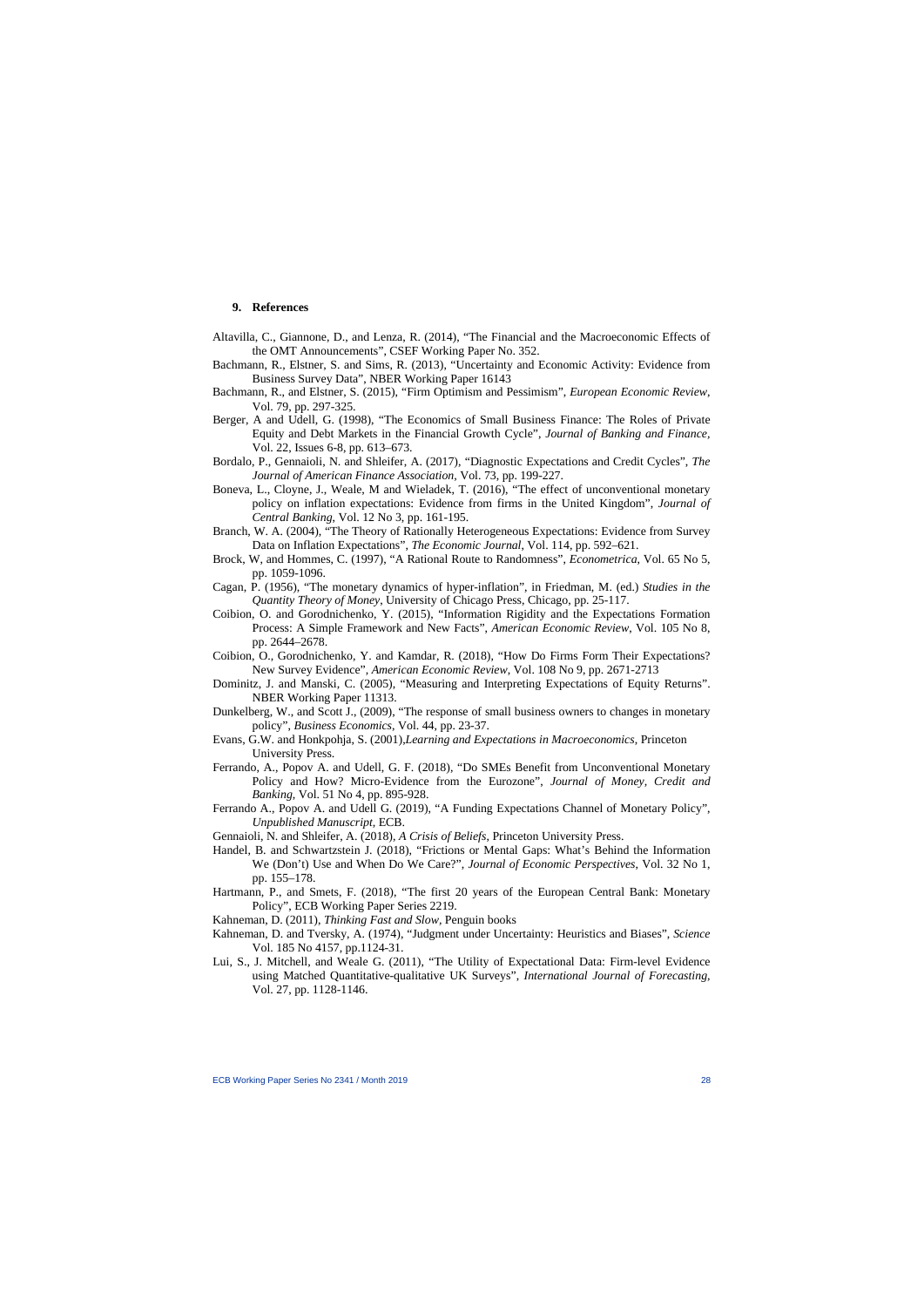- Mackowiak, B. and Wiederholt, M. (2009), "Optimal Sticky Prices under Rational Inattention", *American Economic Review*, Vol. 99 No 3, pp.769-803.
- Manski, C. F. (2004), "Measuring Expectations", *Econometrica*, Vol. 72 No 5, pp.1329-1376.
- Mankiw, N.G. and Reis, R. (2002), "Sticky information versus sticky prices: a proposal to replace the new Keynesian Phillips curve", *The Quarterly Journal of Economics*, Vol. 117 No 4, pp. 1295-1328.
- Massenot, B. and Pettinicchi, Y. (2018), "Can firms see into the future? Survey evidence from Germany", *Journal of Economic Behavior and Organization*, Vol. 145, pp. 66-79.
- Muth, J. F. (1961). Rational Expectations and the Theory of Price Movements. Econometrica, 29 (3), 315-335.
- Nerlove, M. (1983), "Expectations, Plans, and Realizations in Theory and Practice", *[Econometrica](https://www.researchgate.net/journal/1468-0262_Econometrica)*, Vol. 51 No5, pp.1251-1279.
- Pesaran, H. M. and Weale, M. (2006), "Survey Expectations", in G. Elliot, Granger C. W. J.and Timmermann A. (Eds.). *Handbook of Economic Forecasting*, North-Holland, Amsterdam.
- Shiller, R. J. (1981), "Do Stock Prices Move Too Much to Be Justified by Subsequent Changes in Dividends?", *American Economic Review*, Vol. 71 No 3, pp. 421-36.
- Sims. C. A. (2003), "Implications of Rational Inattention", *Journal of Monetary Economics*, Vol 50 No 3, pp. 665-690.
- Souleles, N. S. (2004), "Expectations, Heterogeneous Forecast Errors, and Consumption: Micro Evidence from the Michigan Consumer Sentiment Surveys", *Journal of Money, Credit and Banking*, Vol. 36, pp. 39-72.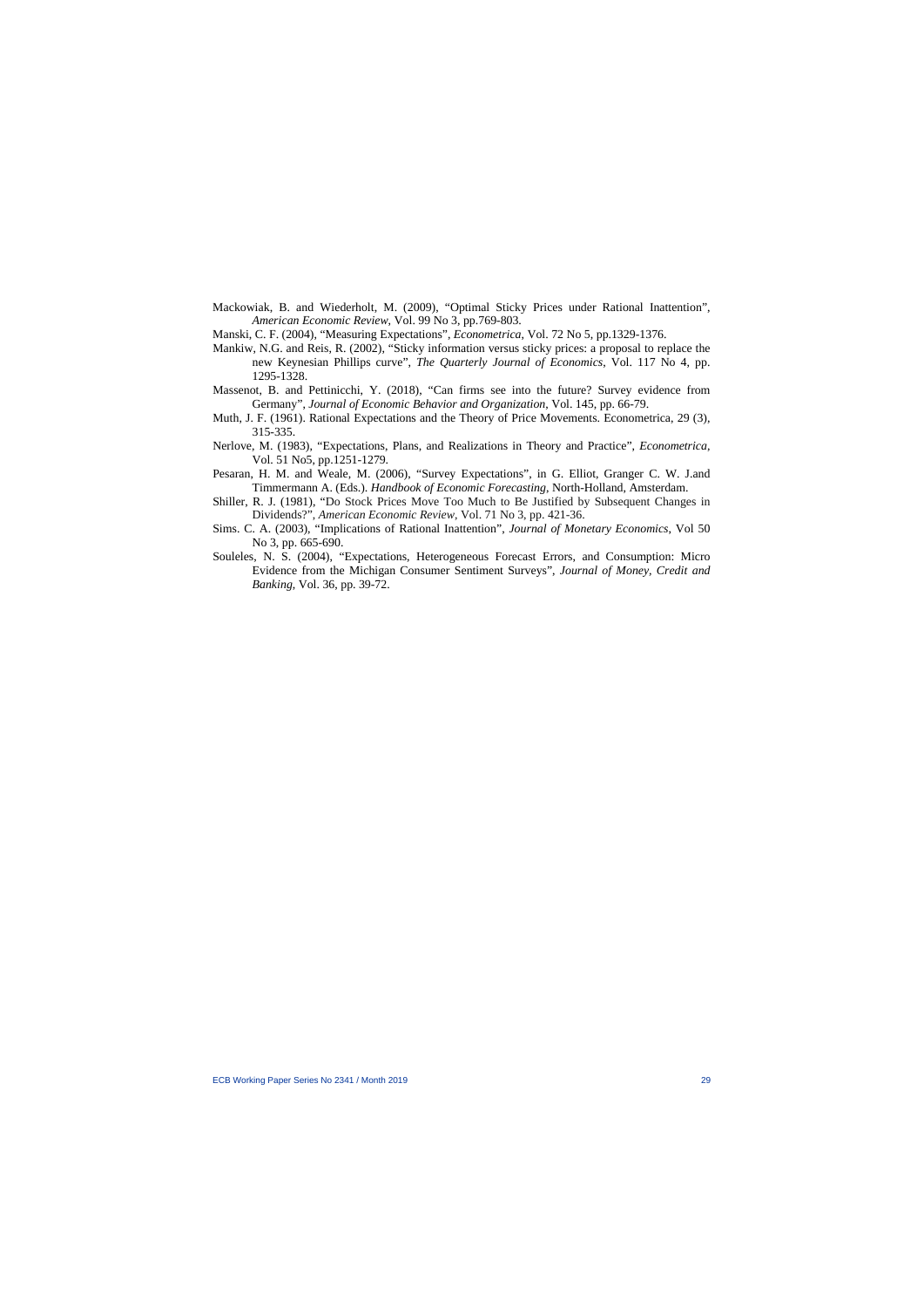#### **10. Tables and Figures**

#### **Table 1: Summary statistics for the sample used in the analysis**

| <b>VARIABLES</b>                         | N      | Mean     | Std.<br>dev | Min            | Max            |
|------------------------------------------|--------|----------|-------------|----------------|----------------|
| Dependent Variables                      |        |          |             |                |                |
| expectation                              | 33,607 | 0.051    | 0.62        | $-1$           | 1              |
| realisation                              | 32,088 | 0.032    | 0.62        | $-1$           | $\mathbf{1}$   |
| forecast error                           | 27,499 | $-0.012$ | 0.76        | $-2$           | $\overline{2}$ |
| forecast error in absolute value         | 27,499 | 0.49     | 0.59        | $\Omega$       | $\overline{2}$ |
| change in availability in absolute value | 26,068 | 0.42     | 0.56        | $\Omega$       | $\overline{2}$ |
| forecast inaccuracy index                | 25,280 | 0.064    | 0.66        | $-2$           | $\overline{2}$ |
| <b>Business Conditions</b>               |        |          |             |                |                |
| general economy                          | 45,768 | $-0.068$ | 0.73        | $-1$           | 1              |
| willingness of banks to provide credit   | 36,346 | 0.020    | 0.70        | $-1$           | $\mathbf{1}$   |
| own capital                              | 46,857 | 0.14     | 0.64        | $-1$           | 1              |
| credit history                           | 45,259 | 0.16     | 0.59        | $-1$           | $\mathbf{1}$   |
| sales and profit                         | 45,909 | 0.088    | 0.72        | $-1$           | 1              |
| <b>Firm Characteristics</b>              |        |          |             |                |                |
| use of bank loans                        | 46,702 | 0.30     | 0.46        | $\overline{0}$ | 1              |
| need more bank loans                     | 31,660 | 0.24     | 0.43        | $\overline{0}$ | 1              |
| credit constraints                       | 33,106 | 0.13     | 0.34        | $\Omega$       | 1              |
| financing pressure                       | 36,594 | 0.42     | 0.49        | $\overline{0}$ | 1              |
| medium large                             | 47,303 | 0.65     | 0.48        | $\Omega$       | 1              |
| size: micro                              | 47,303 | 0.34     | 0.47        | $\overline{0}$ | $\mathbf{1}$   |
| size: small                              | 47,303 | 0.31     | 0.46        | $\Omega$       | 1              |
| size: medium                             | 47,303 | 0.26     | 0.44        | $\Omega$       | 1              |
| size: large                              | 47,303 | 0.083    | 0.28        | $\Omega$       | 1              |
| Age: below 2 years                       | 46,730 | 0.0090   | 0.094       | $\Omega$       | 1              |
| age: 2-4 years                           | 46,730 | 0.045    | 0.21        | $\Omega$       | 1              |
| age: 5-9 years                           | 46,730 | 0.11     | 0.31        | $\Omega$       | 1              |
| age: above 9 years                       | 46,730 | 0.84     | 0.37        | $\overline{0}$ | 1              |
| Autonomous                               | 47,295 | 0.86     | 0.35        | $\Omega$       | 1              |
| family-owned                             | 47,266 | 0.81     | 0.39        | $\overline{0}$ | $\mathbf{1}$   |
| sector: industry                         | 47,303 | 0.29     | 0.45        | $\Omega$       | 1              |
| sector: construction                     | 47,303 | 0.10     | 0.30        | $\Omega$       | 1              |
| sector: trade                            | 47,303 | 0.26     | 0.44        | $\Omega$       | 1              |
| sector: service                          | 47,303 | 0.34     | 0.48        | $\theta$       | 1              |

Note: This table presents the summary statistics for the variables used in the empirical tests. All variables are categorical ones; those that take more than 0/1values are ordered. *Expectation* is a firm's expectation on the availability of bank loans to either deteriorate  $(-1)$ , remain unchanged  $(0)$ , or improve  $(1)$  in the next six months. *Realisation* is a firm's perception on the availability of bank loans to have either deteriorated (-1), remained unchanged (0), or improved (1) in the past six months. *Forecast error* is expressed by the difference between lagged expectations and realisation and takes values -2, -1, 0, 1, 2. *Forecast error in absolute value* takes the values 0, 1, 2. *Change in availability in absolute value* is defined as the difference between actual and lagged realisation and takes values -2, -1, 0, 1, 2. *Forecast inaccuracy index* is defined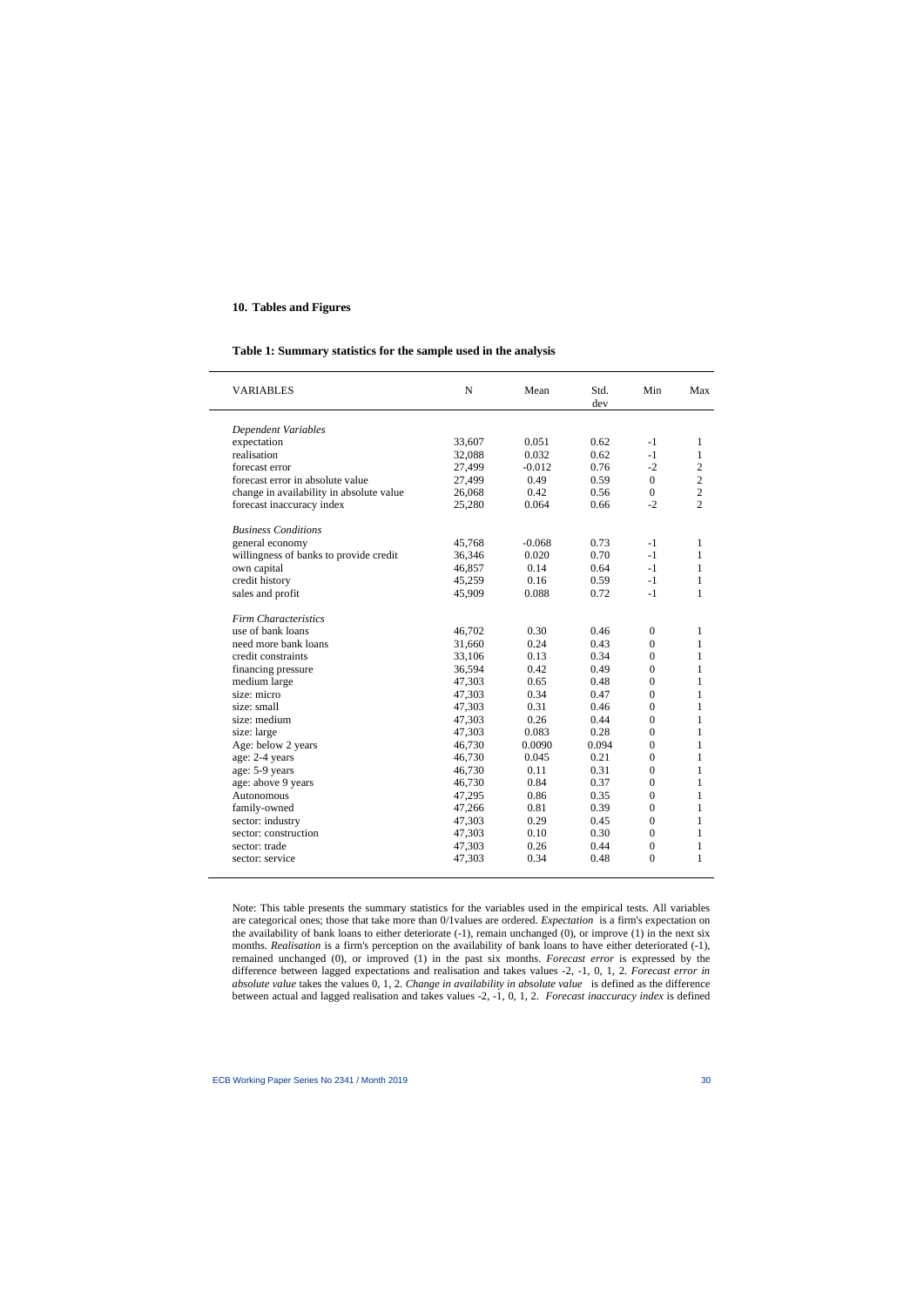as the difference between the absolute expectation error and the absolute change in the availability of bank loans and takes values -2, -1, 0, 1, 2. *Use of bank loans* is is equal to 1 if the firm has used bank loans or bank products such as credit lines or overdrafts, respectively, in the past six months. *Credit constraints* is equal to 1 if the firm applied for bank financing in the past 6 months, but its loan application was denied, or it applied and got less than 75% of the requested amount, or it refused the loan because the cost was too high or it was discouraged from applying because of fear of rejection. *Financing pressure* is equal to 1 if firms consider finance as a major problem for their business activity. *Family-owned* is equal to 1 if the company has one owner only, or is run by a family or entrepreneurs. *Autonomous* is equal to 1 if the company an autonomous profit-oriented enterprise, making independent financial decisions. *Industry* is equal to 1 if the company's main activity is in manufacturing or mining. *Construction* is 1 if company's main activity is in construction. *Trade* is equal to 1 if the company's main activity is in wholesale or retail trade. *Service* is equal to 1 if the company's main activity is in transport, real estate, and other services to businesses and persons. *Micro* is equal to 1 if the firm has between 1 and 9 employees. *Small* is equal to 1 if the firm has between 10 and 49 employees. *Medium* is equal to 1 if the firm has between 50 and 249 employees. *Large* is equal to 1 if the firm has 250+ employees. *General economy* is a categorical variable of firms' perception of the general economic outlook during the past six months, which takes values deteriorated (-1), remained unchanged (0), or improved (1). *Willingness of banks to provide credit* is a categorical variable of firms' perception of the willingness of banks to provide credit during the past six months, which takes values deteriorated (-1), remained unchanged (0), or improved (1). *Own capital* refers to firms' perception of the state of their own capital during the past six months and takes values deteriorated (-1), remained unchanged (0), or improved (1). *Credit history* is a categorical variable of firms' perception of their own credit history during the past six months, which takes values deteriorated (-1), remained unchanged (0), or improved (1). *Sales and profit* is a categorical variable of firms' perception of their sales and profits during the past six months, which takes values deteriorated (-1), remained unchanged (0), or improved (1).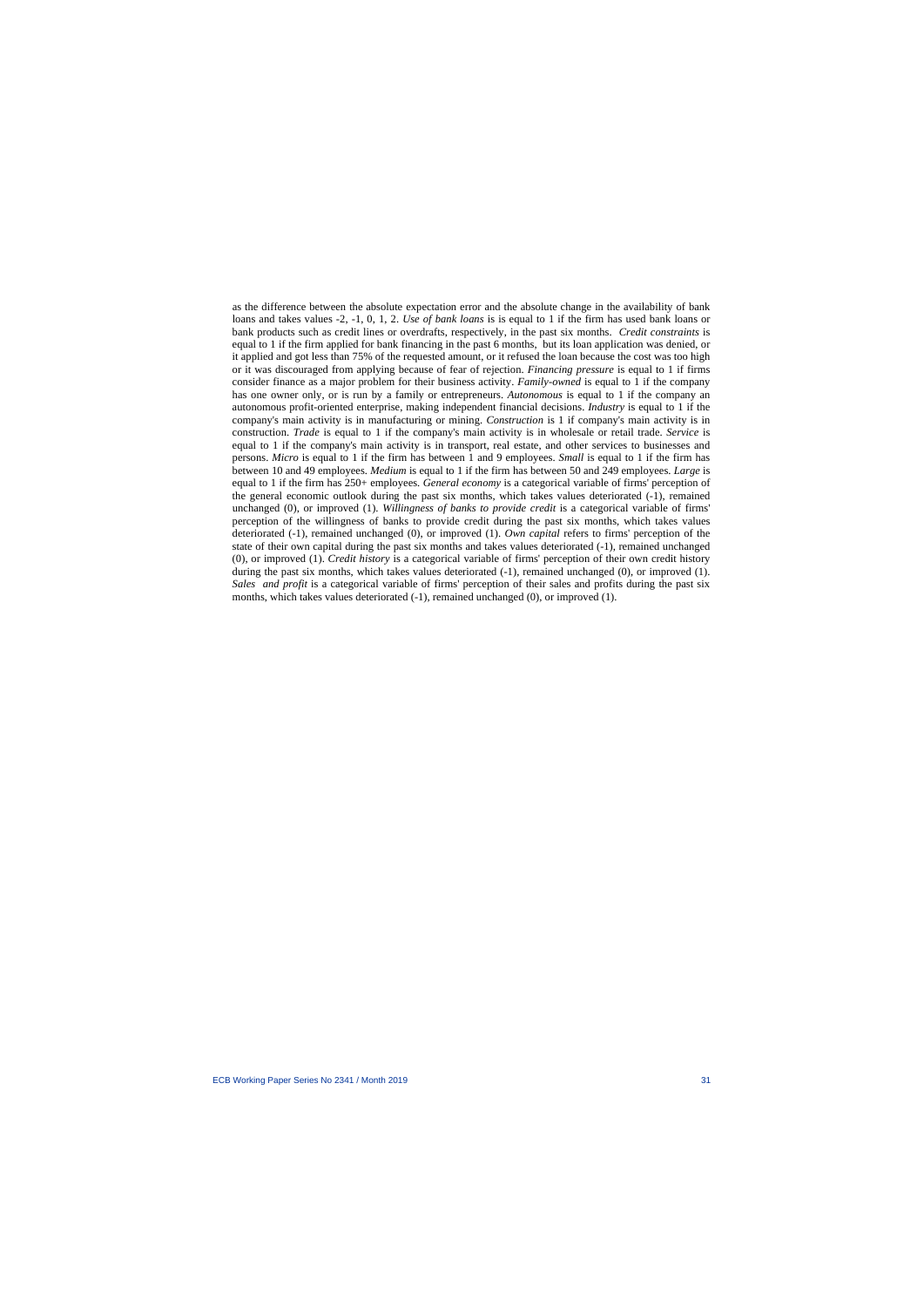| <b>VARIABLES</b>                          | (1)         | (2)         | (3)         |
|-------------------------------------------|-------------|-------------|-------------|
|                                           |             |             |             |
| expectation error                         |             |             | $-0.508***$ |
|                                           |             |             | (0.027)     |
| realisation                               | $1.281***$  | $0.730***$  | 1.228***    |
|                                           | (0.015)     | (0.018)     | (0.043)     |
| general economy                           |             | $0.317***$  | $0.341***$  |
|                                           |             | (0.014)     | (0.027)     |
| sales and profit                          |             | $0.329***$  | $0.284***$  |
|                                           |             | (0.014)     | (0.026)     |
| willingness of banks to provide<br>credit |             | $0.542***$  | $0.539***$  |
|                                           |             | (0.017)     | (0.032)     |
| own capital                               |             | $0.095***$  | $0.103***$  |
|                                           |             | (0.015)     | (0.027)     |
| credit history                            |             | $0.131***$  | $0.140***$  |
|                                           |             | (0.015)     | (0.029)     |
| family-owned                              | $-0.051**$  | $-0.036*$   | $-0.064$    |
|                                           | (0.020)     | (0.022)     | (0.041)     |
| autonomous                                | $-0.057**$  | $-0.067***$ | $-0.057$    |
|                                           | (0.024)     | (0.025)     | (0.049)     |
| size: small                               | $0.096***$  | $-0.002$    | $-0.041$    |
|                                           | (0.019)     | (0.020)     | (0.039)     |
| size: medium                              | $0.197***$  | $0.040*$    | $-0.007$    |
|                                           | (0.021)     | (0.022)     | (0.042)     |
| size: large                               | $0.210***$  | 0.025       | $-0.057$    |
|                                           | (0.030)     | (0.031)     | (0.058)     |
| age: 2-4 years                            | $-0.182***$ | $-0.100$    | 0.055       |
|                                           | (0.070)     | (0.078)     | (0.178)     |
| age: 5-9 years                            | $-0.222***$ | $-0.121$    | $-0.015$    |
|                                           | (0.066)     | (0.074)     | (0.171)     |
| age: >9 years                             | $-0.336***$ | $-0.186***$ | $-0.027$    |
|                                           | (0.063)     | (0.071)     | (0.166)     |
| /cut1                                     | $-0.136$    | 1.491**     | 1.954 ***   |
|                                           | (0.701)     | (0.707)     | (0.593)     |
| /cut2                                     | 3.200***    | 5.027***    | 5.721***    |
|                                           | (0.701)     | (0.707)     | (0.595)     |
| Observations                              | 91,432      | 83,303      | 24,630      |
| Country*Wave*Sector Dummy                 | Yes         | Yes         | Yes         |
| $R^2$                                     | 0.110       | 0.148       | 0.179       |

# **Table 2: Expectations on the availability of bank loans**

Note: This table presents estimates of expectations on the availability of bank loans. The model is estimated using ordered logit. The estimation period is June 2009 –March 2018. All regressions include fixed effects as specified. Standard errors clustered at the firm level appear in parentheses. \*\*\* indicates significance at the 1% level, \*\* at the 5% level, and \* at the 10% level.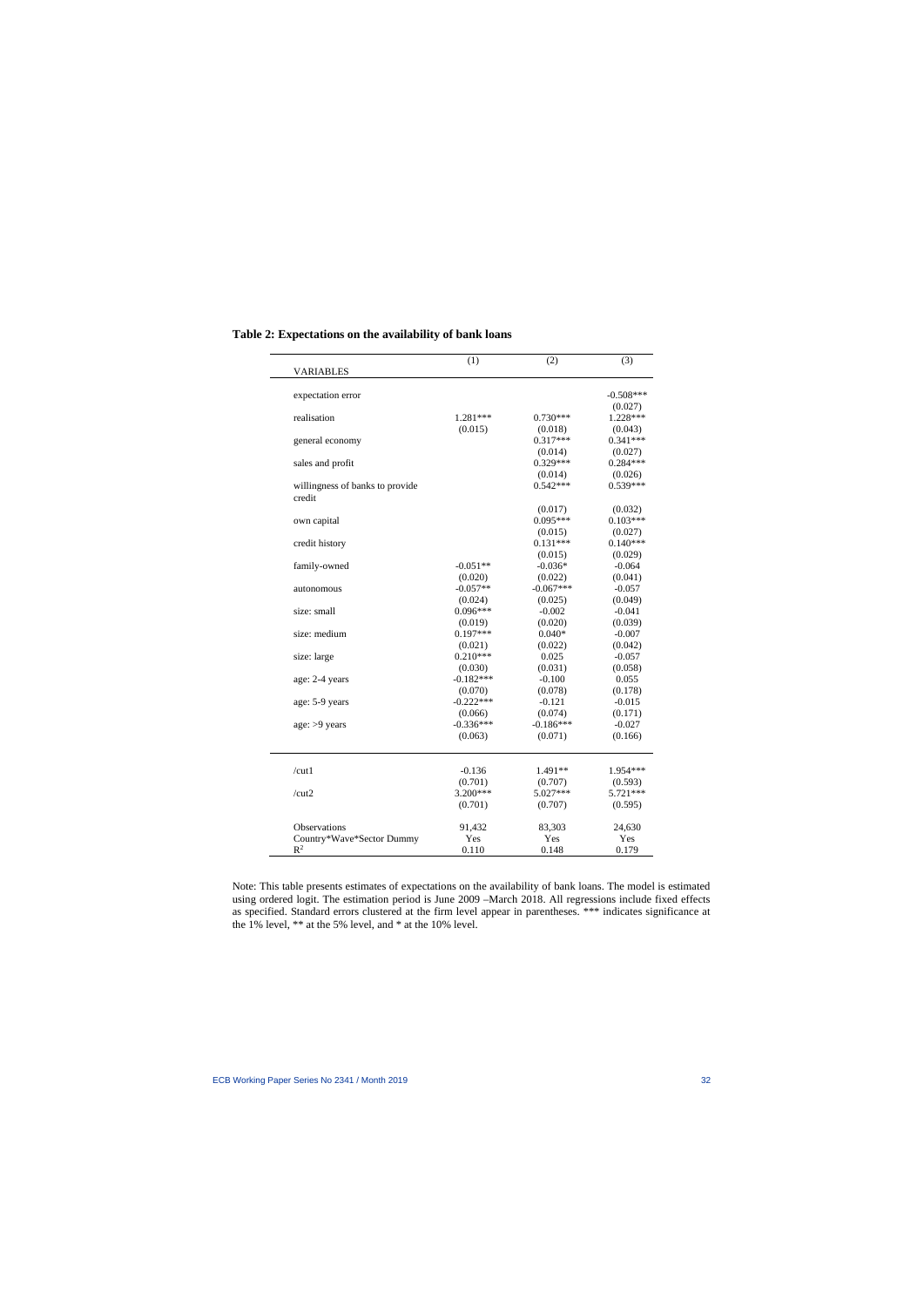|                         | (1)         | (2)          | (3)        |
|-------------------------|-------------|--------------|------------|
| VARIABLES               | $Exp = -1$  | $Exp = 0$    | $Exp = 1$  |
|                         |             |              |            |
| realisation             | $-0.091***$ | $-0.008$ *** | $0.100***$ |
|                         | (0.002)     | (0.001)      | (0.002)    |
| general economy         | $-0.040***$ | $-0.004***$  | $0.043***$ |
|                         | (0.002)     | (0.000)      | (0.002)    |
| sales and profit        | $-0.041***$ | $-0.004***$  | $0.045***$ |
|                         | (0.002)     | (0.000)      | (0.002)    |
| willingness of banks to | $-0.068***$ | $-0.006***$  | $0.074***$ |
| provide credit          |             |              |            |
|                         | (0.002)     | (0.001)      | (0.002)    |
| own capital             | $-0.012***$ | $-0.001***$  | $0.013***$ |
|                         | (0.002)     | (0.000)      | (0.002)    |
| credit history          | $-0.016***$ | $-0.001***$  | $0.018***$ |
|                         | (0.002)     | (0.000)      | (0.002)    |

**Table 3: Average marginal effects of expectations on the availability of bank loans** 

Note: This table presents the average marginal effects of the estimates of expectations on the availability of bank loans as in Column 2 of Table 2 for each outcome category. \*\*\* indicates significance at the 1% level, \*\* at the 5% level, and \* at the 10% level.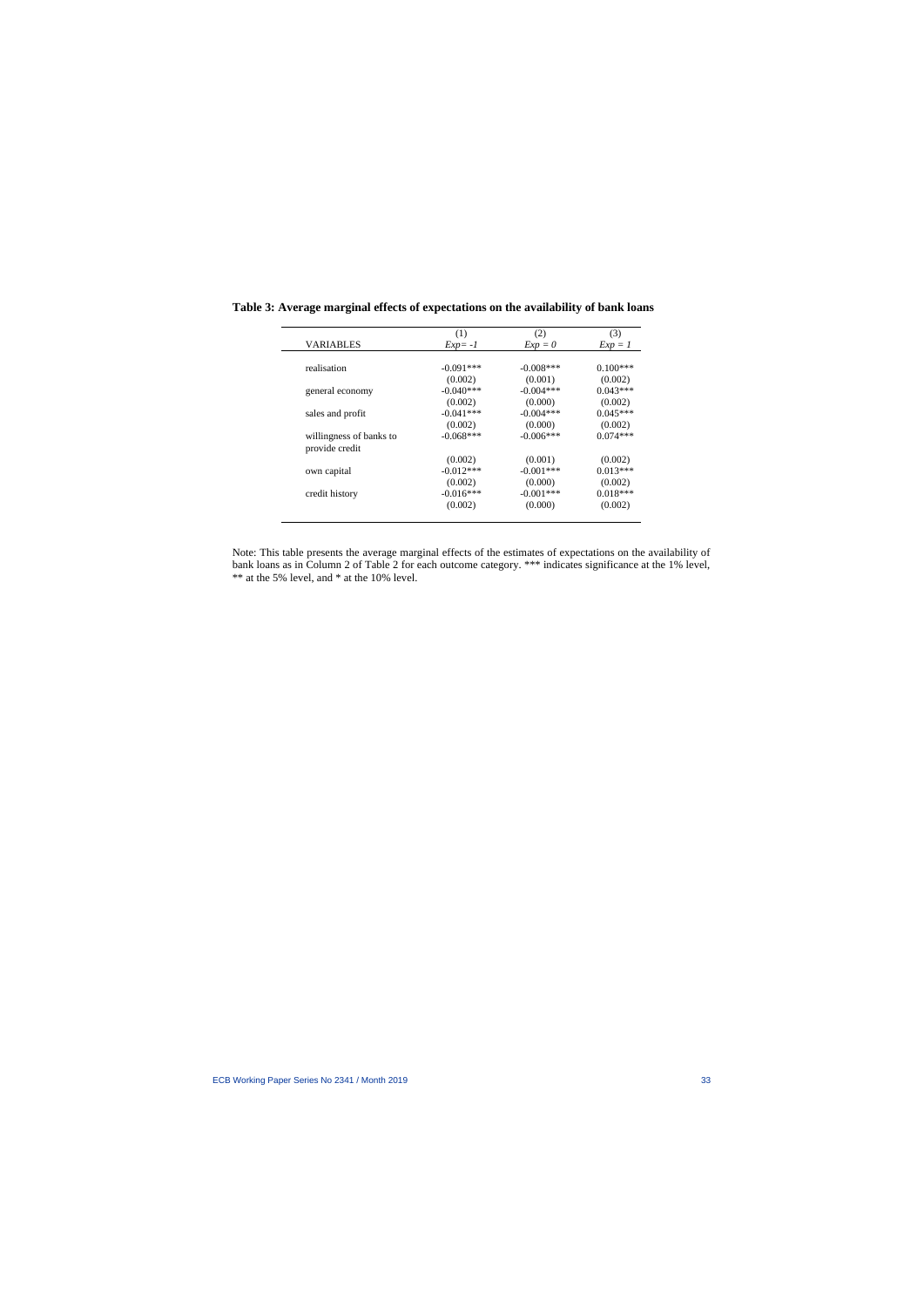|                                                  | (1)         | (2)         | (3)         |
|--------------------------------------------------|-------------|-------------|-------------|
| <b>VARIABLES</b>                                 |             |             |             |
| lagged forecast error                            |             |             | $0.158***$  |
|                                                  |             |             | (0.040)     |
| lagged realisation                               | $-0.076***$ | $-0.033$    | $-0.105*$   |
|                                                  | (0.024)     | (0.031)     | (0.061)     |
| lagged general economy                           |             | $-0.119***$ | $-0.128***$ |
|                                                  |             | (0.024)     | (0.040)     |
| lagged sales and profit                          |             | $-0.189***$ | $-0.142***$ |
|                                                  |             | (0.023)     | (0.037)     |
| lagged willingness of banks to<br>provide credit |             | $0.048*$    | 0.054       |
|                                                  |             | (0.029)     | (0.047)     |
| lagged own capital                               |             | $0.088***$  | $0.126***$  |
|                                                  |             | (0.025)     | (0.040)     |
| lagged credit history                            |             | 0.015       | $-0.016$    |
|                                                  |             | (0.027)     | (0.044)     |
| /cut1                                            | $-3.102***$ | $-3.350***$ | $-4.124***$ |
|                                                  | (0.656)     | (0.771)     | (0.901)     |
| /cut2                                            | $-0.734$    | $-0.962$    | $-1.641*$   |
|                                                  | (0.654)     | (0.769)     | (0.899)     |
| /cut3                                            | $1.901***$  | $1.687**$   | 1.149       |
|                                                  | (0.654)     | (0.769)     | (0.899)     |
| /cut4                                            | 4.574 ***   | 4.377***    | 4.082***    |
|                                                  | (0.655)     | (0.770)     | (0.902)     |
| Observations                                     | 24,940      | 23,292      | 9,960       |
| Firm controls                                    | Yes         | Yes         | Yes         |
| Country*Wave*Sector Dummy                        | Yes         | Yes         | Yes         |
| $\mathbb{R}^2$                                   | 0.0225      | 0.0263      | 0.0423      |

#### **Table 4: Forecast errors on the availability of bank loans**

Note: This table presents estimates of the forecast error on the availability of bank loans. The model is estimated using ordered logit. Firm controls are *family-owned* and *autonomous*. The estimation period is June 2009 –March 2018. See Table 1 for variable definitions. All regressions include fixed effects as specified. Standard errors clustered at the firm level appear in parentheses. \*\*\* indicates significance at the 1% level, \*\* at the 5% level, and \* at the 10% level.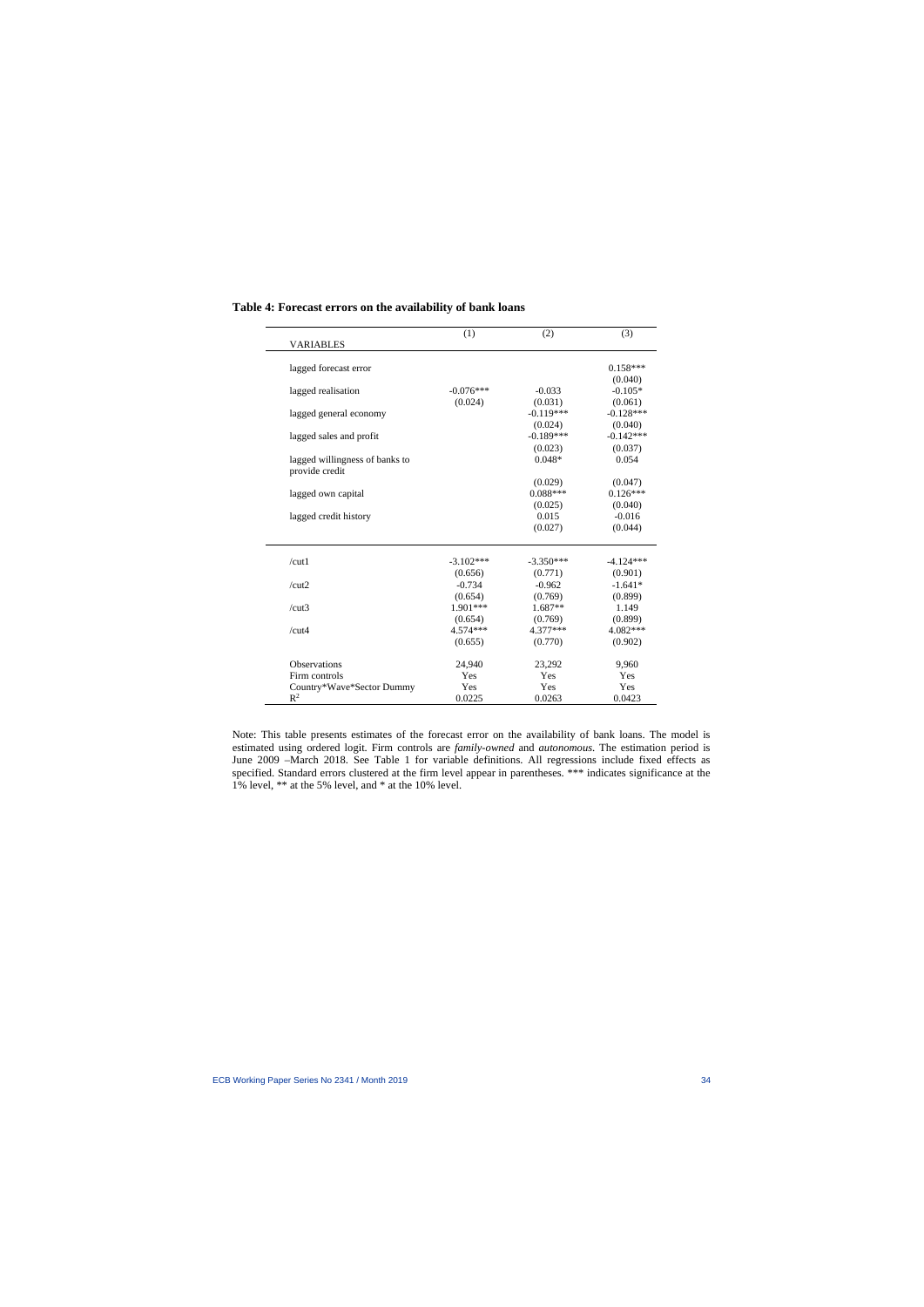|                             | (1)          | (2)         | (3)      | (4)         | (5)          |
|-----------------------------|--------------|-------------|----------|-------------|--------------|
| <b>VARIABLES</b>            | $-2$         | $-1$        | 0        |             | 2            |
|                             |              |             |          |             |              |
| lagged realisation          | 0.001        | 0.005       | 0.000    | $-0.005$    | $-0.001$     |
|                             | (0.001)      | (0.004)     | (0.000)  | (0.005)     | (0.001)      |
| lagged general economy      | $0.003***$   | $0.016***$  | 0.000    | $-0.017***$ | $-0.002$ *** |
|                             | (0.001)      | (0.003)     | (0.000)  | (0.004)     | (0.000)      |
| lagged sales and profit     | $0.005***$   | $0.026***$  | 0.001    | $-0.028***$ | $-0.004***$  |
|                             | (0.001)      | (0.003)     | (0.000)  | (0.003)     | (0.000)      |
| lagged willingness of banks | $-0.001*$    | $-0.007*$   | $-0.000$ | $0.007*$    | $0.001*$     |
| to provide credit           |              |             |          |             |              |
|                             | (0.001)      | (0.004)     | (0.000)  | (0.004)     | (0.001)      |
| lagged own capital          | $-0.002$ *** | $-0.012***$ | $-0.000$ | $0.013***$  | $0.002***$   |
|                             | (0.001)      | (0.003)     | (0.000)  | (0.004)     | (0.000)      |
| lagged credit history       | $-0.000$     | $-0.002$    | $-0.000$ | 0.002       | 0.000        |
|                             | (0.001)      | (0.004)     | (0.000)  | (0.004)     | (0.001)      |
|                             |              |             |          |             |              |

# **Table 5: Average marginal effects of forecast errors on the availability of bank loans**

Note: This table presents the average marginal effects of the estimates of the forecast error on the availability of bank loans as in Column 2 Table 4 for each outcome category. \*\*\* indicates significance at the 1% level, \*\* at the 5% level, and \* at the 10% level.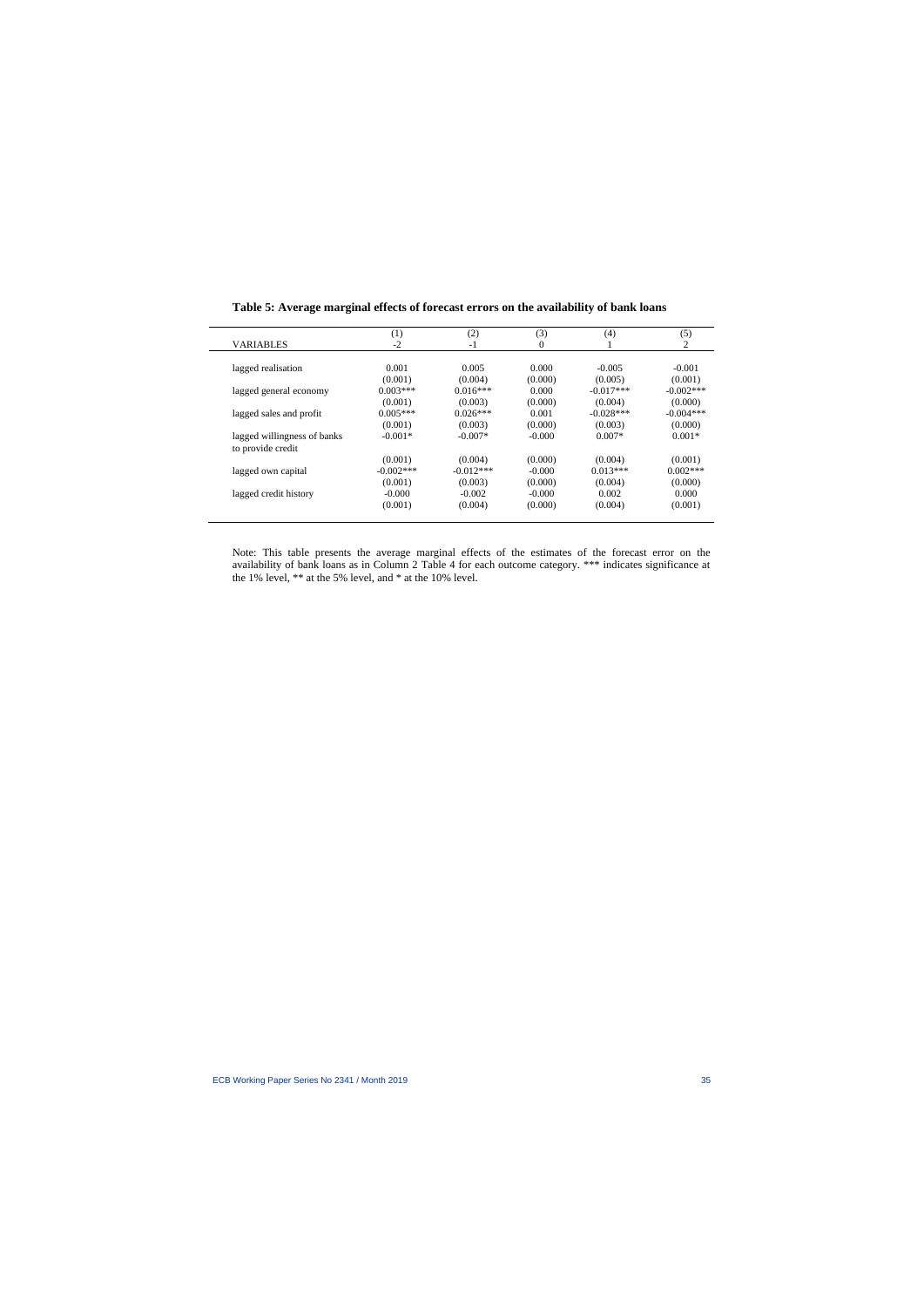|                           | (1)         | (2)         | (3)         | (4)         |
|---------------------------|-------------|-------------|-------------|-------------|
| <b>VARIABLES</b>          |             | Use of bank | Need of     | Use + Need  |
|                           |             | loans       | bank loans  | of bank     |
|                           |             |             |             | loans       |
| use of bank loans         |             | $-0.097***$ |             | $-0.100***$ |
|                           |             | (0.028)     |             | (0.030)     |
| need more bl              |             |             | $-0.072**$  | $-0.044$    |
|                           |             |             | (0.033)     | (0.034)     |
| lagged family-owned       | $-0.036$    | $-0.032$    | $-0.016$    | $-0.013$    |
|                           | (0.038)     | (0.038)     | (0.039)     | (0.039)     |
| lagged autonomous         | 0.062       | 0.071       | 0.052       | 0.056       |
|                           | (0.046)     | (0.046)     | (0.048)     | (0.048)     |
| lagged medium-large       | $-0.069**$  | $-0.054*$   | $-0.057*$   | $-0.044$    |
|                           | (0.030)     | (0.030)     | (0.031)     | (0.031)     |
| lagged age: 2-4 years     | 0.000       | 0.000       | 0.000       | 0.000       |
|                           | (0.000)     | (0.000)     | (0.000)     | (0.000)     |
| lagged age: 5-9 years     | 0.044       | 0.026       | 0.043       | 0.026       |
|                           | (0.143)     | (0.143)     | (0.151)     | (0.151)     |
| lagged age: $>9$ years    | $-0.052$    | $-0.065$    | $-0.036$    | $-0.050$    |
|                           | (0.134)     | (0.135)     | (0.141)     | (0.141)     |
| /cut1                     | $-3.834***$ | $-3.878***$ | $-3.828***$ | $-3.875***$ |
|                           | (0.691)     | (0.692)     | (0.690)     | (0.693)     |
| /cut2                     | $-0.596$    | $-0.642$    | $-0.593$    | $-0.642$    |
|                           | (0.687)     | (0.689)     | (0.687)     | (0.689)     |
| /cut3                     | 2.438***    | 2.393 ***   | 2.429***    | 2.381***    |
|                           | (0.688)     | (0.689)     | (0.688)     | (0.690)     |
| /cut4                     | $5.511***$  | 5.468***    | 5.493***    | 5.444***    |
|                           | (0.692)     | (0.693)     | (0.692)     | (0.694)     |
| Observations              | 24,940      | 24,846      | 23,624      | 23,545      |
| Country*Wave*Sector Dummy | Yes         | Yes         | Yes         | Yes         |
| $\mathbb{R}^2$            | 0.0168      | 0.0171      | 0.0177      | 0.0179      |

# **Table 6: Forecast inaccuracy in predicting the availability of bank loans**

Note: This table presents estimates of factors affecting the inaccuracy of forecasting the availability of bank loans. The model is estimated using ordered logit. The estimation period is June 2009 –March 2018. See Table 1 for variable definitions. All regressions include fixed effects as specified. Standard errors clustered at the firm level appear in parentheses. \*\*\* indicates significance at the 1% level, \*\* at the 5% level, and \* at the 10% level.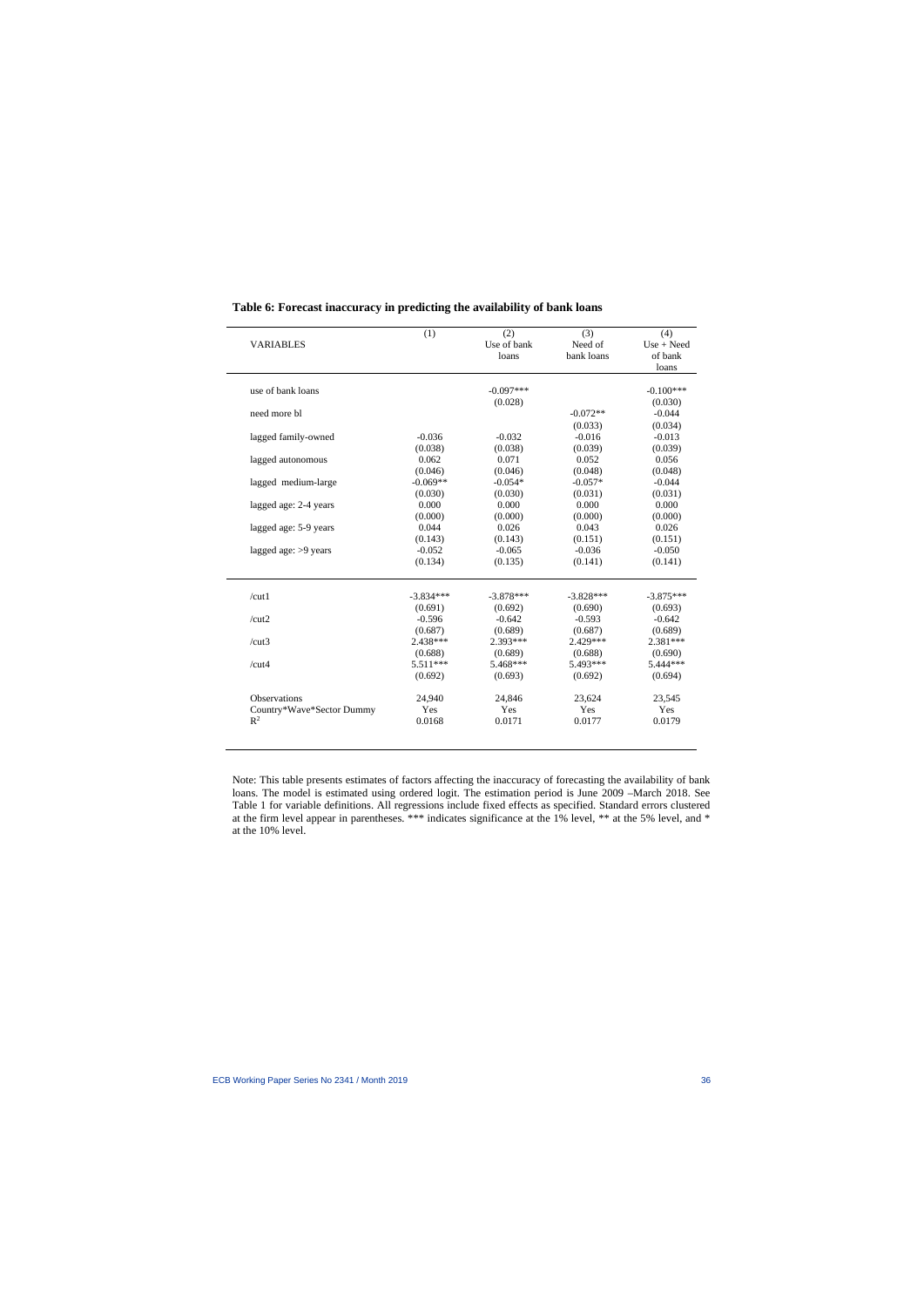|                                 | (1)              | (2)              |
|---------------------------------|------------------|------------------|
| <b>VARIABLES</b>                | All firms        | Only firms       |
|                                 |                  | that used        |
|                                 |                  | bank loans       |
|                                 |                  |                  |
| use of bank loans               | $-0.105***$      |                  |
|                                 | (0.016)          |                  |
| realisation                     | $0.736***$       | $0.628***$       |
|                                 | (0.018)          | (0.026)          |
| general economy                 | $0.317***$       | $0.308***$       |
|                                 | (0.014)          | (0.021)          |
| sales and profit                | $0.329***$       | $0.327***$       |
|                                 | (0.014)          | (0.021)          |
| willingness of banks to provide | $0.541***$       | $0.500***$       |
| credit                          |                  |                  |
|                                 | (0.017)          | (0.025)          |
| own capital                     | $0.096***$       | $0.090***$       |
|                                 | (0.015)          | (0.021)          |
| credit history                  | $0.129***$       | $0.152***$       |
|                                 | (0.015)          | (0.022)          |
| family-owned                    | $-0.034$         | $-0.058*$        |
|                                 | (0.022)          | (0.032)          |
| autonomous                      | $-0.060**$       | $-0.057$         |
|                                 | (0.025)          | (0.039)          |
| size: small                     | 0.008            | $-0.012$         |
|                                 | (0.020)          | (0.033)          |
| size: medium                    | $0.058**$        | 0.056            |
|                                 |                  |                  |
|                                 | (0.023)<br>0.049 | (0.034)<br>0.069 |
| size: large                     |                  |                  |
|                                 | (0.032)          | (0.044)          |
| age: 2-4 years                  | $-0.103$         | $-0.202$         |
|                                 | (0.078)          | (0.126)          |
| age: 5-9 years                  | $-0.121$         | $-0.224*$        |
|                                 | (0.074)          | (0.119)          |
| age: >9 years                   | $-0.183**$       | $-0.285**$       |
|                                 | (0.071)          | (0.114)          |
| /cut1                           | $1.430**$        | 0.995            |
|                                 | (0.712)          | (0.733)          |
| /cut2                           | 4.965***         | $4.451***$       |
|                                 | (0.712)          | (0.734)          |
| Observations                    | 82,968           | 36,007           |
| Country*Wave*Sector Dummy       | Yes              | Yes              |
| $\mathbb{R}^2$                  | 0.148            | 0.142            |

# **Table 7: Expectations on the availability of bank loans when firms made use of bank loans**

Note: This table presents estimates of expectations on the availability of bank loans considering firms have used bank loans (column 1) and taking only the subsample of firms that have used bank loans (column 2). The model is estimated using ordered logit. The estimation period is June 2009 –March 2018. All regressions include fixed effects as specified. Standard errors clustered at the firm level appear in parentheses. \*\*\* indicates significance at the 1% level, \*\* at the 5% level, and \* at the 10% level.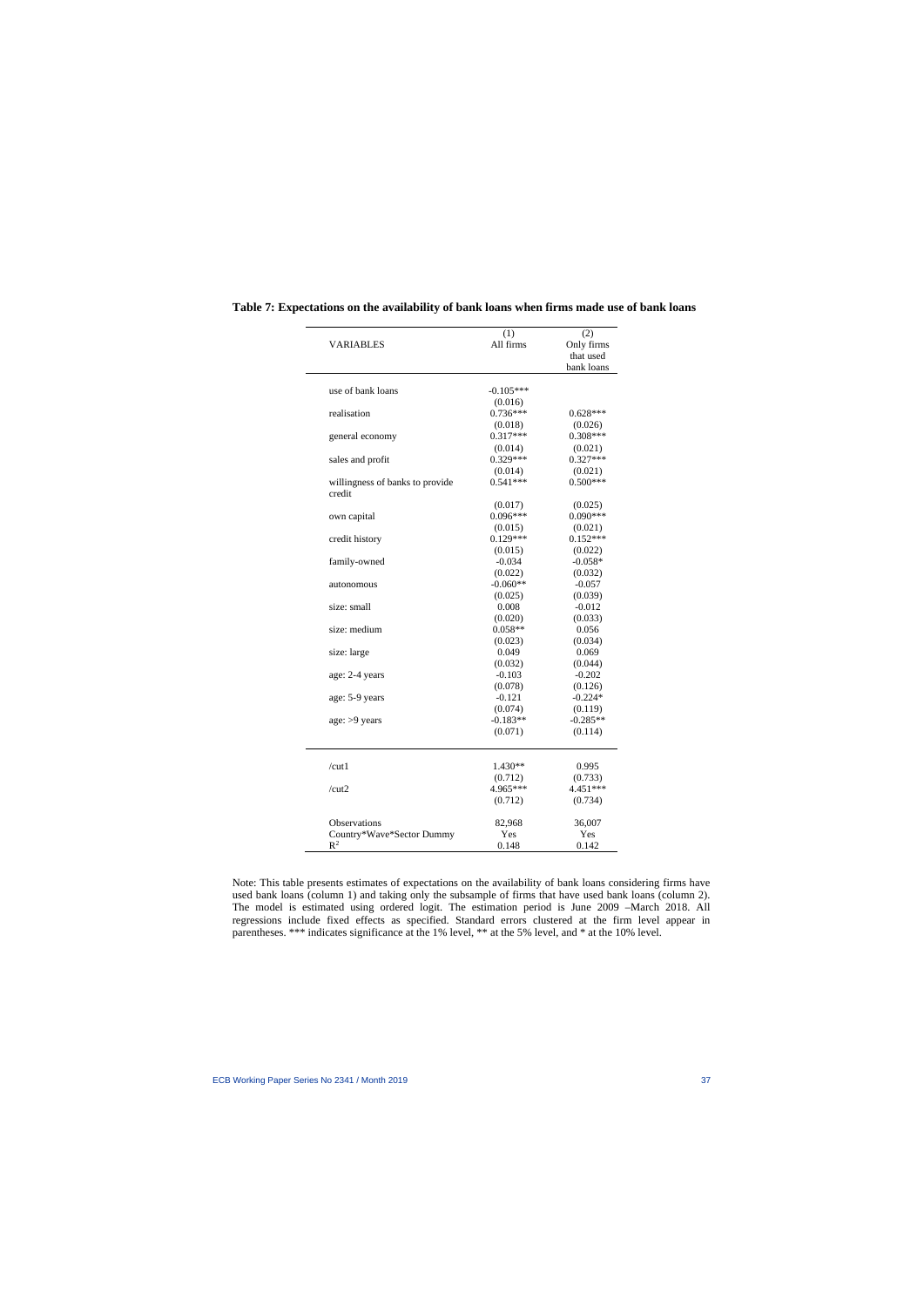|                           | Use of bank                  | <b>Falsification test</b> |                        |
|---------------------------|------------------------------|---------------------------|------------------------|
|                           | loans                        |                           |                        |
| <b>VARIABLES</b>          | (1)<br>(Wave 7<br>Sept.2012) | (2)<br>Wave 6             | (3)<br>Wave 8          |
| use of bank loans         | $-0.116***$<br>(0.016)       | $-0.111***$<br>(0.016)    | $-0.108***$<br>(0.016) |
| use of bank loans x wave7 | $0.194***$<br>(0.069)        |                           |                        |
| use of bank loans x wave6 |                              | 0.109<br>(0.071)          |                        |
| use of bank loans x wave8 |                              |                           | 0.051<br>(0.067)       |
| /cut1                     | $1.423**$<br>(0.712)         | $1.426**$<br>(0.712)      | $1.428**$<br>(0.712)   |
| /cut2                     | 4.959***<br>(0.713)          | 4.961***<br>(0.712)       | 4.964***<br>(0.712)    |
| <b>Observations</b>       | 82,968                       | 82,968                    | 82,968                 |
| Business conditions       | Yes                          | Yes                       | Yes                    |
| Firm controls             | Yes                          | Yes                       | Yes                    |
| Country*Wave*Sector Dummy | Yes                          | Yes                       | Yes                    |
| $R^2$                     | 0.148                        | 0.148                     | 0.148                  |

**Table 8: Non-conventional monetary policy and expectations on the availability of bank loans: Difference-in-Differences**

Note: This table presents difference in differences on the expectations on the availability of bank loans. In column (1) the use of bank loans and a dummy that is equal to 1 in 2012 wave 7 (and zero otherwise) are interacted. The wave 7 comes just after the announcement of unconventional monetary policy related to the OMT. In columns (2) and (3) the respective dummy refers to waves 6 and 8 six months before and after the announcement of the OMT program. The estimation period is June 2009 –March 2018. All regressions include fixed effects as specified. Business conditions are a set of variables as defined in Table 1. Standard errors clustered at the firm level appear in parentheses. \*\*\* indicates significance at the 1% level, \*\* at the 5% level, and \* at the 10% level.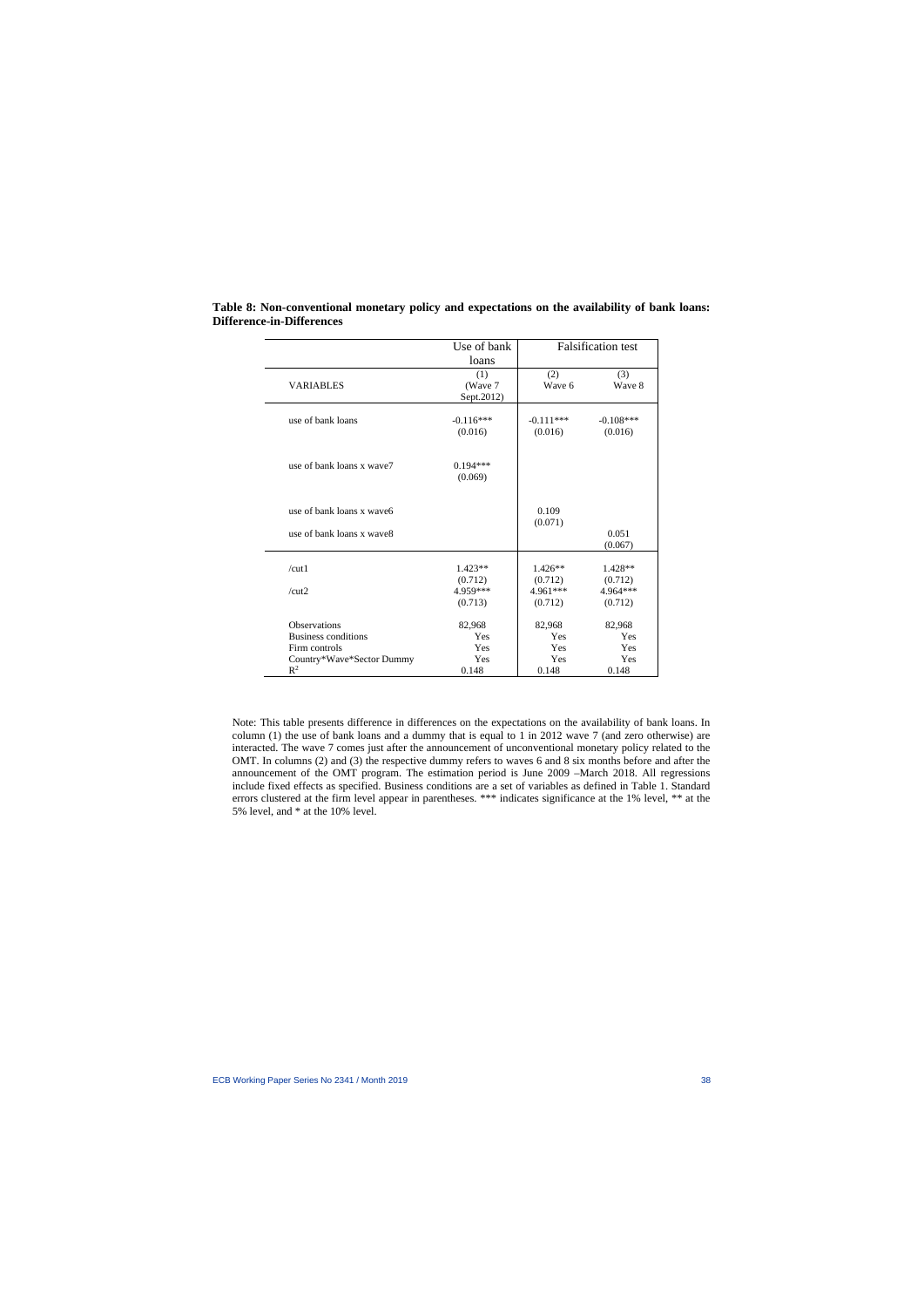|                           | <b>VULNERABLE</b><br><b>COUNTRIES</b> |                | <b>NON-VULNERABLE</b><br><b>COUNTRIES</b> |                |
|---------------------------|---------------------------------------|----------------|-------------------------------------------|----------------|
| <b>VARIABLES</b>          | (1)<br>wave7 x                        | (2)<br>wave7 x | (3)<br>wave7 x                            | (4)<br>wave7 x |
|                           | use of                                | size           | use of                                    | size           |
|                           | bank loans                            |                | bank loans                                |                |
|                           |                                       | $-0.004$       |                                           | 0.014          |
| medium-large              |                                       |                |                                           |                |
| use of bank loans         | $-0.050**$                            | (0.026)        | $-0.180***$                               | (0.024)        |
|                           | (0.023)                               |                | (0.022)                                   |                |
| medium large x wave7      |                                       | $0.187*$       |                                           | $0.374***$     |
|                           |                                       | (0.104)        |                                           | (0.100)        |
| use of bank loans x wave7 | $0.215**$                             |                | $0.166*$                                  |                |
|                           | (0.099)                               |                | (0.095)                                   |                |
|                           |                                       |                |                                           |                |
| /cut1                     | 1.974***                              | $2.025***$     | 1.419*                                    | $1.686**$      |
|                           | (0.287)                               | (0.270)        | (0.750)                                   | (0.740)        |
| /cut2                     | 5.308***                              | 5.362***       | $5.146***$                                | 5.405***       |
|                           | (0.289)                               | (0.272)        | (0.751)                                   | (0.741)        |
| <b>Observations</b>       | 39,767                                | 40,520         | 43,201                                    | 44,068         |
| Business conditions       | Yes                                   | Yes            | Yes                                       | Yes            |
| Firm controls             | Yes                                   | Yes            | Yes                                       | Yes            |
| Country*Wave*Sector Dummy | Yes                                   | Yes            | Yes                                       | Yes            |
| $\mathbb{R}^2$            | 0.155                                 | 0.155          | 0.139                                     | 0.139          |

**Table 9: Non-conventional monetary policy and expectations on the availability of bank loans among vulnerable and non-vulnerable countries: Difference-in-Differences**

Note: This table presents difference in differences on the expectations on the availability of bank loans, where the use of bank loans and a dummy for medium and large firms are interacted with a dummy is equal to 1 in 2012 wave7, immediately after the announcement of unconventional monetary policy related to the OMT and zero otherwise. The sample is split between vulnerable countries (Greece, Ireland, Italy, Spain and Portugal) and non-vulnerable countries (Austria, Belgium, Germany, Finland, France and the Netherlands). The model is estimated using ordered logit. The estimation period is June 2009 –March 2018. All regressions include fixed effects as specified. Business conditions are a set of variables as defined in Table 1. Standard errors clustered at the firm level appear in parentheses. \*\*\* indicates significance at the 1% level, \*\* at the 5% level, and \* at the 10% level.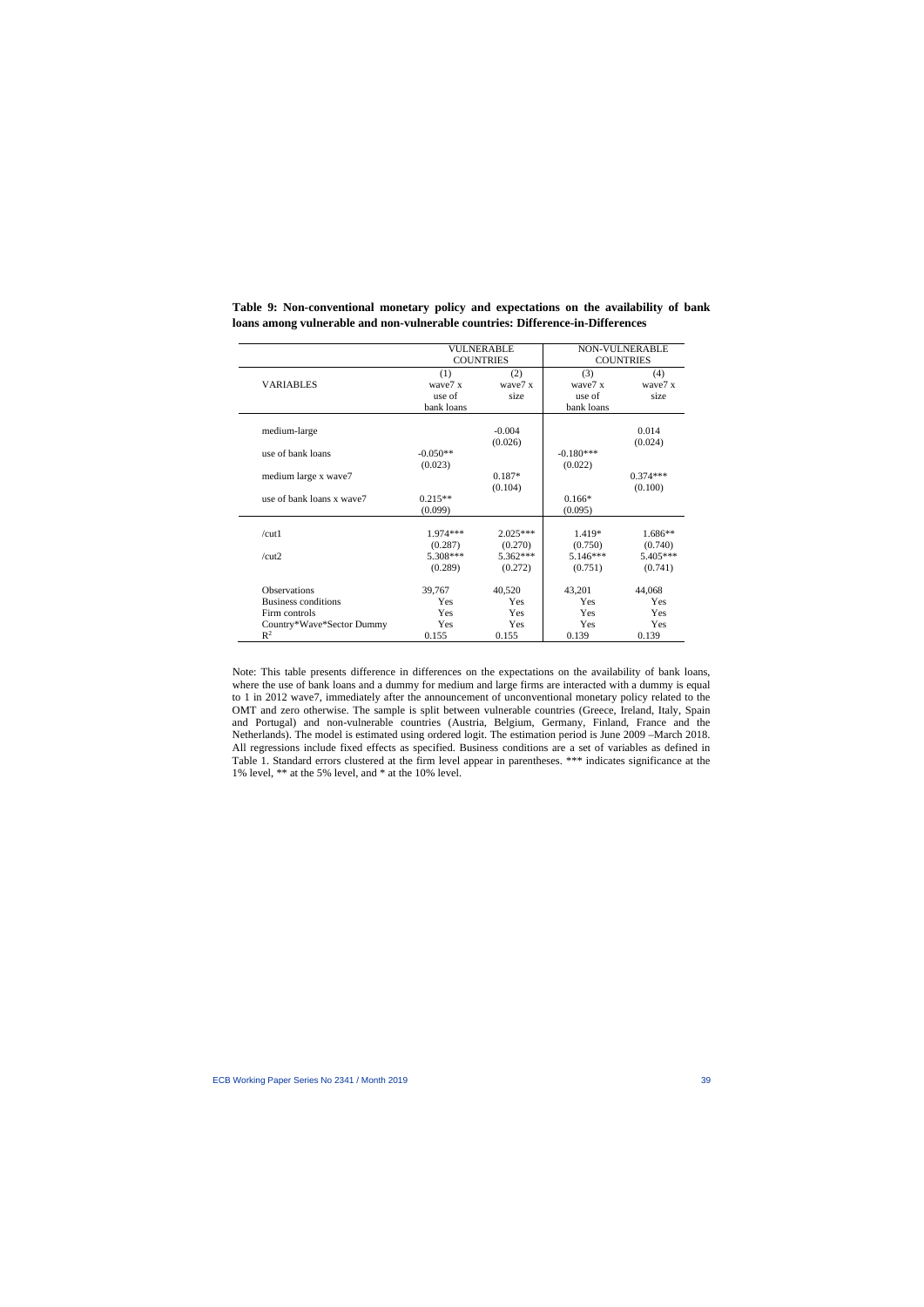



Note: The net percentage is the difference between the percentage of enterprises reporting an increase for a given factor and the percentage reporting a decrease. See Table 1 for variable definitions.



**Figure 2: Firms' perceptions of business and market conditions over time** *(net percentages)*

Note: The net percentage is the difference between the percentage of enterprises reporting an increase for a given factor and the percentage reporting a decrease. See Table 1 for variable definitions.



*percentages)*



Note: The net percentage is the difference between the percentage of enterprises reporting an increase for a given factor and the percentage reporting a decrease. See Table 1 for variable definitions.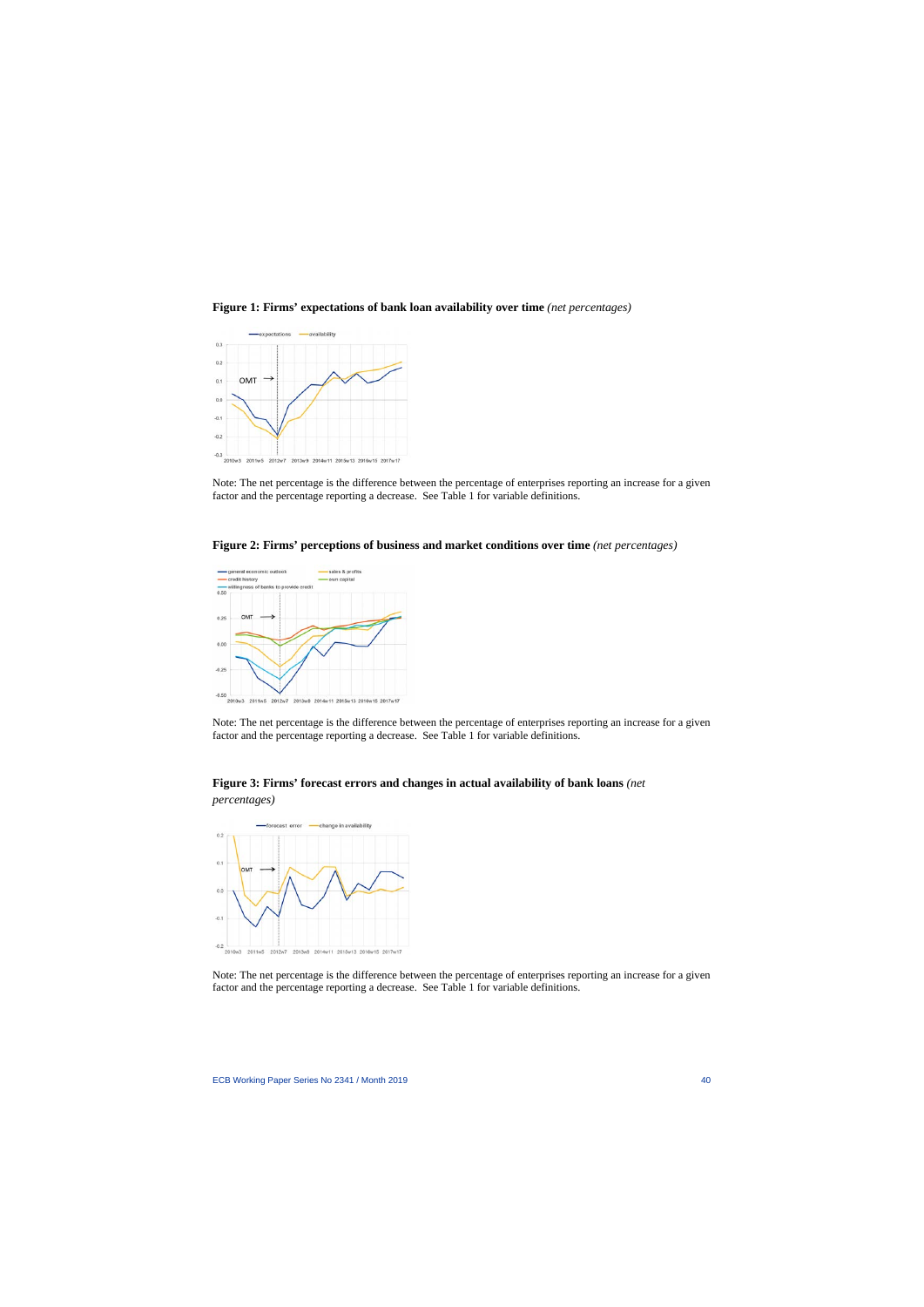



Note: Proportions of firms that report bank availability to improve, to remain unchanged or to deteriorate conditional to their expectations six months before. Pessimists (Optimists) are firms that were expecting a deterioration (improvement); no-changes are firms that were expecting broadly unchanged availability.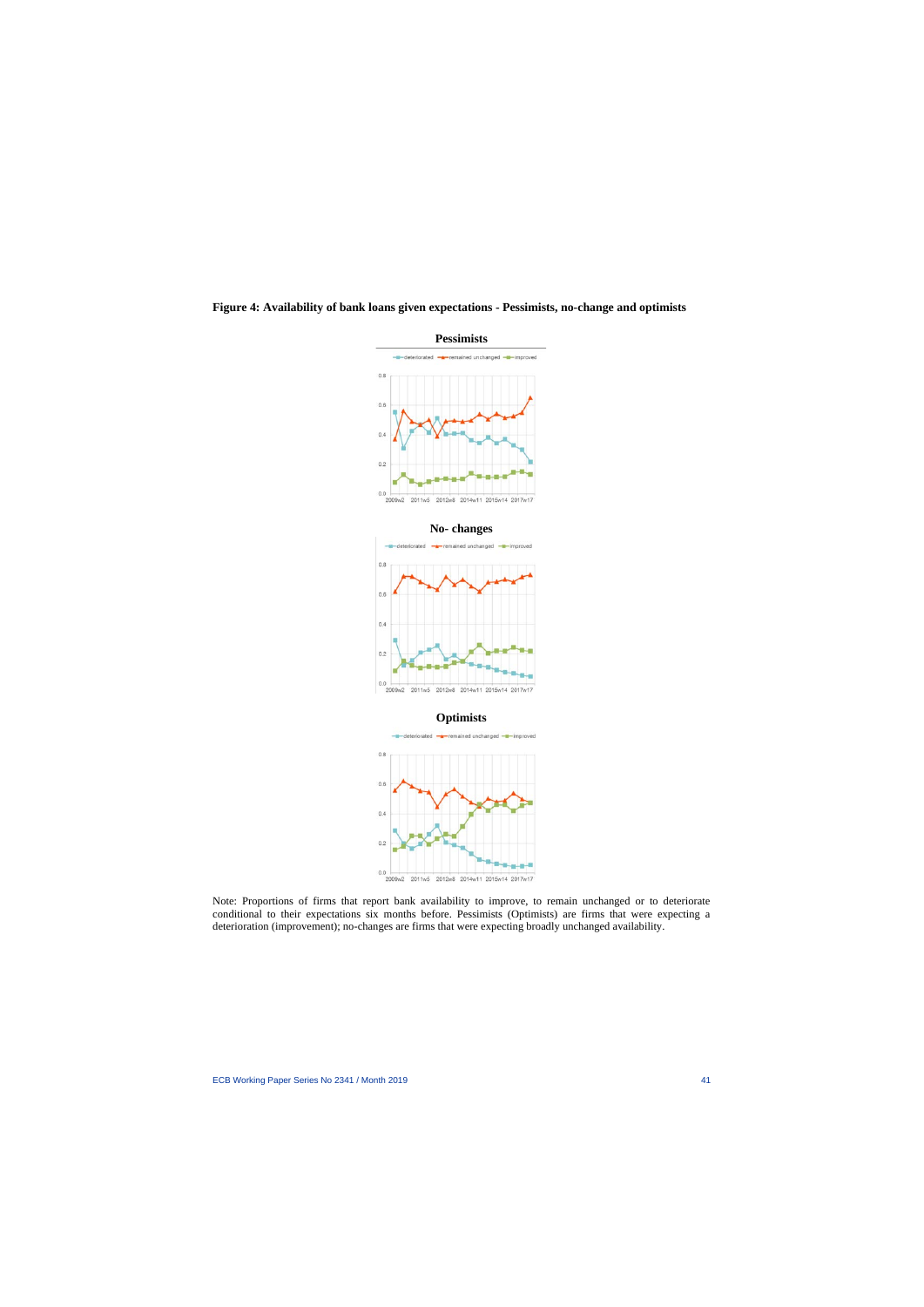**Figure 5: Firms' forecast errors and changes in the availability of bank loans - in absolute value and forecast inaccuracy index** 



Note: See Table 1 for variable definitions.

# **Figure 6: Firms' expectations of bank loan availability over time- vulnerable and non-vulnerable countries** *(net percentages)*



Note: The net percentage is the difference between the percentage of enterprises reporting an increase for a given factor and the percentage reporting a decrease. The vertical line is at for wave 2012w7, immediately after the policy announcements of summer 2012, including on the OMT. The sample is split between vulnerable countries (Greece, Ireland, Italy, Spain and Portugal) and non-vulnerable countries (Austria, Belgium, Germany, Finland, France and the Netherlands). See Table 1 for variable definitions.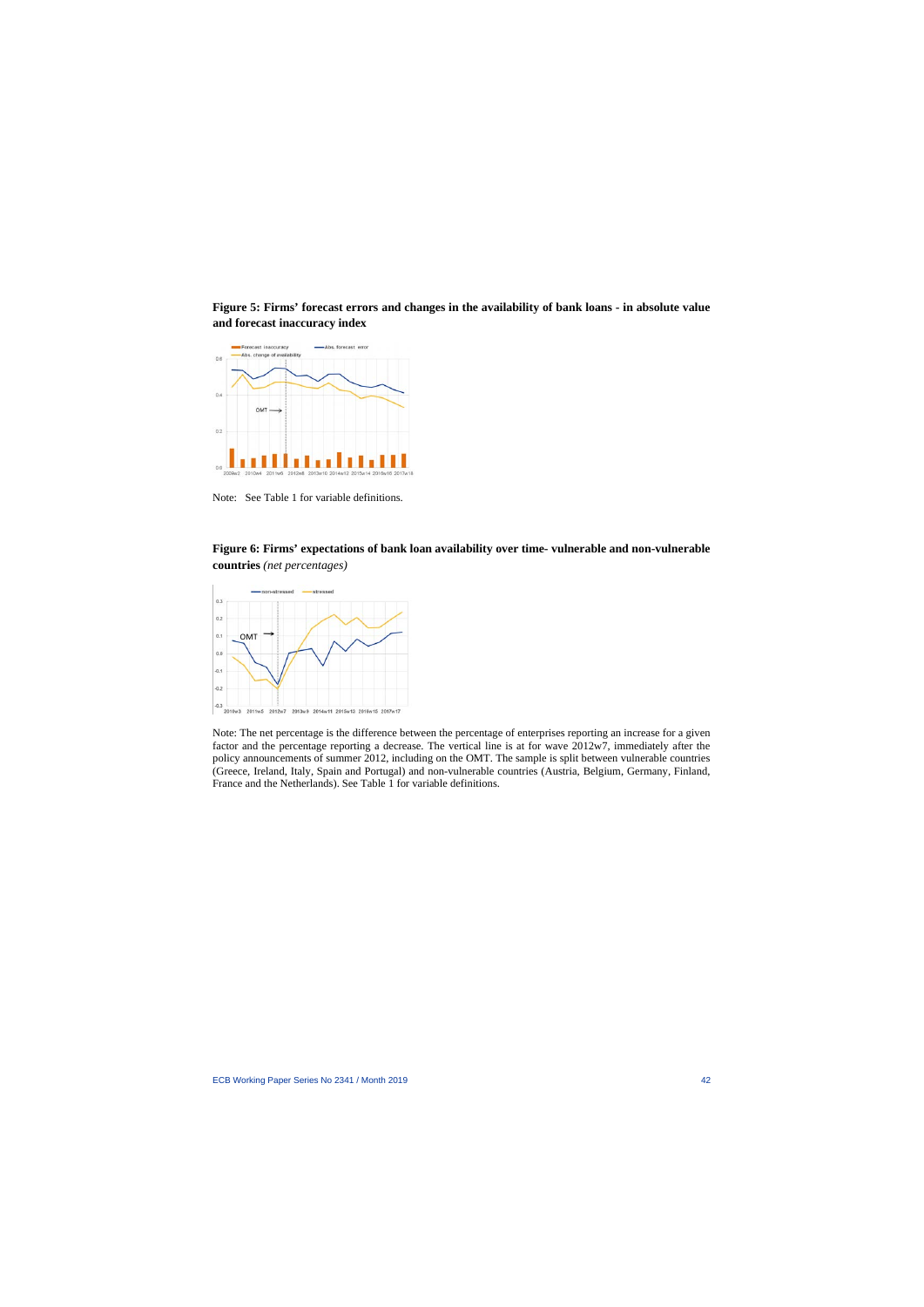# **11. Annex**

| Table A.1: Robustness on expectations: Added lagged dependent variables |  |  |  |  |
|-------------------------------------------------------------------------|--|--|--|--|
|-------------------------------------------------------------------------|--|--|--|--|

|                                 | (13)       | (24)       |  |
|---------------------------------|------------|------------|--|
| <b>VARIABLES</b>                | Exp        | Exp        |  |
|                                 |            |            |  |
| lagged expectation              |            | $0.512***$ |  |
|                                 |            | (0.031)    |  |
| realisation                     | $0.733***$ | $0.713***$ |  |
|                                 | (0.038)    | (0.038)    |  |
| lagged realisation              | $0.122***$ | 0.031      |  |
|                                 | (0.033)    | (0.034)    |  |
| general economy                 | $0.340***$ | $0.331***$ |  |
|                                 | (0.029)    | (0.029)    |  |
| lagged general economy          | $0.053*$   | 0.016      |  |
|                                 | (0.027)    | (0.028)    |  |
| sales and profit                | $0.286***$ | $0.275***$ |  |
|                                 | (0.028)    | (0.028)    |  |
| lagged sales and profit         | $0.073***$ | 0.040      |  |
|                                 | (0.026)    | (0.027)    |  |
| willingness of banks to provide | $0.529***$ | $0.530***$ |  |
| credit                          |            |            |  |
|                                 | (0.035)    | (0.035)    |  |
| lagged willingness of banks to  | 0.046      | $-0.013$   |  |
| provide credit                  |            |            |  |
|                                 | (0.031)    | (0.032)    |  |
| own capital                     | $0.109***$ | $0.104***$ |  |
|                                 | (0.030)    | (0.031)    |  |
| lagged own capital              | 0.010      | $-0.006$   |  |
|                                 | (0.029)    | (0.030)    |  |
| credit history                  | $0.147***$ | $0.149***$ |  |
|                                 | (0.031)    | (0.031)    |  |
| lagged credit history           | 0.000      | $-0.005$   |  |
|                                 | (0.029)    | (0.029)    |  |
|                                 |            |            |  |
| /cut1                           | 2.858***   | $3.525***$ |  |
|                                 | (0.768)    | (0.796)    |  |
| / $cut2$                        | $6.590***$ | 7.313***   |  |
|                                 | (0.771)    | (0.798)    |  |
| Observations                    | 21,977     | 21,543     |  |
| Firm controls                   | Yes        | Yes        |  |
| Country*Wave*Sector Dummy       | Yes        | Yes        |  |
| $R^2$                           | 0.174      | 0.184      |  |

Note: This table presents estimates of expectations on the availability of bank loans with added lagged independent variables. The models are estimated using ordered logit. The estimation period is June 2009 –March 2018. See Table 1 for variable definitions. All regressions include fixed effects as specified. Standard errors clustered at the firm level appear in parentheses. \*\*\* indicates significance at the 1% level, \*\* at the 5% level, and \* at the 10% level.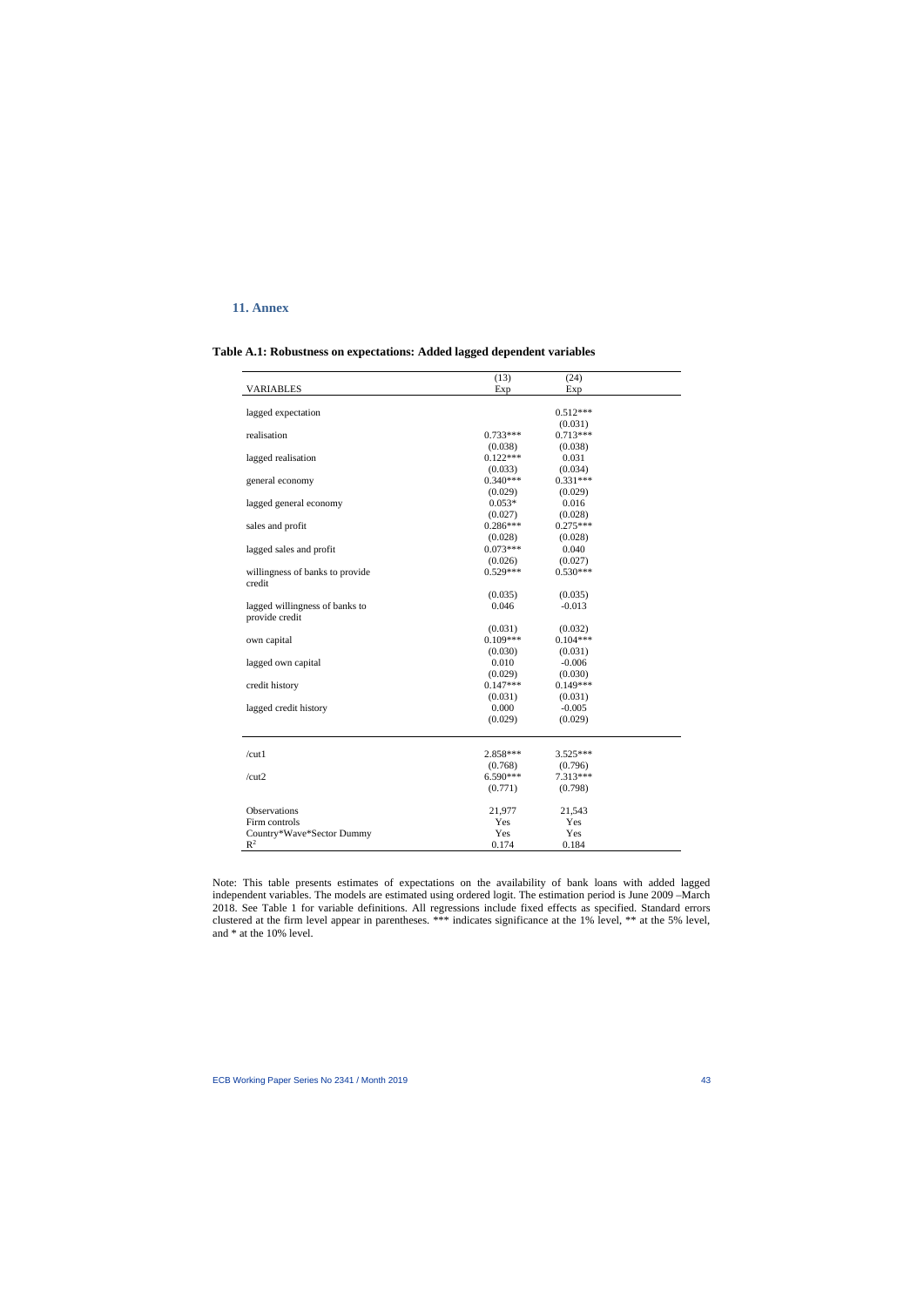|                         | (1)        | (2)         | (3)         |
|-------------------------|------------|-------------|-------------|
| <b>VARIABLES</b>        | ols        | gologit     | gologit     |
|                         |            | $Exp = 0$   | $Exp = 1$   |
|                         |            |             |             |
| realisation             | $0.184***$ | $0.942***$  | 0.539***    |
|                         | (0.005)    | (0.026)     | (0.022)     |
| general economy         | $0.083***$ | $0.477***$  | $0.222***$  |
|                         | (0.004)    | (0.020)     | (0.016)     |
| sales and profit        | $0.087***$ | $0.332***$  | $0.332***$  |
|                         | (0.004)    | (0.014)     | (0.014)     |
| willingness of banks to | $0.139***$ | $0.803***$  | $0.356***$  |
| provide credit          |            |             |             |
|                         | (0.004)    | (0.025)     | (0.020)     |
| capital                 | $0.025***$ | $0.087***$  | $0.087***$  |
|                         | (0.004)    | (0.015)     | (0.015)     |
| credit history          | $0.034***$ | $0.043**$   | $0.233***$  |
|                         | (0.004)    | (0.020)     | (0.019)     |
|                         |            |             |             |
|                         |            |             |             |
| /cut1                   |            |             |             |
|                         |            |             |             |
| /cut2                   |            |             |             |
| Constant                | $1.166***$ | $-2.405***$ | $-4.149***$ |
|                         | (0.179)    | (0.628)     | (0.627)     |
|                         |            |             |             |
| Observations            | 83,303     | 83,303      | 83,303      |
|                         |            |             |             |
| Firm controls           | Yes        | Yes         | Yes         |
| Country*Wave*Sector FEs | Yes        | Yes         | Yes         |
| $\mathbb{R}^2$          | 0.24       | 0.159       | 0.159       |
|                         |            |             |             |

### **Table A.2: Robustness of expectations: Different estimation models**

Note: This table presents estimates of expectations on the availability of bank loans by different econometric estimation models. Column 1 presents the baseline model of expectations, estimated by ordinary least squares and column 2 and 3 by generalised ordered logit, with *expectation* =-1 as reference category. The estimation period is June 2009 –March 2018. See Table 1 for variable definitions. All regressions include fixed effects as specified. Standard errors clustered at the firm level appear in parentheses. \*\*\* indicates significance at the 1% level, \*\* at the 5% level, and \* at the 10% level.